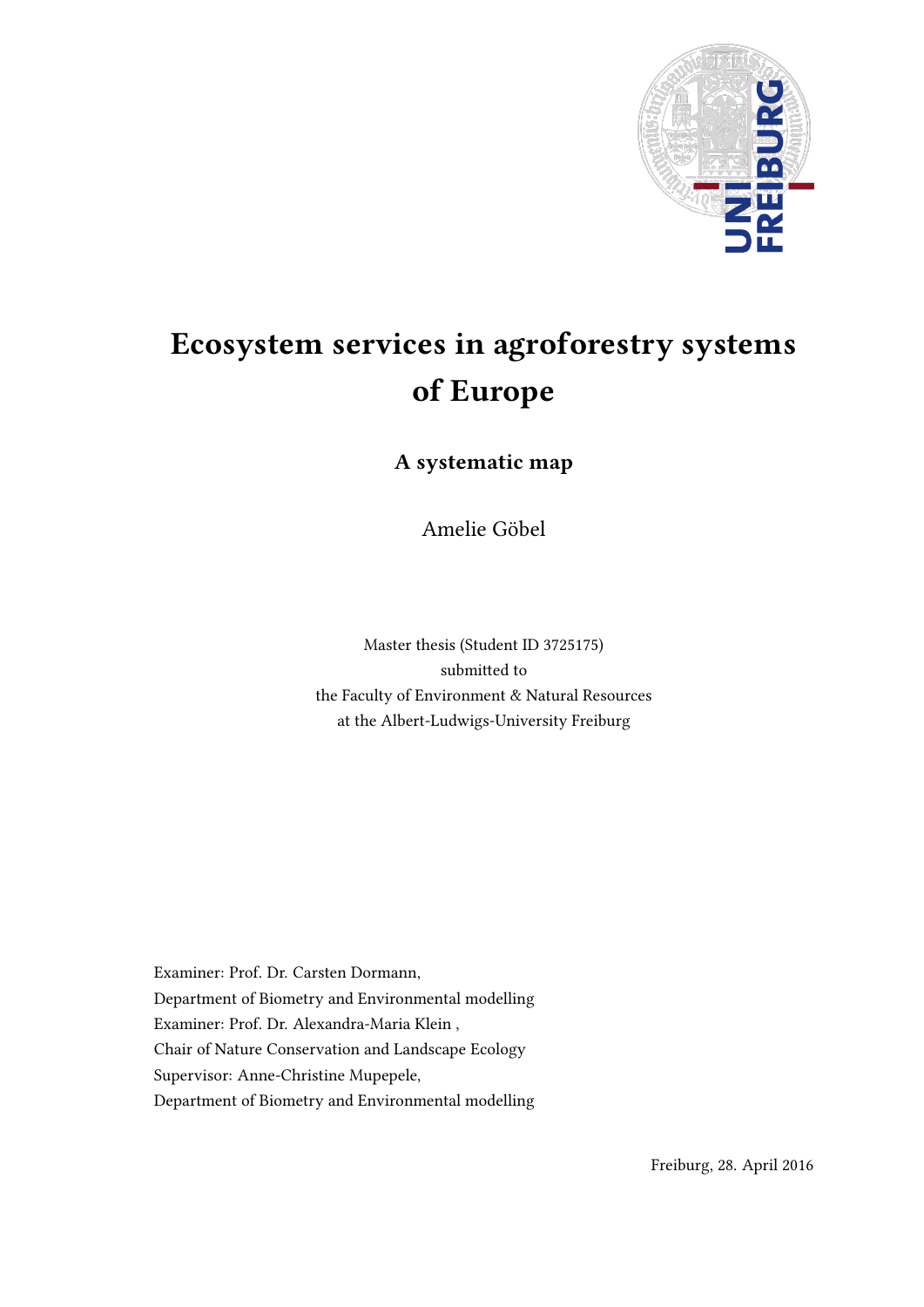# **Contents**

|                  |                   |                                                                                         | 2                |
|------------------|-------------------|-----------------------------------------------------------------------------------------|------------------|
|                  |                   |                                                                                         | 3                |
|                  |                   |                                                                                         | $\overline{4}$   |
| $\mathbf{1}$     |                   | Introduction                                                                            | $\boldsymbol{2}$ |
|                  | 1.1               |                                                                                         | $\overline{2}$   |
|                  | 1.2               |                                                                                         | $\overline{5}$   |
|                  | 1.3               | Ecosystem services of agroforestry system in Eurpe $\ldots \ldots \ldots \ldots \ldots$ | $\overline{7}$   |
|                  | 1.4               |                                                                                         | $\overline{7}$   |
|                  | 1.5               |                                                                                         | 8                |
| $\boldsymbol{2}$ |                   | <b>Material and Methods</b>                                                             | 10               |
|                  | 2.1               |                                                                                         | 10               |
|                  | 2.2               |                                                                                         | 20               |
| 3                | <b>Results</b>    |                                                                                         | 22               |
|                  | 3.1               |                                                                                         | 23               |
|                  | 3.2               |                                                                                         | 34               |
| 4                |                   | Discussion                                                                              | 38               |
|                  | 4.1               | Overall completeness and applicability of evidence                                      | 38               |
|                  | 4.2               |                                                                                         | 40               |
|                  | 4.3               |                                                                                         | 41               |
| 5                |                   | Conclusion                                                                              | 43               |
|                  | 5.1               |                                                                                         | 43               |
|                  |                   | <b>Bibliography</b>                                                                     | 45               |
|                  | <b>Appendices</b> |                                                                                         | 51               |
|                  |                   | A The process of systematic mapping                                                     | 52               |
|                  |                   | <b>B</b> Results supplement                                                             | 63               |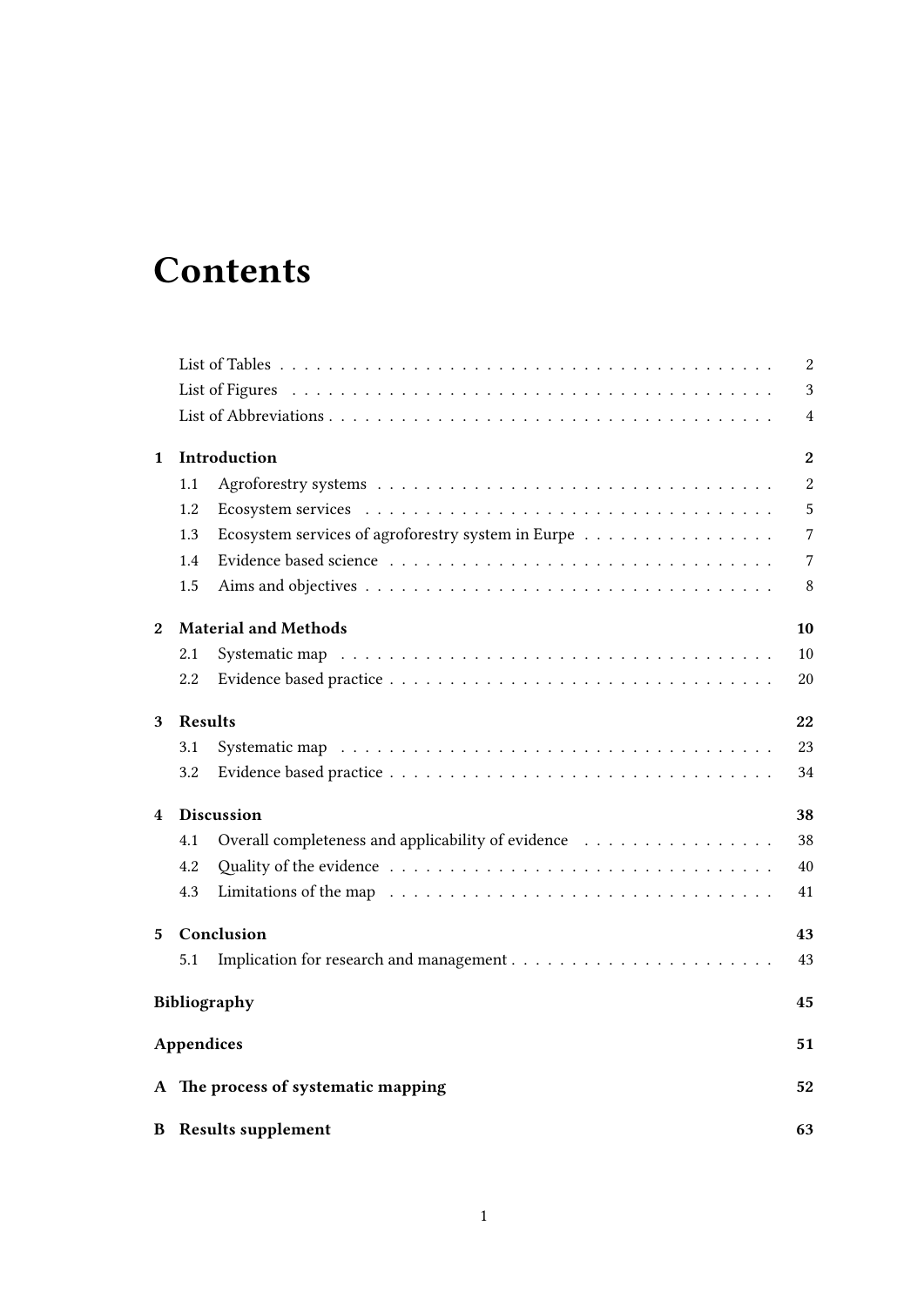# <span id="page-2-0"></span>List of Tables

| 1.1 |                                                                                    | 3              |
|-----|------------------------------------------------------------------------------------|----------------|
| 1.2 |                                                                                    | $\overline{4}$ |
| 1.3 |                                                                                    | $\overline{4}$ |
| 1.4 |                                                                                    | 6              |
| 2.1 |                                                                                    | 12             |
| 2.2 |                                                                                    | 19             |
| 2.3 |                                                                                    | 19             |
| 3.1 |                                                                                    | 22             |
| 3.2 | Ecosystem services in agroforestry systems of Europe divided by climatic zones     | 29             |
| 3.3 | Before (stuy design) and after (Level of evidence) the application of the evidence |                |
|     |                                                                                    | 35             |
| 3.4 | Summary of studies being investigated by the quality appraisal framework           | 37             |
| A.1 | Scope search including date of search, search engine and literature found          | 52             |
| B.1 | Criterion that are not met in the quality appraisal framework $\dots \dots \dots$  | 64             |
| B.2 | Criterion that are not met in the quality appraisal framework                      | 65             |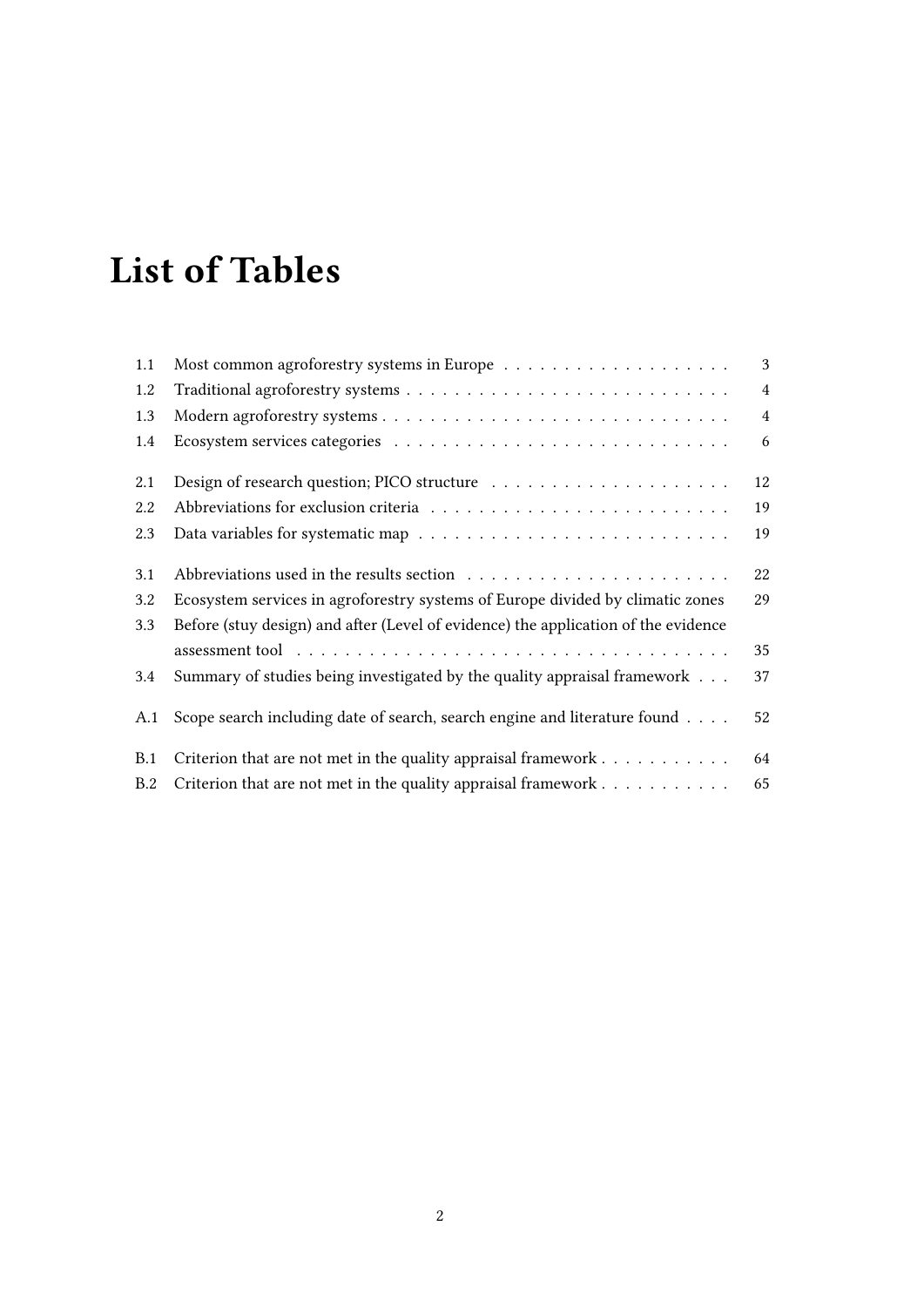# <span id="page-3-0"></span>List of Figures

| 2.1  |                                                                                    | 13 |
|------|------------------------------------------------------------------------------------|----|
| 2.2  |                                                                                    | 21 |
| 3.1  | Flow diagram showing the inclusion and exclusion process for the systematic map    | 24 |
| 3.2  | Number of studies included in the systematic map per year                          | 25 |
| 3.3  | Amount of ecosystem service categories in different agroforestry systems           | 26 |
| 3.4  |                                                                                    | 28 |
| 3.5  | Agroforestry system versus Provisioning services                                   | 28 |
| 3.6  | Agroforestry system versus Supporting and Cultural services                        | 28 |
| 3.7  |                                                                                    | 30 |
| 3.8  |                                                                                    | 30 |
| 3.9  | CS and SS-services in agroforestry systems with main message                       | 31 |
| 3.10 | Provisioning services in agroforestry systems with main message                    | 32 |
|      | 3.11 Regulating and meintenance services in agroforestry systems with main message | 33 |
|      | 3.12 Agroforestry system with ES categorize versus level of downgrade              | 34 |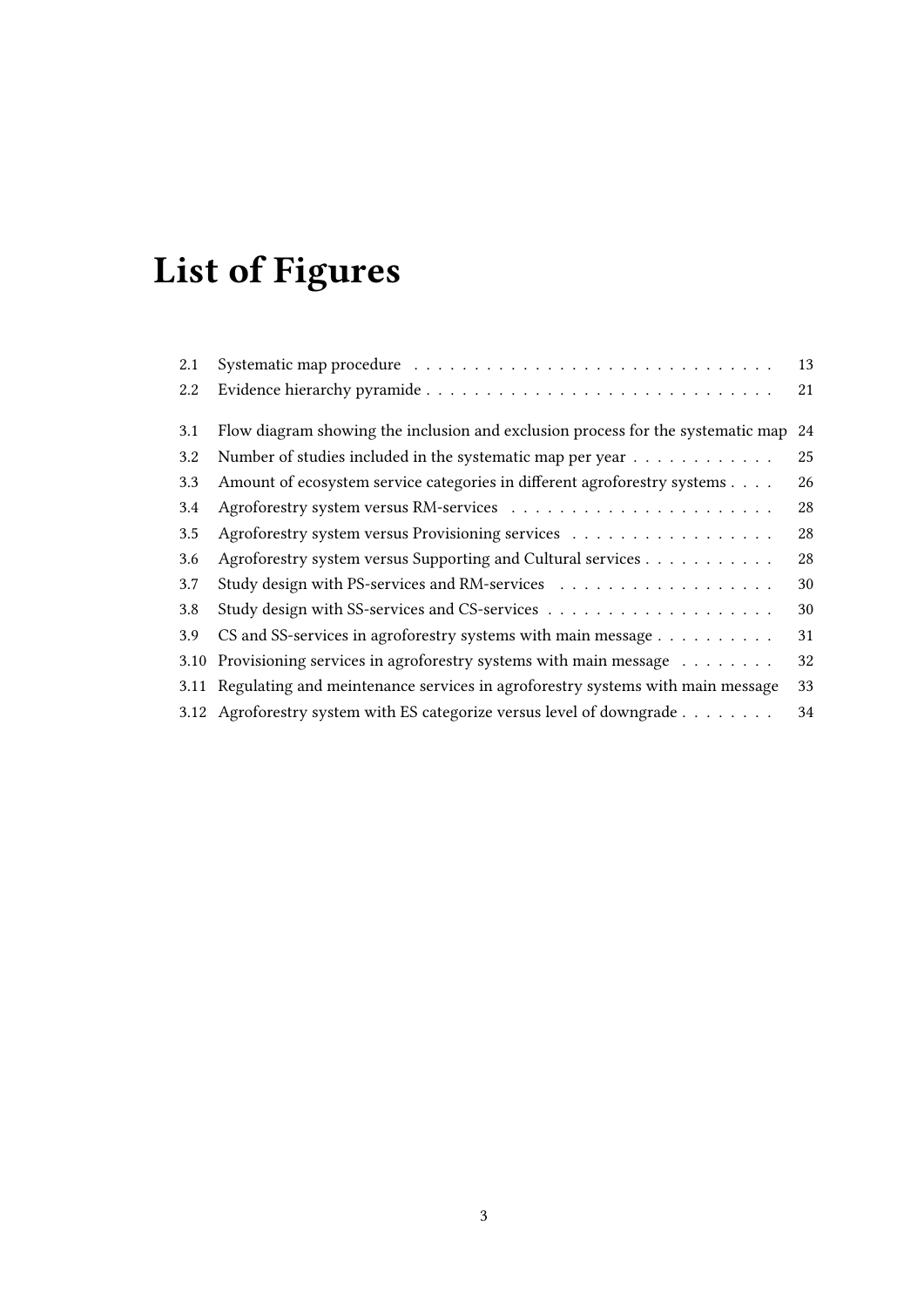### <span id="page-4-0"></span>List of Abbreviations

| Abbreviation   | Explanation                                           |
|----------------|-------------------------------------------------------|
| <b>AGF</b>     | Agroforestry systems                                  |
| Ac             | Alley cropping                                        |
| <b>CEE</b>     | Collaboration for Environmental Evidence              |
| <b>CICES</b>   | Common International Classification of Ecosystem Ser- |
|                | vices                                                 |
| <b>CS</b>      | Cultural service                                      |
| Co             | Cherry orchard                                        |
| De             | Dehesa                                                |
| ES             | Ecosystem services                                    |
| EU             | European Union                                        |
| <b>MEA</b>     | Millennium ecosystem assessment                       |
| Mo             | Montado                                               |
| $\Omega$       | Orchard                                               |
| O <sub>0</sub> | Olive orchard                                         |
| <b>PS</b>      | Provisioning service                                  |
| <b>RS</b>      | Regulating service                                    |
| SS             | Supporting service                                    |
| <b>SLR</b>     | Systematic literature review                          |
| <b>SM</b>      | Systematic map                                        |
| Sa             | Silvoarable system                                    |
| Sp             | Silvopastoral system                                  |
| <b>UN</b>      | United nation                                         |
| W              | Woodland                                              |
| Wp             | Woodpasture                                           |
| Oth            | undefined agroforestry systems                        |
|                |                                                       |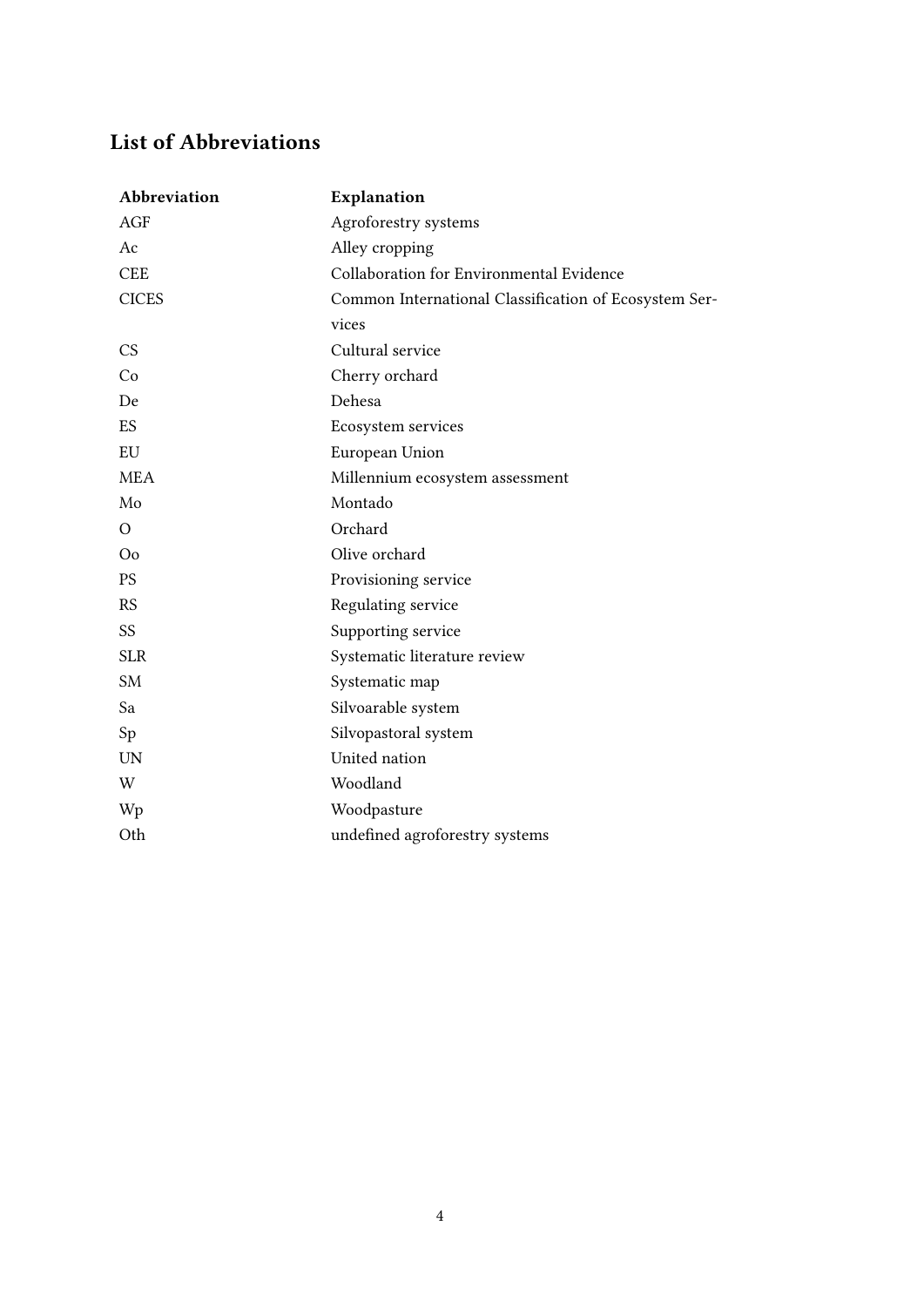"Rarely will the money to be made by protecting nature match the money to be made by destroying it.

Nature offers low rates of return by comparison to other investments.

If we allow the discussion to shift from values to value – from love to greed –

we cede the natural world to the forces wrecking it."

[\[Monbiot, 2016\]](#page-55-0)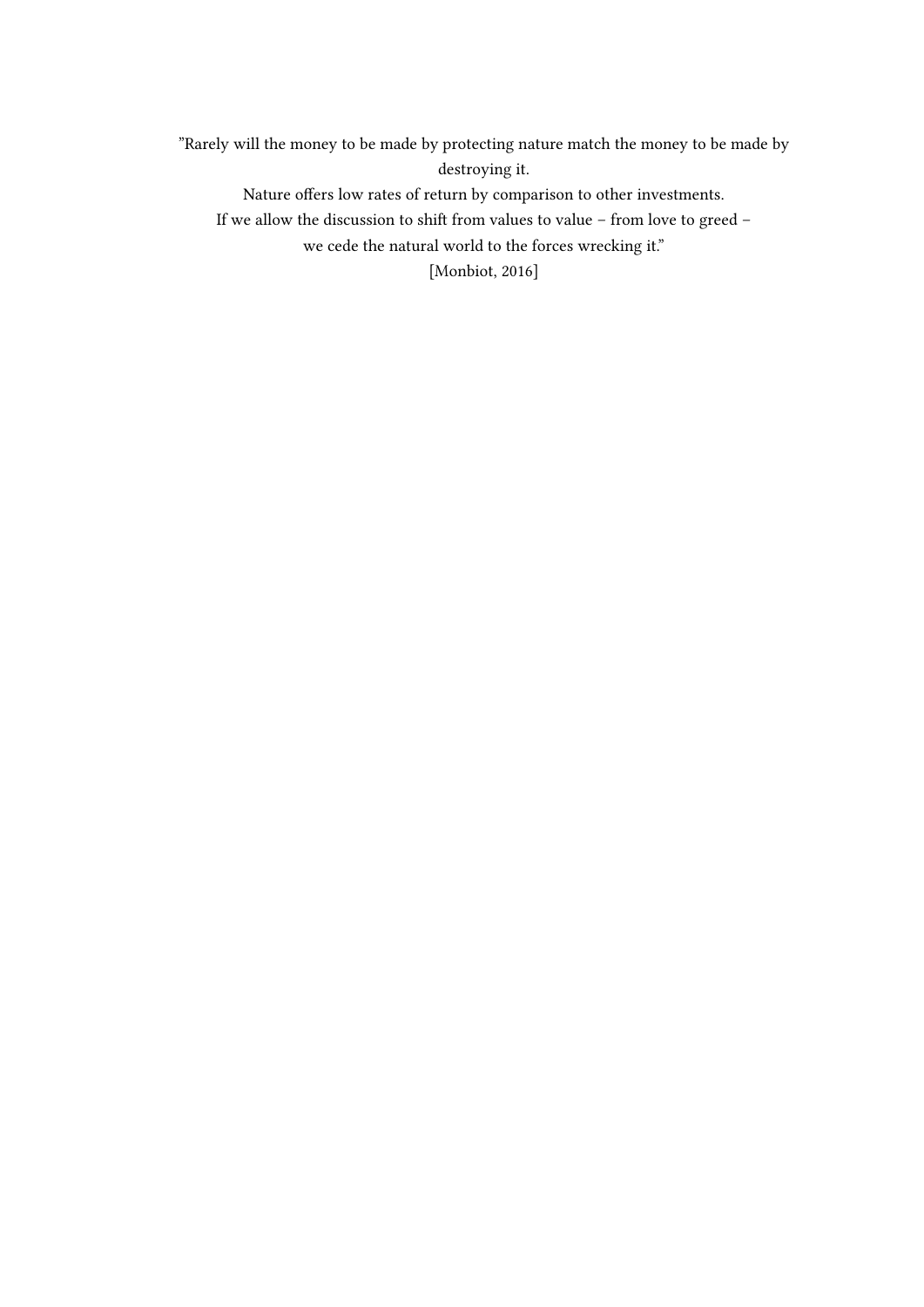#### Abstract

Agroforstsysteme sind prägende Elemente der europäischen Kulturlandschaft [McAdam and McEvoy, 2009]. Sie liefern mannigfaltige Ökosystemdienstleistungen und sind zur gleichen Zeit ökologisch sinnvoll und auch ökonomisch profitabel [Jose, 2009; Bjorklund et al., 2013]. Ökosystemdienstleistungen in Agroforstsystemen wurden jedoch bis dato noch nicht umfassend erforscht und auch die Aussagekraft der bisherigen Studien ist unklar [Fagerholm et al., 2016]. Das Ziel dieser Arbeit ist den aktuellen Stand des Wissens bezüglich Ökosystemdienstleistungen in Europaischen Agroforstsystemen darzustellen und einen Teil der Studien hinsichtlich ihrer ¨ alitat kritisch zu beurteilen. Zu diesem Zweck wurde eine systematische Literaturzusam- ¨ menfassung erstellt, welche sich auf die Richtlinien der Collaboration for Environmental Evidence (CEE) bezieht. Durchsucht nach relevanten Studien wurden hierfur die wissenschaliche ¨ Datenbank ISI Web of Knowledge sowie die Suchmaschinen Google und Google scholar mit Hilfe von vordefinierten Suchbegriffen. Die Recherche wurde auf deutsche und englische Artikel beschränkt, die seit 1929 veröffentlicht wurden. Die extrahierten Artikel wurden mit Hilfe eines zweistufigen Prozesses auf ihre Relevanz geprüft. Dieser Prozess bestand aus einer Prüfung von Titel und Zusammenfassung und darauffolgend aus Zusammenfassung und Volltext durch vordefinierte Kriterien, die über Ausschluss oder Einbeziehung der Studien in die systematisch Literaturzusammenfassung entschieden. Die finalen 110 Studien wurden mit Hilfe der Software R. qualitativ ausgewertet und ein Teil der Studien wurde mit Hilfe des Qualitätsbewertungsschlussel von Mupepele et al. [2015] kritisch beurteilt. Die Gruppe der regulatorischen und ¨ der versorgenden Ökosystemdienstleistungen ist unter den 110 finalen Studien am häufigsten vertreten. Zudem liegt der Fokus primär auf Dehesa und Silvopastoralen Systemen, welche insbesondere in warmen, mediterranen Gebieten vorkommen. Agroforstsysteme und dazugehörigen Okosystemdienstleistungen, die in temperaten Klimaten beheimatet sind, wurden bis jetzt noch ¨ unzureichend erforscht. Die Qualitätsprüfung fand heraus, dass ein Großteil der Studien auf dem gleichen Evidenz Niveau bleibt oder sie nur um 0.5 Evidence Niveaus herunter gestuft werden. Diese Arbeit soll einen Anfangspunkt der Okosystemdienstleistungsforschung in Agroforstsys- ¨ temen in Europa darstellen. Desweitern sollen die Ergebnisse als Referenz für Forscher/innen, Praktiker/innen, Naturschützern/innen und politische Entscheidungsträgern/innen für geplante Agroforstprojekte dienen.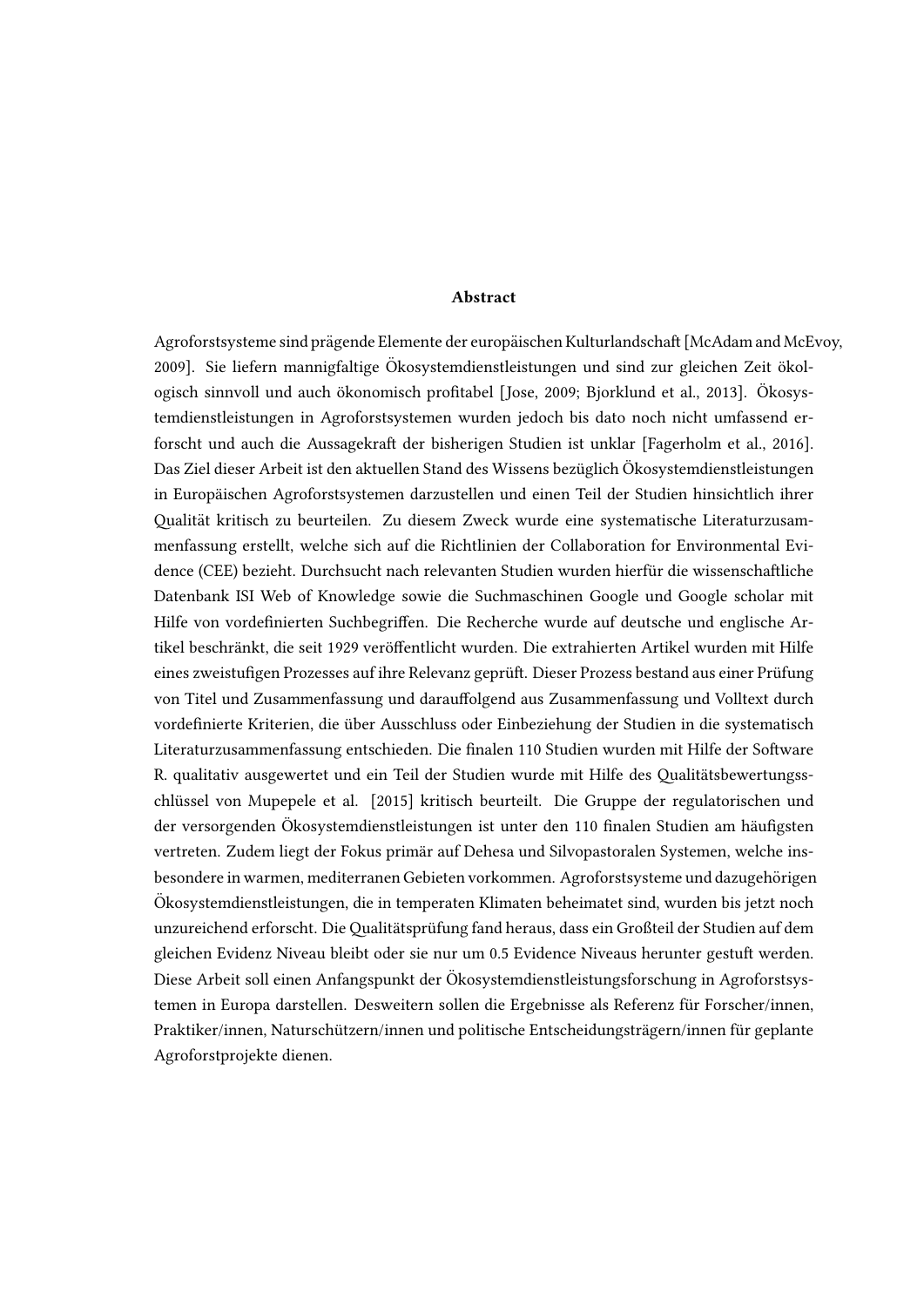#### Abstract

Agroforestry systems are defining elements of the European countryside [\[McAdam and McEvoy,](#page-55-1) [2009\]](#page-55-1) that are viewed as part of a working landscape and provide ecosystem services, environ-mental benefits and economic commodities [\[Jose, 2009\]](#page-54-0) [Björklund et al., 2013]. However, agroforestry systems in Europe are not very well explored in terms of ecosystem services and their evidence basis [\[Fagerholm et al., 2016\]](#page-53-0). The current state of knowledge, as well as the gaps in the research into ecosystem services in agroforestry systems in Europe, will be identified and a subset of studies will be critically appraised, centred upon the quality of the literature. A systematic literature map, following the guidelines established by the Collaboration for Environmental evidence (CEE) [Collaboration for Environmental Evidence](#page-53-1) [\[2009\]](#page-53-1) was therefore conducted. The ISI web of knowledge database and the search engines, such as Google and Google scholar, were systematically surveyed for relevant studies on the topic. These searches were limited to English and German articles, published since 1929. The search results were assessed for relevance in a two step process of comparing title and abstract, as well as abstract and the full text against stipulated and/or designated criteria for both inclusion and exclusion. The remaining 110 articles were then qualitatively evaluated using the software R. As a second step, the quality of a subset of the final articles was critically appraised using the quality assessment tool established by [Mupepele et al.](#page-55-2) [\[2015\]](#page-55-2). We found amongst the 110 studies included that regulation maintenance and provisioning services are the most investigated ecosystem services categorize in the literature. A major part of the literature focuses on dehesa and silvopastoral systems located mainly in the Mediterranean region. The Nemorales zonobiome (temperate climate) have not so far been researched extensively regarding ecosystem services in agroforestry systems. The findings also show distributions of the the studies concerning the study design and the main message and/or implications of the articles. The evidence assessment generally revealed that many studies remained either at the same level of evidence or are downgraded only to approximately 0.5 of a level. To conclude, this work can be seen as the point of commencement in ecosystem services for agroforestry systems research in Europe. It can be used by researchers, practitioners, conservationists and policy-makers as reference for prospective agroforestry projects.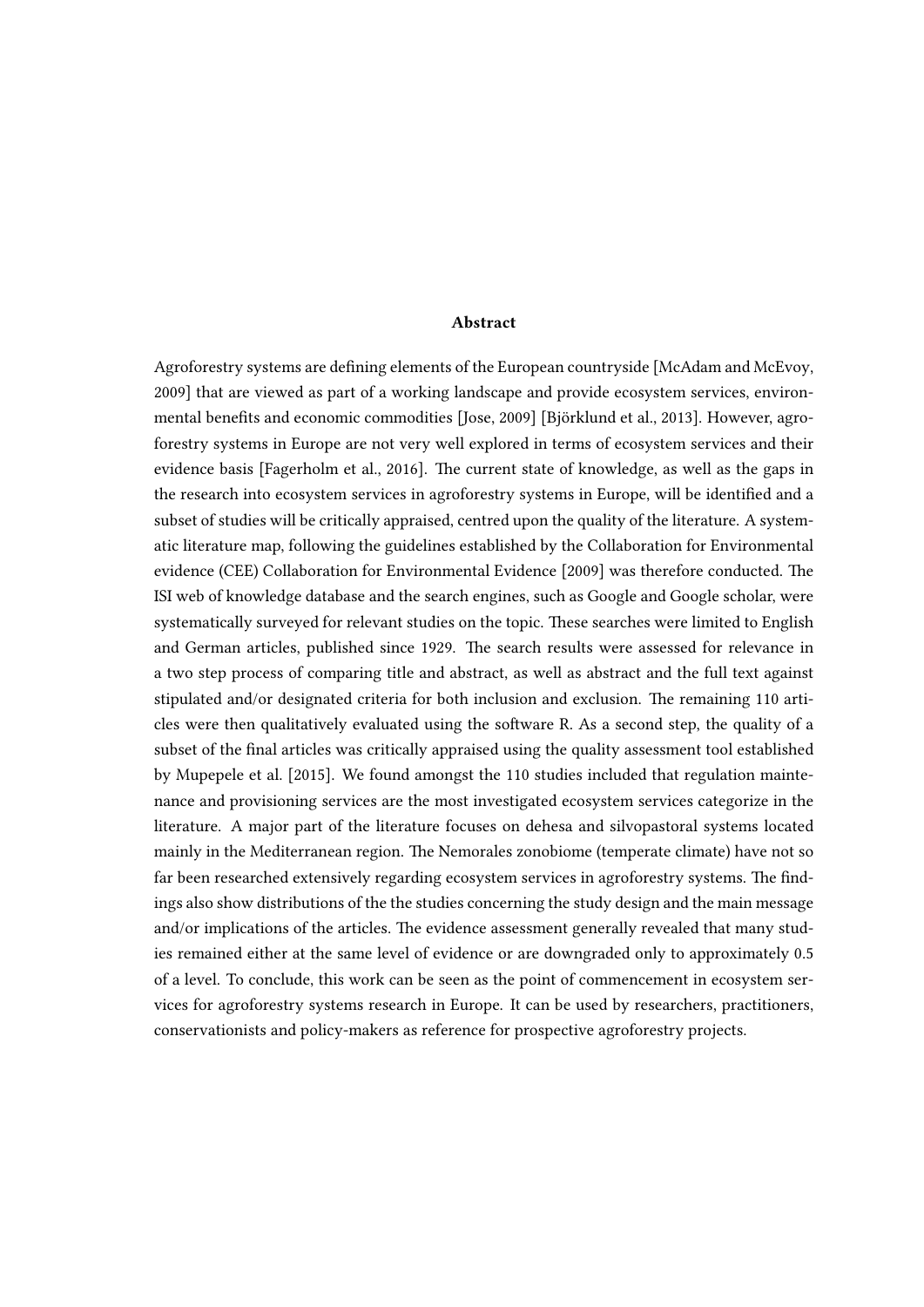### <span id="page-8-0"></span>Chapter 1

## Introduction

#### <span id="page-8-1"></span>1.1 Agroforestry systems

Agroforestry systems are defining elements of the European countryside [\[McAdam and McEvoy,](#page-55-1) [2009\]](#page-55-1). They are "systems that include sustainable land management practices, and comprise at least two components that interact with each other, one woody (tree /shrub) and one herbaceous (grass /crop including forage), they may also involve livestock as a third component" [Griffith et al., 2015; Björklund et al., 2013]. The Neolithic period, that beginning about 10,200 before Christ and ended between 4,500 and 2,000 before Christ, constitutes the point of origin of agroforestry practices in Europe [\[P K R Nair, 2012\]](#page-55-3). At that time forests were used as a source of nutrients in order to maintain soil fertility on agricultural land [\[Bergmeier et al., 2010\]](#page-52-2). During the twentieth century the growing population demanded increased food supplies as well as productivity intensification in the agricultural sector. There was no emphasis placed on the environmental benefits of integrated tree and agricultural systems as a course of policy and farmers regarded widely spaced trees in croplands as a hindrance to the efficiency of the crop areas [\[Graves et al., 2007\]](#page-54-2). This development led to the disappearance of traditional agroforestry systems. Since that time multiple research projects have been established to investigate traditional agroforestry systems in an effort to prove the negative impact their loss would have on the environment  $[PKR]$  Nair, [2012\]](#page-55-3), as well as the economic, environmental and social benets arising from them [\[Sibbald](#page-56-0) [et al., 2001;](#page-56-0) [Burgess et al., 2003,](#page-53-2) [2005;](#page-52-3) [Mosquera-Losada et al., 2010\]](#page-55-4). In order to understand the negative consequences of high-input agriculture on soil, water quality etc. modern agroforestry systems have been developed that draw on modern farming practices but are nevertheless based on traditional systems [\[Nerlich et al., 2013\]](#page-55-5).

There are different ways to classify agroforestry systems. Commonly they are classified accord-ing to their components [\[McAdam and McEvoy, 2009;](#page-55-1) [Nerlich et al., 2013\]](#page-55-5). The following defined agroforestry systems by [McAdam and McEvoy](#page-55-1) [\[2009\]](#page-55-1); [Smith](#page-56-1) [\[2010\]](#page-56-1) as well as [Nerlich et al.](#page-55-5) [\[2013\]](#page-55-5) are the most common in Europe (Table 1.1, below)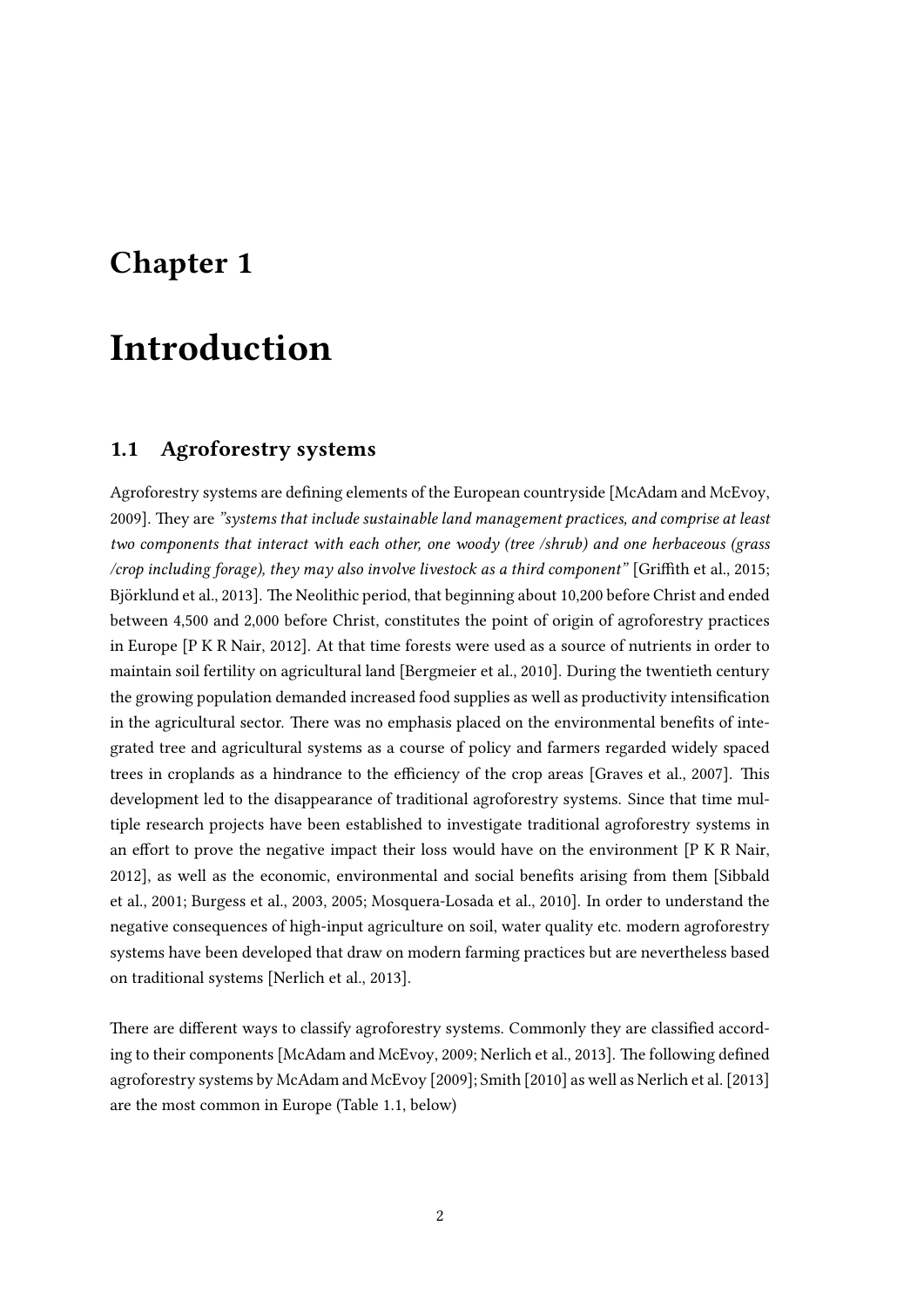<span id="page-9-0"></span>

| Agroforestry practice  | Definition                                                       |
|------------------------|------------------------------------------------------------------|
| Silvoarable systems    | Trees are planted in single or multiple rows with arable or      |
|                        | horticultural crops between the rows                             |
| Silvopastoral systems  | Trees are combined with forage and livestock production in-      |
|                        | cluding high (forest or woodland grazing) and low density        |
|                        | (open forest trees) stands                                       |
| Orchard intercropping  | Fruit tree systems on arable land or grassland mixed with        |
|                        | grazing animals (special agroforestry system)                    |
| Forest farming         | Utilization of forested areas for producing or harvesting nat-   |
|                        | ural or cultivated specialty crops for medical, ornamental or    |
|                        | culinary uses                                                    |
| Riparian buffer strips | Perennial vegetation (grass, shrubs, trees) is planted in strips |
|                        | between arable land or pastures and bodies of surface water      |
|                        | in order to enhance and protect aquatic resources (streams,      |
|                        | lakes) from the negative effects of agricultural practices       |
| Windbreaks             | Rows of trees are planted around farms and fields to protect     |
|                        | crops, animals and soil from wind                                |

Table 1.1: Definitions of the most common agroforestry practices in Europe

Additionally, agroforestry systems can be readily characterized by the time they have been established or at least by the time they have become part of the normal cultural landscape [\[Smith,](#page-56-1) [2010;](#page-56-1) [Nerlich et al., 2013\]](#page-55-5). The papers of [Nerlich et al.](#page-55-5) [\[2013\]](#page-55-5) and [Smith](#page-56-1) [\[2010\]](#page-56-1) offer an overview of both traditional and modern agroforestry systems (see Table 1.2 and 1.3).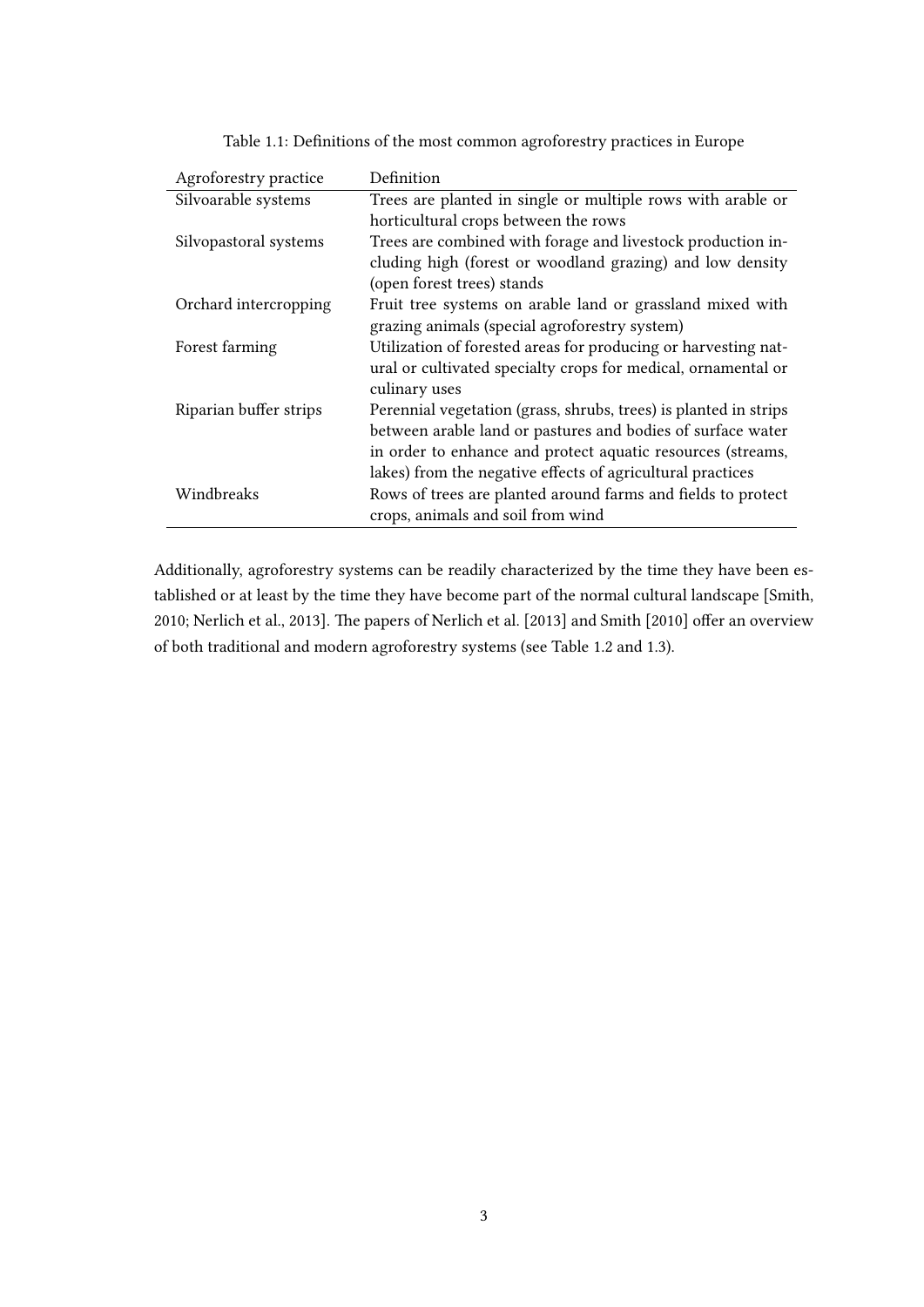<span id="page-10-0"></span>

| Agroforestry<br>system               | Definition                                                                                                                                                                                                                                                                                                                           | Location                 |
|--------------------------------------|--------------------------------------------------------------------------------------------------------------------------------------------------------------------------------------------------------------------------------------------------------------------------------------------------------------------------------------|--------------------------|
| Montado/Dehesa                       | Agrosilvopastoral systems characterized<br>by oak trees and their savanna-like phys-<br>iognomy [Vicente and Alés, 2006]                                                                                                                                                                                                             | Portugal, Spain          |
| Streuobst/pre<br>verger              | Various fruit tree species combined with<br>various arable crops or grassland (in some<br>cases with animals)                                                                                                                                                                                                                        | Germany, Austria, France |
| Grazed forests                       | Widely spaced stands with diverse un-<br>derbrush vegetation providing forage for<br>livestock and wildlife[Salmon et al., 2012]                                                                                                                                                                                                     | Swizerland Hungary       |
| Pollarding                           | Cutting back trees to product a close<br>rounded head of young branches with<br>dense foliage                                                                                                                                                                                                                                        | Norway, Great Britain    |
| Woodland grazing<br>and wood-pasture | Pasturing in woodland is one of the old-<br>est land use practices in human his-<br>tory. In northern Europe, mature wood-<br>land provided shelter to cattle and sheep<br>during the winter months, while in<br>Mediterranean regions woodland pro-<br>vided browsing, foraging and shade dur-<br>ing early summer drought periods. | Europe                   |

#### Table 1.2: Traditional agroforestry systems

<span id="page-10-1"></span>

| Agroforestry    | Definition                                  | Location                    |  |
|-----------------|---------------------------------------------|-----------------------------|--|
| system          |                                             |                             |  |
| Buffer strip    | Woody strips planted to stabilize sloping   | Italy,<br>Spain,<br>Greece, |  |
|                 | soils                                       | France                      |  |
| Alley cropping  | Utilizing of planted rows of crops or pas-  | France, Germany             |  |
|                 | tures in alleys formed by single or multi-  |                             |  |
|                 | ple rows of trees or shrubs?                |                             |  |
| Riparian buffer | Lands adjacent to streams where vegeta-     | Ukraine, Estonia, Spain     |  |
|                 | tion is strongly influenced by the presence |                             |  |
|                 | of water?                                   |                             |  |

The third and last frequently used classification is dependent on the particular agroecological zone. The different zones have specific climatic and ecological conditions governing the structure of the agroforestry system [\[McAdam and McEvoy, 2009\]](#page-55-1), although these can in turn influence the local climate [\[P K R Nair, 2012\]](#page-55-3). Micro-climatic conditions can be modified by a certain type of agroforestry system (less sunlight, temperature and dryness) which favours the cultivation of agroforestry systems in the southern part of Europe.

The agroforestry systems surveyed in this work are sometimes expressed in different terms, although they consist of the same forestry and agricultural components, e.g silvopastoral systems and wood pasture having equal tasks (see section 2.1.5, scope search generating search terms).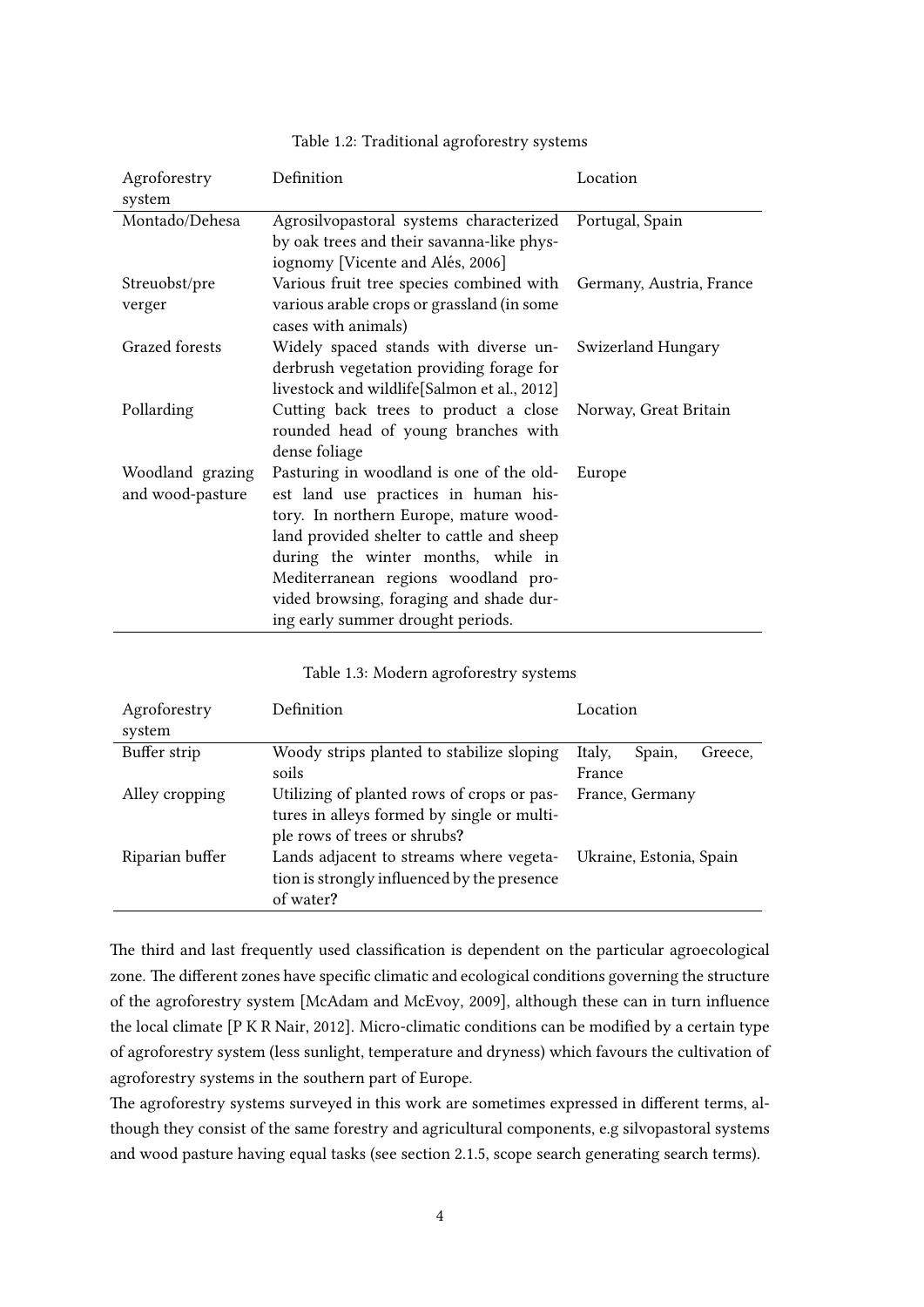Aside from the baseline information concerning agroforestry systems (history and classifications), their key advantages and implications compared to separate agricultural and tree systems [\[Graves et al., 2007;](#page-54-2) [Dupraz et al., 2005\]](#page-53-3) are clear. On the one hand, they simultaneously increase land resource efficiency and productivity on the same piece of land [\[Fagerholm et al., 2016\]](#page-53-0), while on the other hand they serve as biodiversity hot spots, providing animal habitats, improving the micro climate, capturing carbon and acting as a nutrient and water pump from the deeper layers of the subsoil [\[Bjorklund et al., 2013;](#page-52-1) [McAdam and McEvoy, 2009;](#page-55-1) [Varah et al., 2013\]](#page-57-1). In general, ¨ agroforestry systems are viewed as part of a working landscape that provide ecosystem services, environmental benefits and economic commodities [\[Jose, 2009;](#page-54-0) Björklund et al., 2013]. However, currently institutional and policy support is still too weak and ineffective for agroforestry practices in most European countries [\[P K R Nair, 2012\]](#page-55-3), even though their advantages and various environmental, economic and social benefits are widely known. The concept of ecosystem services could help to highlight beneficial quantitative and qualitative mechanisms of nature to convince policy-makers and practitioners to support agroforestry practices.

#### <span id="page-11-0"></span>1.2 Ecosystem services

Ecosystem services have been defined by [Daily](#page-53-4) [\[1997\]](#page-53-4) in the introductory chapter of "Nature's Services: Societal Dependence on Natural Ecosystems" as "the conditions and processes through which natural ecosystems, and the species that make them up, sustain and fulfill human life" [\[Daily,](#page-53-4) [1997\]](#page-53-4). The origin of the modern history of ecosystem services can be traced back to the late 1970s [Gómez-Baggethun et al., 2010], when the general public first became more aware of biodiversity conservation [\[Westman, 1977;](#page-57-2) [Ehrlich and Ehrlich, 1981\]](#page-53-5)

Also science got more interested in the concept of ecosystem services, that time, [\[Ehrlich and](#page-53-5) [Ehrlich, 1981\]](#page-53-5) and a dedicated research branch arose concentrating on ecosystem services. This was strongly and actively supported by the Beijer Institute's Biodiversity program (early 1990s), and also by an increased number of literature publications [\[Costanza et al., 1997;](#page-53-6) [Daily, 1997\]](#page-53-4) as well as by wider interest in the development of methods of estimating the economic value of ecosystem services [\[Costanza et al., 1997\]](#page-53-6). In the following decade, policy-makers paid increasing attention to the ecosystem service concept due to the release of the "Ecosystem Approach" (adopted by the United nations environment program - Convention on biological diversity, 2000) and the Global Biodiversity Assessment. The Millennium Ecosystem Assessment (MEA) [\[Arico](#page-52-4) [et al., 2005\]](#page-52-4) in 2005 was a milestone in ecosystem services history, as it located the concept at the heart of policy making and led to increasing interest on the topic amongst scientists. The use of the concept has increasingly widened from "the original emphasis on ecosystem services as a pedagogical concept designed to raise public interest for biodiversity conservation" [Gómez-Baggethun [et al., 2010\]](#page-54-3). Today the emphasis lies on the trading of ecosystem services on different markets. In 2005 the Millennium Ecosystem Assessment was published and includes a classication that divides ecosystem services into four main categories [Gómez-Baggethun et al., 2010; [Eiter and](#page-53-7) [Stokstad, 2015\]](#page-53-7). The report (MEA) and the categorization (see Table 1.4) builds on the work of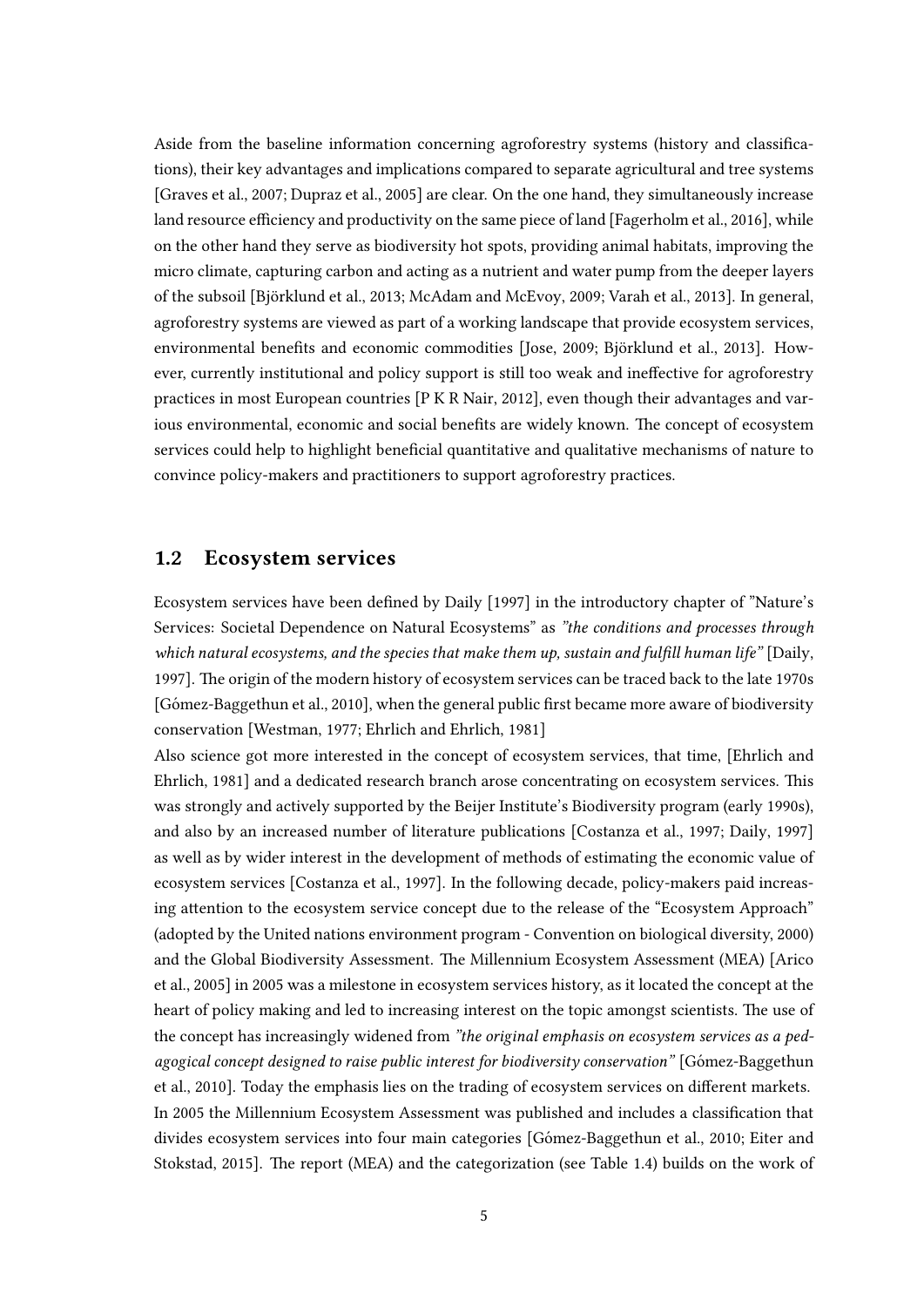[Groot et al.](#page-54-4) [\[2002\]](#page-54-4); [McAdam and McEvoy](#page-55-1) [\[2009\]](#page-55-1)

<span id="page-12-0"></span>

| Ecosystem services    | Definition                                                                                                                                                             |  |
|-----------------------|------------------------------------------------------------------------------------------------------------------------------------------------------------------------|--|
| category              |                                                                                                                                                                        |  |
| Provisioning services | Goods, such as food or freshwater, that ecosystems provide<br>and humans consume or use.                                                                               |  |
| Regulatory services   | Services, such as flood reduction and water purification, that<br>can be provided by healthy natural systems, such as wetlands.                                        |  |
| Cultural services     | Intangible benefits, such as aesthetic enjoyment or religious<br>inspiration.                                                                                          |  |
| Supporting services   | Basic processes and functions, such as soil formation and nu-<br>trient cycling, that are critical to the provision of the first<br>three types of ecosystem services. |  |

Table 1.4: Ecosystem services divided into four main categories

During the following years influential voices called for a standardized ecosystem services classifi-cation system [\[Boyd and Banzhaf, 2007\]](#page-52-5). The European Environment Agency responded to these needs and established the common international classification of ecosystem services [\[Group](#page-54-5) [et al., 2013;](#page-54-5) [Potschin and Haines-Young, 2013\]](#page-55-6). The goal of the Common international classi-fication of ecosystem services (CICES) (Scheme saved on CD) [\[Group et al., 2013\]](#page-54-5) is to combine the framework of the United nation (UN) System of Environmental-Economic Accounts [\[United](#page-57-3) [Nations, 2014\]](#page-57-3) with the European union (EU) process on the mapping and assessment of ecosys-tems and their services. The scheme is divided into three main categories [\[CEE, 2013\]](#page-53-8). In contrast to the MEA [\[Arico et al., 2005\]](#page-52-4) the category of supporting services is no longer included and the definition of services is far more stringent than it was before [\[Eiter and Stokstad, 2015\]](#page-53-7).

Under CICES the ecosystem services are classified into three main categories [\[Group et al., 2013\]](#page-54-5):

- 1. Provisioning ecosystem services
- 2. Regulation and Maintenance ecosystem services
- 3. Cultural ecosystem services

The CICES classification [\[Group et al., 2013\]](#page-54-5) is used in this work with just one exception: biodiversity is considered to be an ecosystem service, such as is performed in the economics of ecosystems and biodiversity (TEEB) and MEA reports [\[TEEB, 2008;](#page-56-3) [Arico et al., 2005\]](#page-52-4).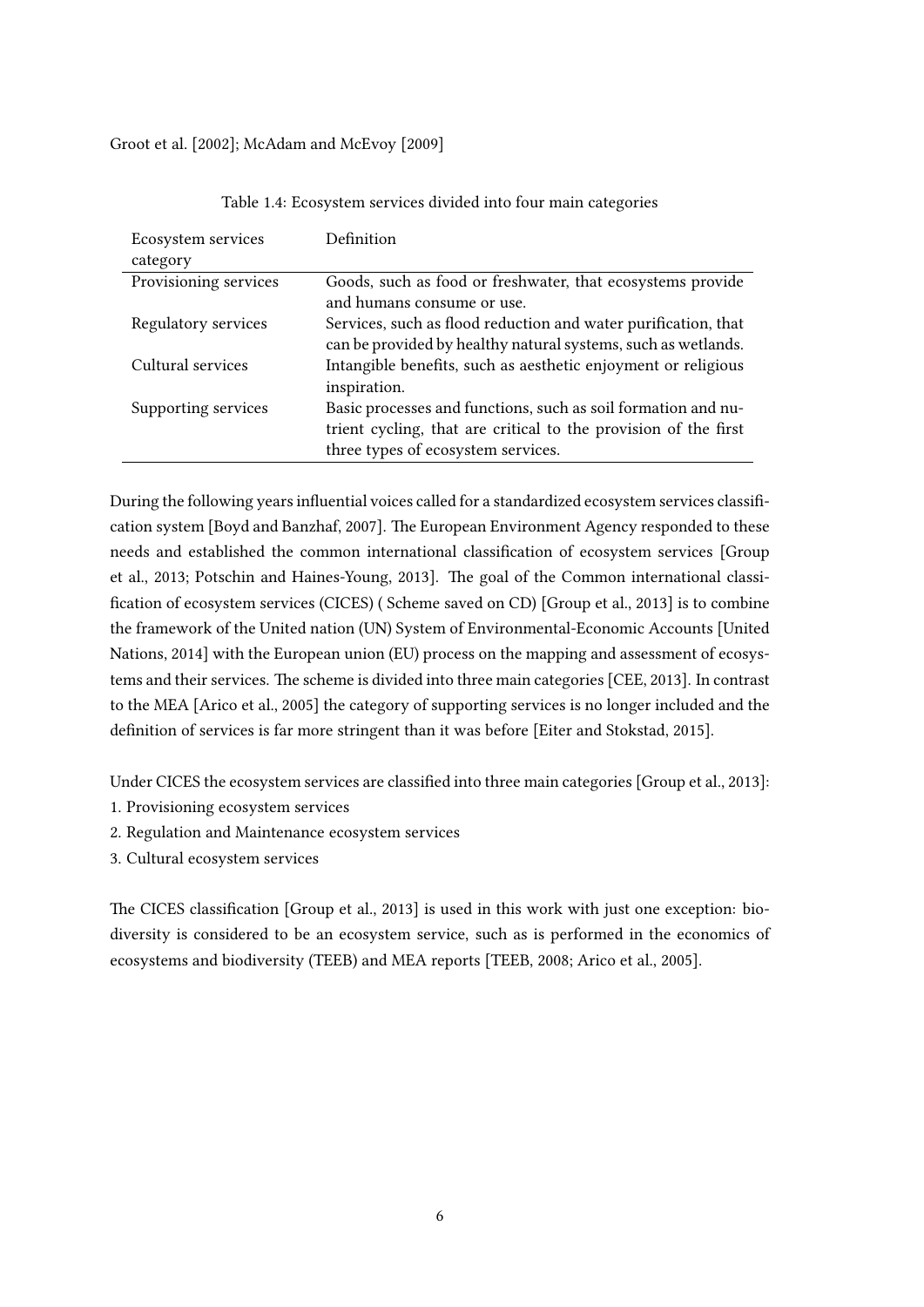#### <span id="page-13-0"></span>1.3 Ecosystem services of agroforestry system in Eurpe

So far only a small number of studies have been published that summarize the literature on ecosystem services in Europe's agroforestry systems (e.g [McAdam and McEvoy](#page-55-1) [\[2009\]](#page-55-1); [Trybush](#page-56-4) [et al.](#page-56-4) [\[2012\]](#page-56-4); [Fagerholm et al.](#page-53-0) [\[2016\]](#page-53-0)). These studies do not systematically consider the whole extent of agroforestry and ecosystem services literature in Europe, aside from the recent published systematic map by [Fagerholm et al.](#page-53-0) [\[2016\]](#page-53-0) (see section 1.4: Aims and objectives). It is known, that agroforestry systems serve multiple ecosystem services, "combining the provision of agricultural and forestry products with non commodity outputs, such as climate, water and soil regulation, and recreational, aesthetic and cultural heritage values" [\[McAdam and McEvoy, 2009\]](#page-55-1). These services and benefits provided by agroforestry systems occur over a wiede range of spatial and temporal scales [\[Jose, 2009\]](#page-54-0). So far researchers have focused mainly on single ecosystem services and concentrated on tropical regions where these practices are already well established [\[Jose, 2009\]](#page-54-0). Nevertheless, the focus of interest in such systems is shifting slowly to temperate areas, where [\[Smith et al., 2012\]](#page-56-5) investigations into agroforestry practices can balance "productivity and environmental protection through multiple ecosystem services". At a time when European societies in particular are becoming more environmentally aware, while at the same time the consumption of wood and agricultural products is increasing, the promotion of agroforestry systems can be beneficial. It is able to deliver a number of ecosystem services and represents a sustainable alternative to traditional farming that could form an integral part of a multifunctional working landscape [\[Jose, 2009\]](#page-54-0). Additionally, there is the ongoing debate concerning mitigation of the effects of climate change and the reduction of greenhousegas emissions. Agroforestry systems have a high potential for capturing carbon [\[Jose, 2009\]](#page-54-0) and thus could constitute a carbon sink, helping to reduce adverse global climate change [Griffith et al., 2015; [Bernard Nsiah, 2010\]](#page-52-6). Highly productive modern agroforestry systems, [Björklund et al., 2013] (see section: 1.1) can help to meet the rising demand for wood. These systems are at both more profitable than separate tree and cropping systems [Björklund et al., 2013] and beneficial to the environment in terms of "increased carbon capture, improved soil fertility and enhanced biodiversity on marginal lands" [\[Tsonkova et al., 2012;](#page-56-6) Quinkenstein et al., 2009]. These points underpin the potential and relevance that agroforestry ecosystem services could have in the European context. In the past the lack of hard evidence has hindered the progress of agroforestry and its acceptance by practitioners, farmers and policy makers. [Rivest et al.](#page-56-7) [\[2013\]](#page-56-7) claim that management options as well as knowledge already exist, but that "farmers need to be supported by relevant policies".

#### <span id="page-13-1"></span>1.4 Evidence based science

Farmers indeed need to be supported not only by relevant policies but also by science based on hard evidence in order to guarantee the reliability of the study results that have been, and still are, published. These results do have some influence on the management decisions that practitioners make. Because of this, a critical appraisal of a subset of studies included in the systematic map will be conducted. This will achieved by applying a tool designed from [Mupepele et al.](#page-55-2) [\[2015\]](#page-55-2)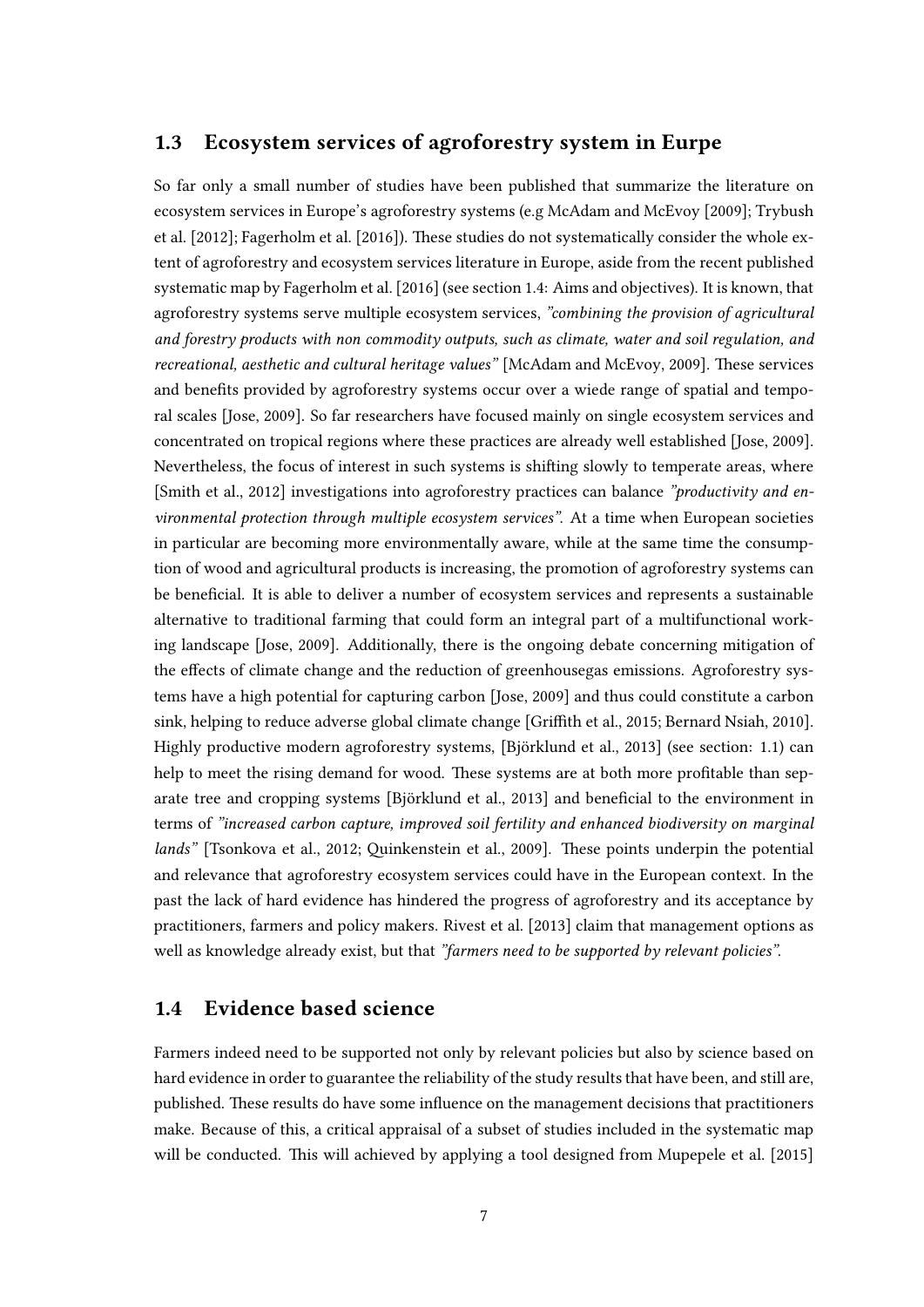to assess the strength of evidence of ecosystem services and conservation studies (see, Methods: 2.2). Historically, Archie Cochrane, the founder of evidence-based medicine, pointed out the importance of "randomised controlled studies to provide evidence on which health care is based" [\[Eboptometry, 2013\]](#page-53-9). His committed work and the establishment of the Cochrane centre [\[Asso](#page-52-7)[ciation, 2013\]](#page-52-7) in 1993 encouraged other research branches to become more critical concerning their scientific work. The first step towards evidence-based practice in conservation was taken 15 years ago. Following that the 'Collaboration for Environmental Evidence' began to promote evidence based science, establishing guidelines on systematic reviews in which a strong level of evidence should be achievable. [Mupepele et al.](#page-55-2) [\[2015\]](#page-55-2) stated that: "Evidence is the 'ground for belief' or 'the available body of information indicating whether a belief or proposition is true or validly extracted". Conservation practice are sometimes based on anecdotal evidence and myth rather than upon a systematic appraisal of the hard evidence [\[Sutherland et al., 2004\]](#page-56-8), especially the evidence base that ought to "describe the knowledge behind a statement and expresses how solid recommendations are" [\[Mupepele et al., 2015\]](#page-55-2). Interventions that aim to increase the provision of ecosystem services are generally [\[Nature.blog, 2014\]](#page-55-8), although there are voices which critically reflect on evidence-based practice in conservation [\[gateway, 2012\]](#page-54-6). Evidence-based practice has considerable legitimacy in science-based ecosystem services research in which people start to make money from natural services and dynamics. Thus the studies constituting the baseline for monetary calculations of given ecosystem services (e.g. biomass, biodiversity, carbon capturing etc.) should be tested for credibility and reliability in order to guarantee an appropriate and reasonable level of evidence (see, Methods: 2.2.1, Evidence-based practice)

#### <span id="page-14-0"></span>1.5 Aims and objectives

In order to contribute to the improvement and promotion of ecosystem services research in agroforestry system this work focuses on a two-step approach: a systematic literature map followed by an evidence assessment of the articles.

#### 1.5.1 Systematic literature map

In the most recent reviews, fragments of ecosystem service research in AGF have been summarized with a view to depicting the current state of knowledge and to identify gaps, but at insufficient. The recent paper from [Fagerholm et al.](#page-53-0) [\[2016\]](#page-53-0) has systematically summarized all investigations relating to this topic. The authors concentrate on qualitative publications and do not include single ecosystem services (e.g[.Fagerholm et al.](#page-53-0) [\[2016\]](#page-53-0)) This work aims to comple-ment and refine the work of [Fagerholm et al.](#page-53-0) [\[2016\]](#page-53-0) by compiling a systematic literature map of quantitative and qualitative studies of categories and single ecosystem services in European agroforestry systems, and to bridge the gap in the current state of knowledge.

Two research questions were designed following the PICO or PECO [\[CEE, 2013\]](#page-53-8) structure, targeting the research objective: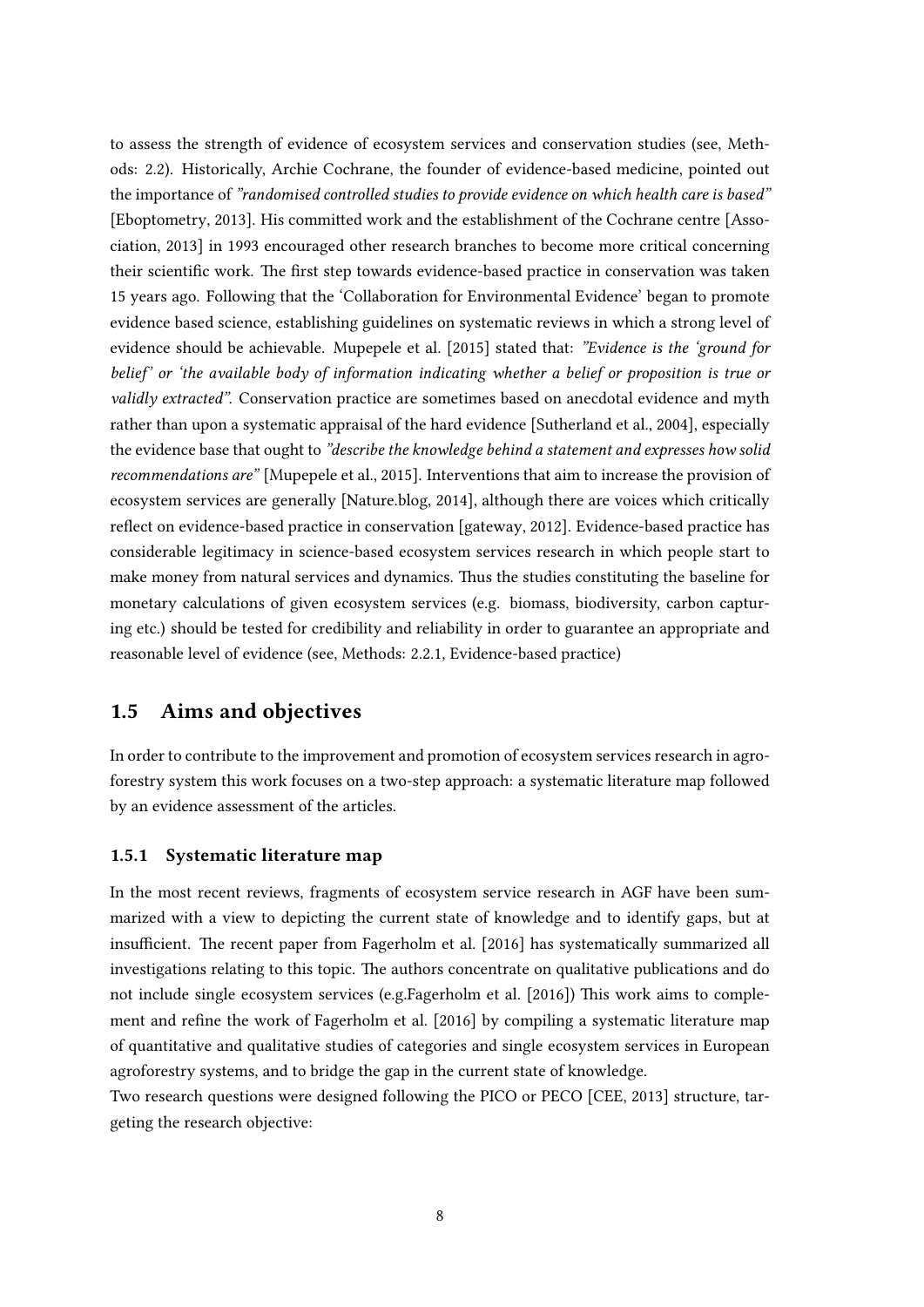- 1. What is the state of the art in ecosystem services research in agroforestry systems of Europe?
- 2. What is the overarching aim of these studies?

One paragraph in the methods section (Development of research/review question), is dedicated to a detailed description of the research question development following the PICO or PECO structure.

#### 1.5.2 Evidence-based practice

The introduction the quality assessment of the studies included in the systematic maps is a crucial and often neglected process. The second aim of this study is therefore to critically evaluate the quality of all the studies located in temperate Europe, and to gain an overview of the study quality. This has been achieved by applying an "Evidence based practice tool" conceptualized by [Mupepele et al.](#page-55-2) [\[2015\]](#page-55-2), with the goal of determining the level of evidence for the publications.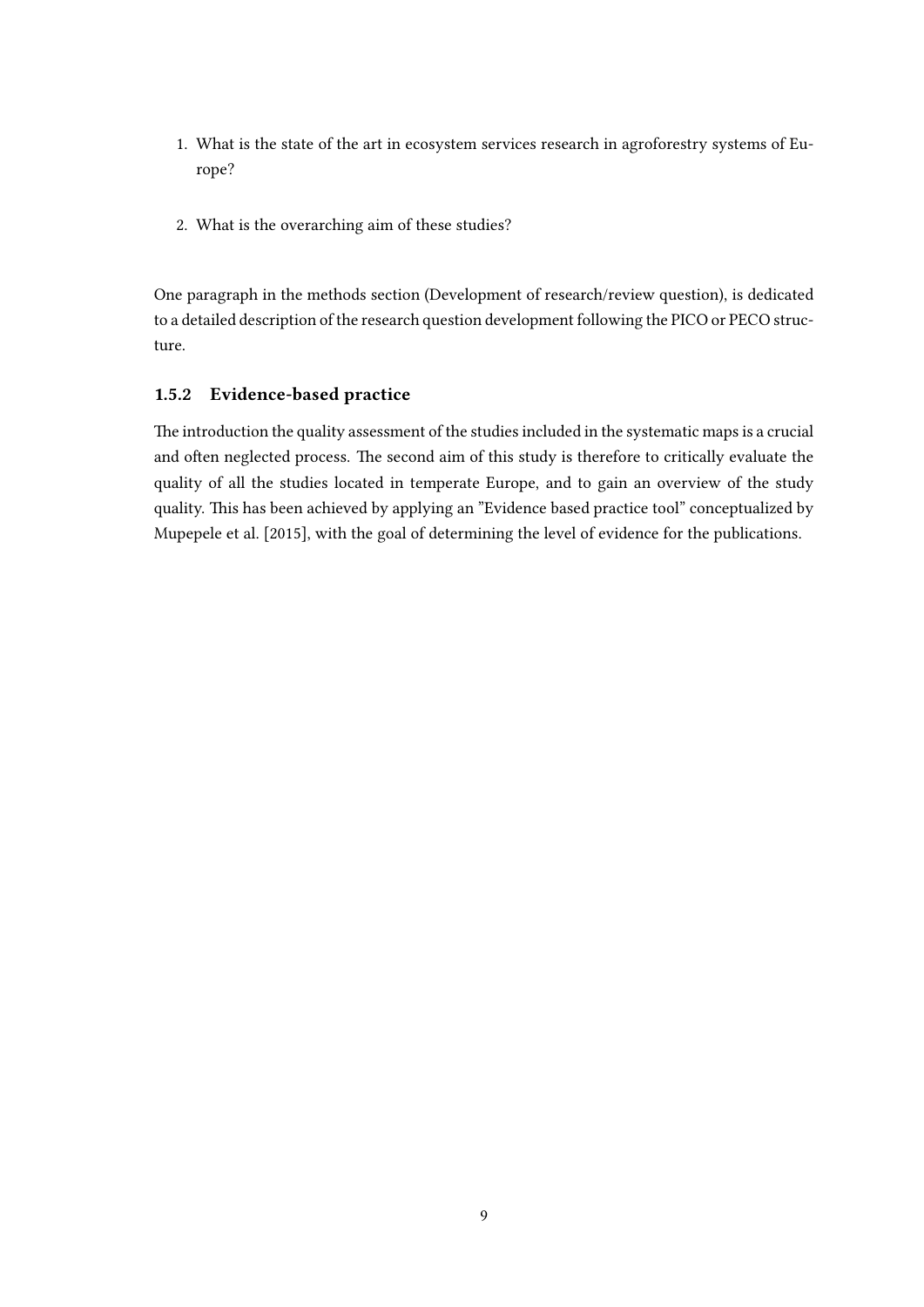### <span id="page-16-0"></span>Chapter 2

## Material and Methods

#### <span id="page-16-1"></span>2.1 Systematic map

The aim of the systematic map (see subsubsection 1.1.3) is to provide an overview of the ecosystem services of agroforstry systems in Europe. Quantitative and qualitative studies published since 1929 have been compiled and surveyed. In the following section the design and execution of the systematic map is described. The systematic map follows the guidelines for conducting a systematic literature map established by the collaboration for environmental evidence (CEE) [Collaboration for Environmental Evidence](#page-53-1) [\[2009\]](#page-53-1) and the book : Handbook of Meta-analysis in Ecology and Evolution by [\[Koricheva and Gurevitch, 2013\]](#page-54-7).

#### 2.1.1 General information

The origins of systematic maps in ecological research can be traced back to conservation biology [\[Pullin et al., 2013;](#page-55-9) [Stewart et al., 2005\]](#page-56-9). In 2010 the CEE established guidelines for systematic mapping in environmental management [\[Pullin and Stewart, 2006;](#page-55-10) [Fazey et al., 2004\]](#page-53-10) and defined them as "methodical overviews of the quantity and quality of evidence in relation to a broad (open) question of policy or managment relevance". It is distinguishable from a systematic review in that it does not attempt to conduct an evidence synthesis, and because a critical appraisal of the evidence, while encouraged, is not mandatory.

The implementation of a systematic map involves a set of options. It objectively summarizes the whole content and existing knowledge on a research topic and helps to cover research areas with a wide publication spectrum [\[Kitchenham and Charters, 2007\]](#page-54-8).

The CEE provides decision criteria that help to decide if a systematic map is the appropriate methodology to investigate a certain case [\[CEE, 2013\]](#page-53-8). The criterion that best suits the case investigated is the following:

There is a need to know how much research has been conducted on a specific question. This statement is the basis on which the decision has been made to conduct this map. The strength of a systematic map, taking different articles and offering small insights into a problem in which a clearer and more consistent picture will or can emerge [\[Hemingway and Brereton, 2009\]](#page-54-9), is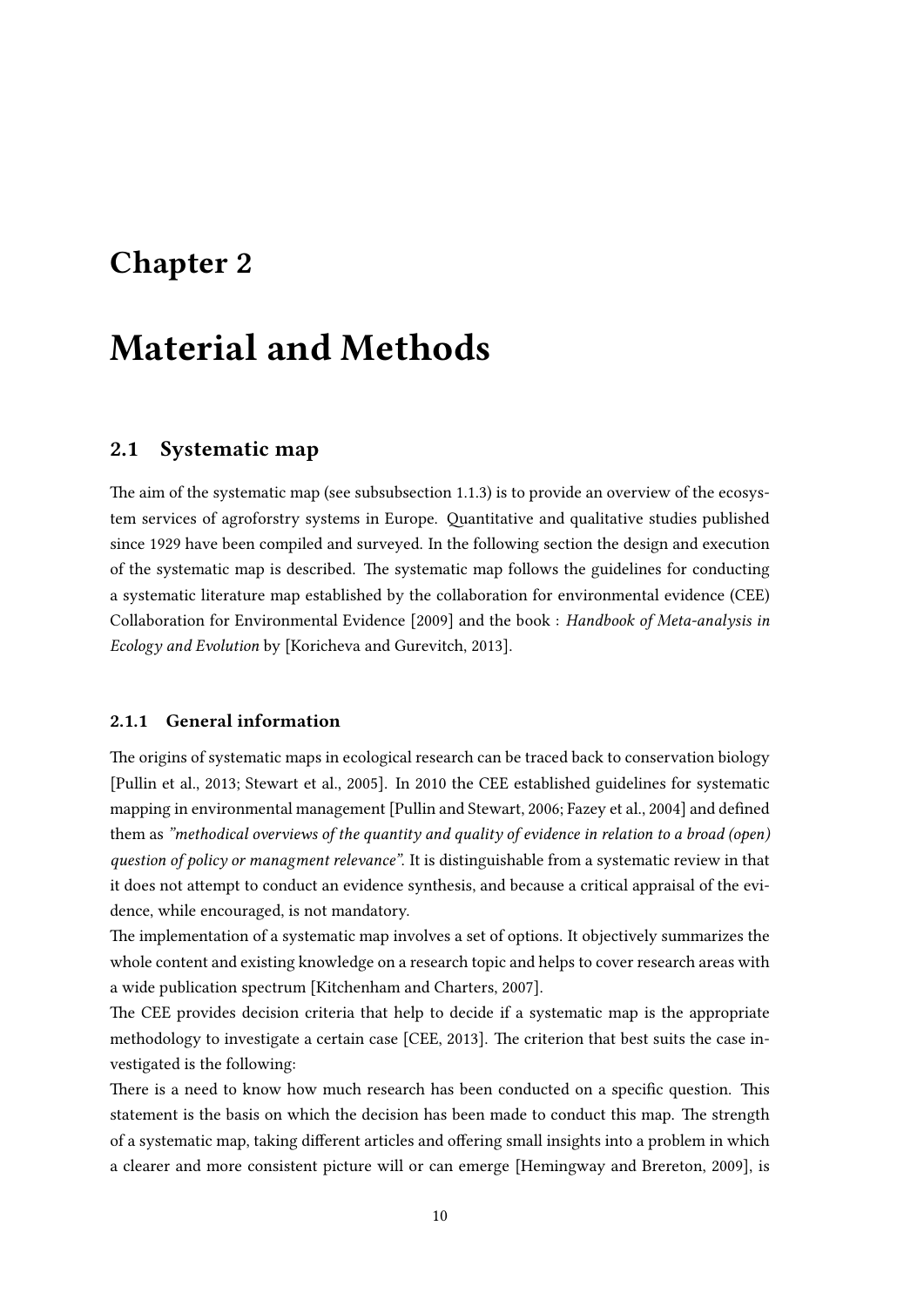applied. It will finally help to "significantly improve the identification and provision of evidence" [\[Pullin and Stewart, 2006\]](#page-55-10) in the field of ecosystem services science in the agroforestry systems of Europe.

#### 2.1.2 Study area

The study area covers the whole of Europe [\[Maplandia.com, 2015\]](#page-54-10).

#### 2.1.3 Development of research/review question

A precise, focused and clearly defined research question is crucial for a systematic map. Two criteria should be followed:

- 1. 1. The question must be answerable using scientific methodology; otherwise relevant primary studies are unlikely to have been conducted.
- 2. 2. The question should be, as yet, unanswered (i.e. the review team should search for other related systematic reviews and specify what their own will contribute)

In agroforestry research their does not exist any systematic literature map dealing with quantitative and qualitative studies as well as single ecosystem services and ecosystem services categorize. At the beginning of 2016 the paper of [Fagerholm et al.](#page-53-0) [\[2016\]](#page-53-0) systematically reviewed ecosystem services in agroforestry systems. However, they did not included single ecosystem services (for example. wood, berries etc.) and focused only on qualitative papers. According to [Fagerholm et al.](#page-53-0) [\[2016\]](#page-53-0): "The use of single ecosystem service types (e.g. nutrient cycling) as search words would have yielded an extensive amount of results but we were interested in those studies that were clearly linked to ecosystem services research. Hence, we covered only studies that defined themselves as ecosystem services research, in line with the literature researches applied by Martínez-Harms".

So far the present work is the first systematic map of ecosystem services in the agroforestry systems of Europe covering the whole data spectrum.

To develop a closed-framed question containing all the necessary elements, the PICO or PECO [\[CEE, 2013\]](#page-53-8) structure was applied.

Table 2.1 shows the theoretical setup [\[CEE, 2013;](#page-53-8) [Pullin and Stewart, 2006\]](#page-55-10) of the question as well as the application of the elements of the case under investigation for the purpose of designing a research question.

The formulated questions for the purpose of this systematic map are as follows: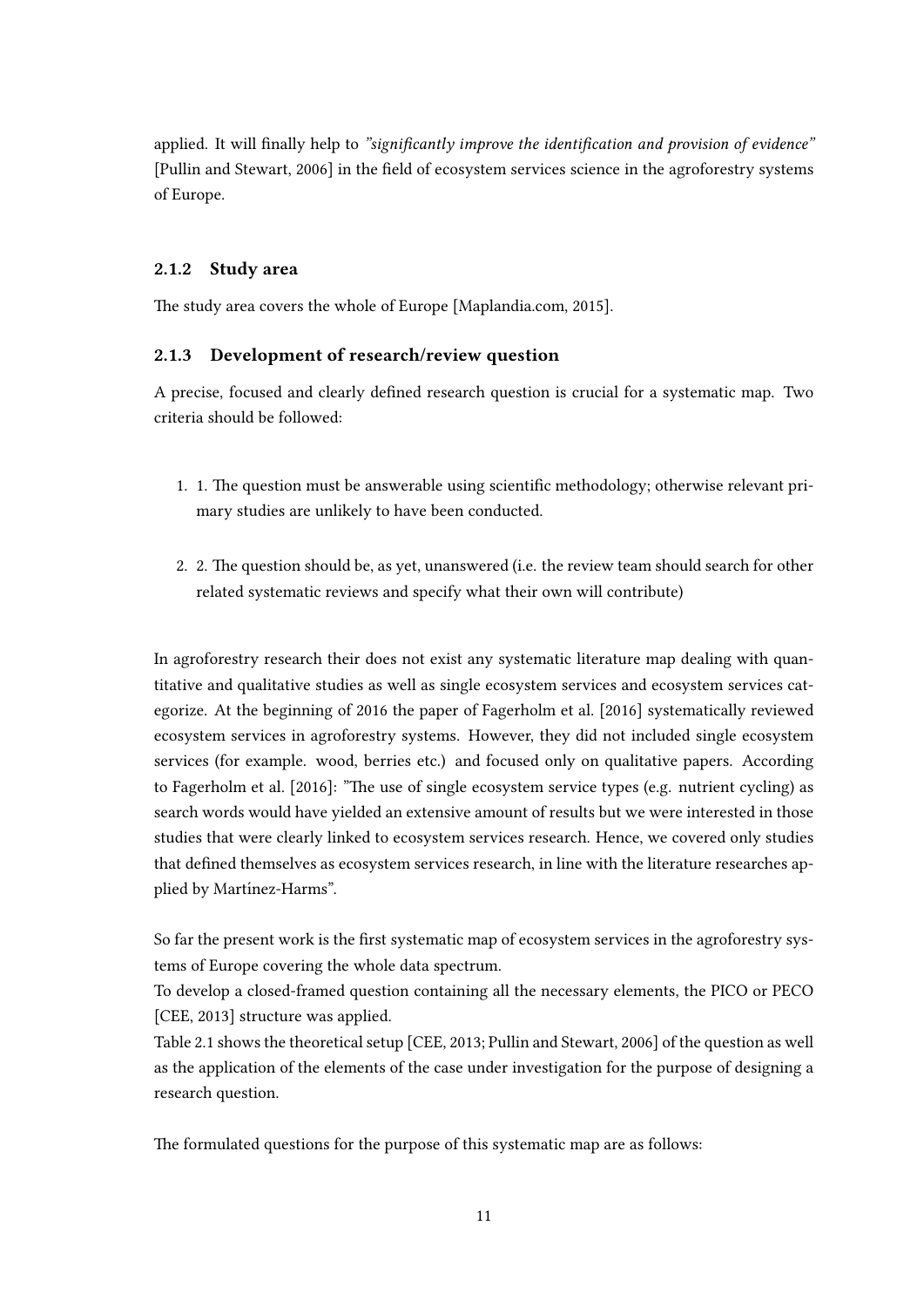Table 2.1: Design of research question; PICO structure

<span id="page-18-0"></span>

| <b>Question element</b> | <b>Investigated case</b>                    |  |
|-------------------------|---------------------------------------------|--|
| Population(of subjects) | Ecosystem services                          |  |
| Intervention            | Agroforestry system                         |  |
| Comparator              | Conventional forestry or agriculture        |  |
| Comparator              | Increases or decrease of ecosystem services |  |

- 1. What is the state of the art of ecosystem services research in agroforestry systems of Europe?
- 2. What is the overarching aim of these studies?

#### 2.1.4 Planning the systematic map

The systematic map was undertaken according to the guidelines for conducting such a map established by the collaboration for environmental evidence (CEE)[\[Collaboration for Environmental](#page-53-1) [Evidence, 2009\]](#page-53-1) and according to the book : Handbook of Meta-analysis in Ecology and Evolution by [Koricheva and Gurevitch](#page-54-7) [\[2013\]](#page-54-7). The proceedings, described below (see the process of systematic map), follow the structure of the original systematic map closely, with one exception. 1. The literature search will be/is solely executed in ISI Web of science and Google.

#### 2.1.5 The process of systematic mapping (SM)

The core systematic mapping process involves commonly multiple predefined stages (Figure 2.1) [\[CEE, 2013\]](#page-53-8) that have been adopted to the case being investigated. In the following the stages are theoretically explained as well as executed.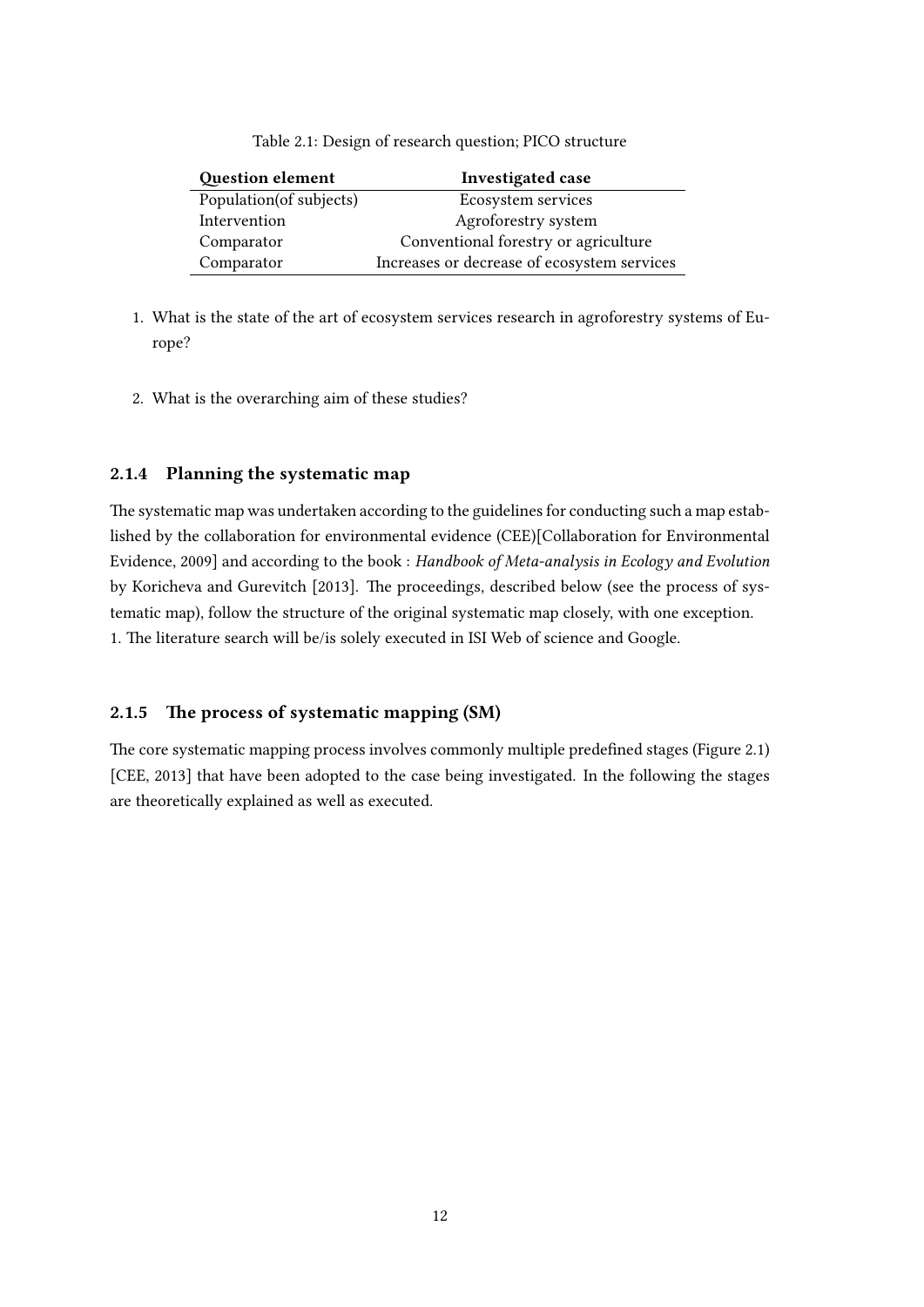<span id="page-19-0"></span>

Figure 2.1: Basic steps in conducting a systematic map adopted from [CEE](#page-53-8) [\[2013\]](#page-53-8)

#### Searches for literature

A search has been conducted for papers written and published in English and German in order to guarantee the accessibility of every detail of the text for the reviewer.

#### Scope search generating search terms

Initially, a scoping search (Appendix A1, Scope search for search terms) to assess search terms for the final search string was executed in Google/Google scholar from the 16-24 of October 2015. The terms extracted from the papers were compared with each other in order to become familiar with the most relevant search terms (Appendix A2, Catchwords scope search). Two stakeholders were questioned about the relevant ecosystem services of agroforestry systems and their suggestions compared with the preliminary search term. These additional terms supplemented the preliminary term and thus the final search terms for the literature search string have been determined.

The Boolean operator 'OR' was used to combine the search terms within each of the categories ('Intervention', 'population' and 'study area') below. For the final search string (see, Search string), the categories were then aggregated by using Boolean operator 'AND'. The asterisks (\*) placed behind a term are 'wild-cards' that represent any group of characters, including no character at all [\[Web of ScienceTM, 2015\]](#page-57-4). The application of the below stated terms, for the final search string, is considered to be capable of identifying an acceptable share of meaningful studies. They are grouped into three categories: Intervention, population (of subject), study area.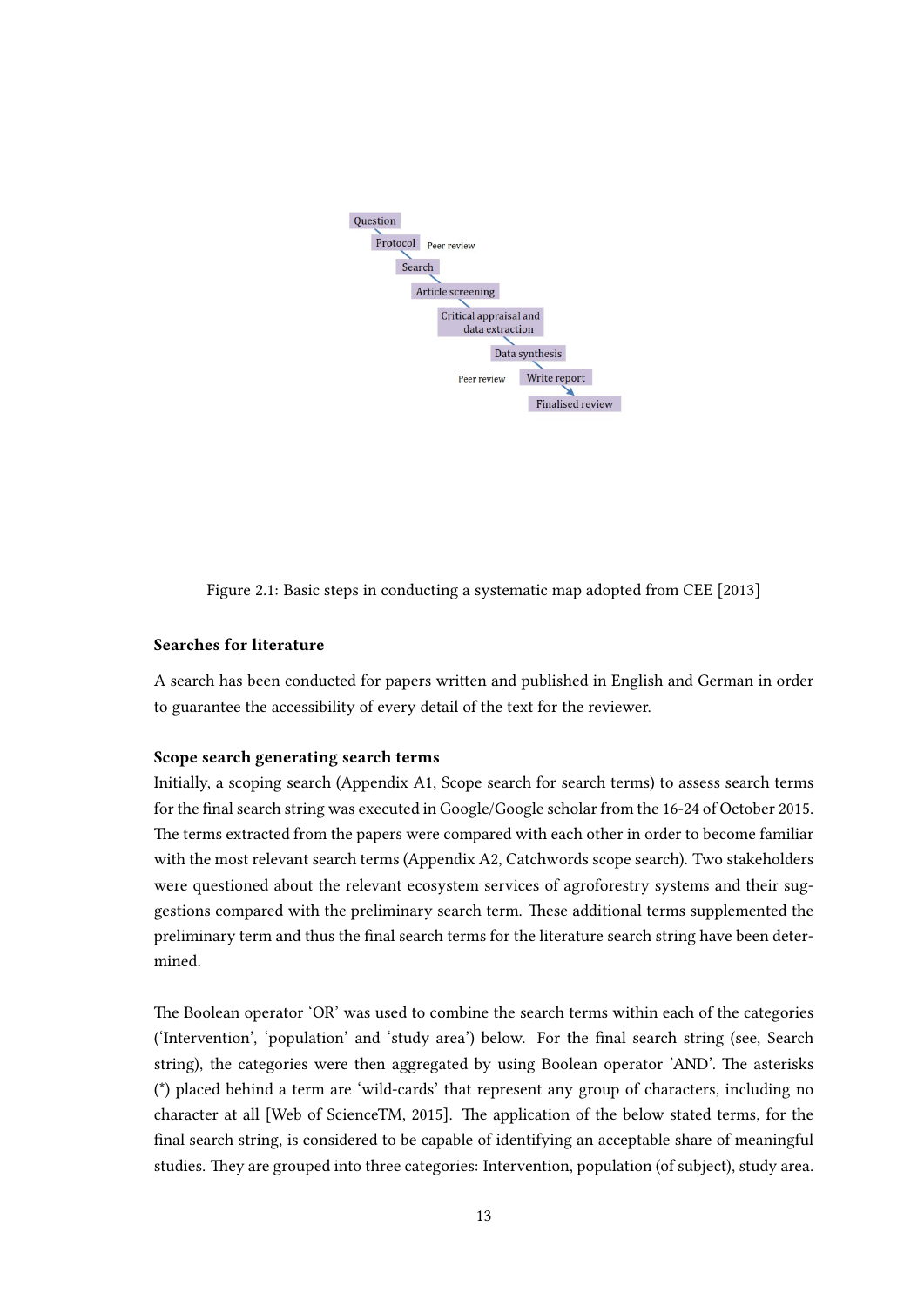#### Intervention

The search terms, related to the intervention (i.g. agroforestry practice) used for the search string sometimes have the same or slightly different meanings. For example, wood-pasture and silvopastoral systems are terms sharing agricultural and forest components equally: the grazing of animals, agricultural component, beneath trees, forest component, all occur. The difference is in the origin: silvopastoral systems are schematically planted for a targeted purpose, whereas wood-pastures are based on already established mature forest stands that "provided shelter to cattle and sheep during the winter months" [\[Smith, 2010\]](#page-56-1). In [Smith](#page-56-1) [\[2010\]](#page-56-1) a more detailed description of different agroforestry practices and their fine distinctions can be found (see also Introduction). (Agroforestry OR "Agroforestry system\*" OR "Integrated land use system\*" OR "Integrated land use management" OR "Integrated land use" OR "Multifunctional management" OR "Multifunctional management system\*" OR "silvopastoral system\*" OR "silvopastoral" OR "Tree pasture system\*" OR "silvoarable system\*" OR "silvoarable" OR "climate-smart agriculture" OR Windbreak\* OR dehesa OR "alley cropping" OR "short rotation" OR "short rotation system" OR "Kurzumtriebsplantage\*" OR "short rotation poplar" OR "short rotation coppice" OR Streuobst OR Hauberg OR "Grazed forest\*" OR hedgerow\* OR "wood pasture" OR "buffer strip" OR piantata OR joualle OR Pomaradas OR "pré-vergers" OR "forest grazing system\*")

#### Population(of subjects)

("Ecosystem service\*" OR "Okosystemdienstleistung\*" OR "Ecosystem function\*" OR "Environ- ¨ mental service\*" OR "Provisioning service\*" OR "genetic diversity" OR "agricultural use" OR "soil retention" OR "soil fertility" OR "fruit\*" OR "oil\*" OR "nut\*" OR "timber" OR "firewood" OR "cork" OR "fodder" OR "grain" OR "forage production" OR "forage" OR "seed production" OR "soft fruit\*" OR fruit\* OR vegetable\* OR "bio fuel" OR fodder OR "Mechanical energy" OR "Regulating service\*" OR "flood control" OR "water quality control" "water quality" OR "carbon storage" OR "climate regulation" OR "disease regulation" OR pollination OR "shelter belt\*" OR "Cultural service\*" OR "scenic beauty" OR education OR recreation OR tourism OR "traditional use" OR "cultural heritage" OR "landscape enhancement" OR "Supporting service\*" OR "Maintenance service\*" OR "pest control" OR "nutrient cycling" OR "Habitat diversity" OR "Species diversity" OR "soil conservation" OR "soil protection" OR "water conservation" OR "nutrient storage" OR "nutrient leaching" OR "carbon sequestration")

#### Study area:

#### (Europe OR temperate)

The ecosystem service terms extracted from the major studies were likened to the classification by [Group et al.](#page-54-5) [\[2013\]](#page-54-5) to ensure topicality of the terms and the general recognition in the ecosystem services science community.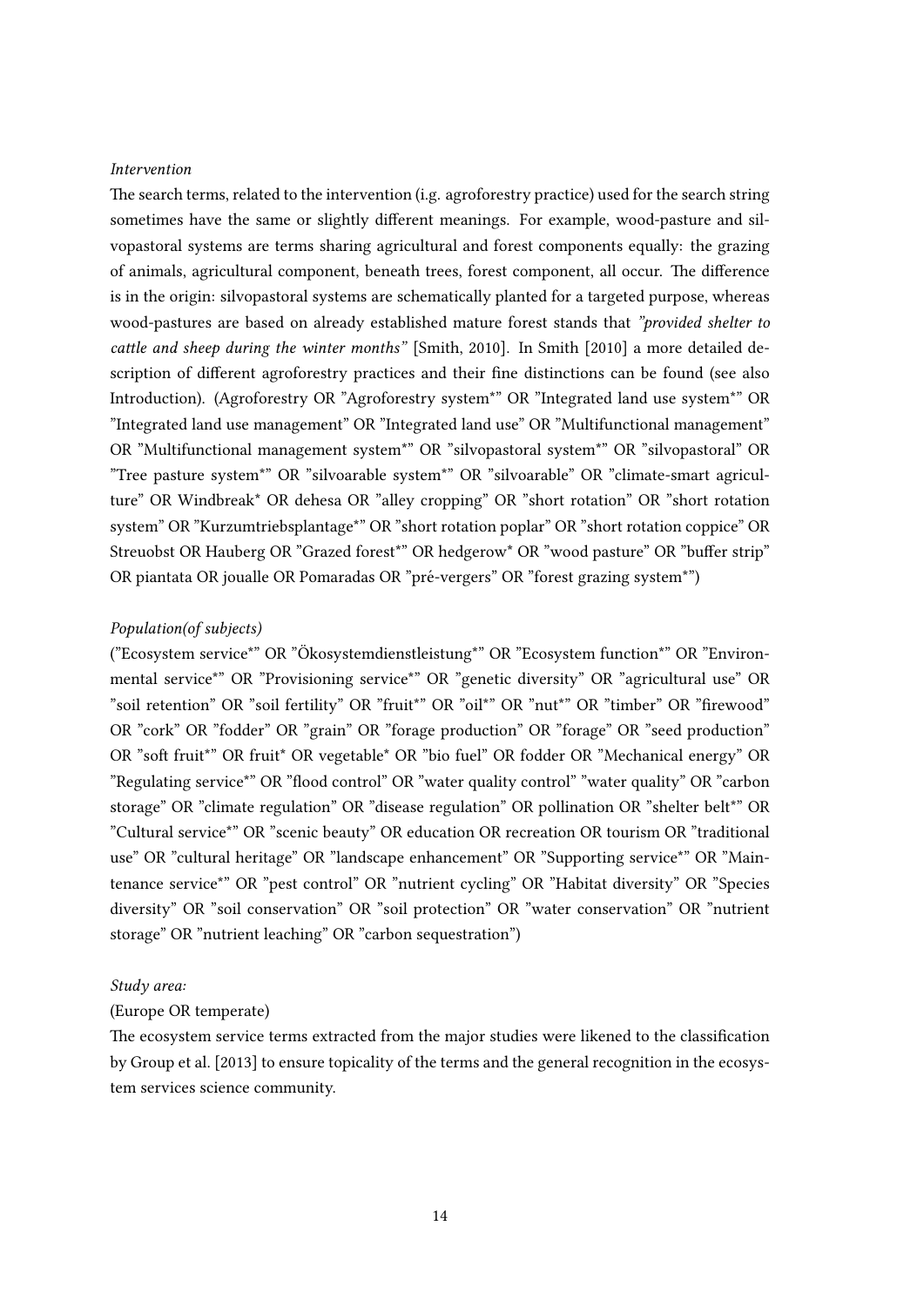#### Search string

A comprehensive literature search, capturing all relevant studies, was conducted. This progressed through an incremental-vise creation of the search string. The stringing together of the search terms began on a narrow view for example: (Ecosystem service\*)AND(Agroforestry) AND Europe, till a broader view ensued (Appendix A3, Literature search) on the topic, until a final search string was produced. Searches of academic databases and search engines were performed between the 24th October until the 3rd of November 2015. In what follows the searches utilizing different search engines are described.

#### 1. Academic database"ISI web of knowledge":

For the main literature search only the ISI web of knowledge was surveyed. The number of databases, that comprises the web of knowledge, depends only on the subscription of the University of Freiburg. For this reason, 10 out of a possible 15 databases were searched. The decision to survey, only one academic database was due to, a limited time schedule for the literature search, and also the fact that Scopus, the second largest academic database, does not carry refer-ences before 1996 [\[Aghaei Chadegani et al., 2013\]](#page-52-8). These were the determining factors for only scanning the web of knowledge. The final search string was executed as a topic search, as were the others, and this was refined by:

#### 1. COUNTRIES/TERRITORIES:

(UK OR SPAIN OR AUSTRIA OR NORTH IRELAND OR GERMANY OR FRANCE OR HUNGARY OR ROMANIA OR ITALY OR CROATIA OR SWEDEN OR SCOTLAND OR NETHERLANDS OR NORWAY OR BULGARIA OR ENGLAND OR BELGIUM OR SLOVENIA OR PORTUGAL OR DENMARK OR SWITZERLAND OR WALES OR GREECE OR SLOVAKIA OR FINLAND OR LATVIA OR POLAND OR CZECH REPUBLIC OR LITHUANIA OR ESTONIA OR IRELAND OR WEST GERMANY OR UKRAINE ) PORTUGAL OR DENMARK OR SWITZERLAND OR WALES OR GREECE OR FINLAND OR POLAND OR IRELAND OR WEST GERMANY OR UKRAINE ) 2. LANGUAGES: ENGLISH OR GERMAN

#### The final search string reads as follows:

("Ecosystem service\*" OR "Okosystemdienstleistung\*" OR "Ecosystem function\*" OR "Environ- ¨ mental service\*" OR "Provisioning service\*" OR "genetic diversity" OR "agricultural use" OR "soil retention" OR "soil fertility" OR "fruit\*" OR "oil\*" OR "nut\*" OR "timber" OR "firewood" OR "cork" OR "fodder" OR "grain" OR "forage production" OR "forage" OR "seed production" OR "so fruit\*" OR fruit\* OR vegetable\* OR "bio fuel" OR fodder OR "Mechanical energy" OR "Regulating service\*" OR "flood control" OR "water quality control" "water quality" OR "carbon storage" OR "climate regulation" OR "disease regulation" OR pollination OR "shelter belt\*" OR "Cultural service\*" OR "scenic beauty" OR education OR recreation OR tourism OR "traditional use" OR "cultural heritage" OR "landscape enhancement" OR "Supporting service\*" OR "Maintenance service\*" OR "pest control" OR "nutrient cycling" OR "Habitat diversity" OR "Species diversity" OR "soil conservation" OR "soil protection" OR "water conservation" OR "nutrient storage" OR "nutrient leaching" OR "carbon sequestration") AND (Agroforestry OR "Agroforestry system\*" OR "Integrated land use system\*" OR "Integrated land use management" OR "Integrated land use"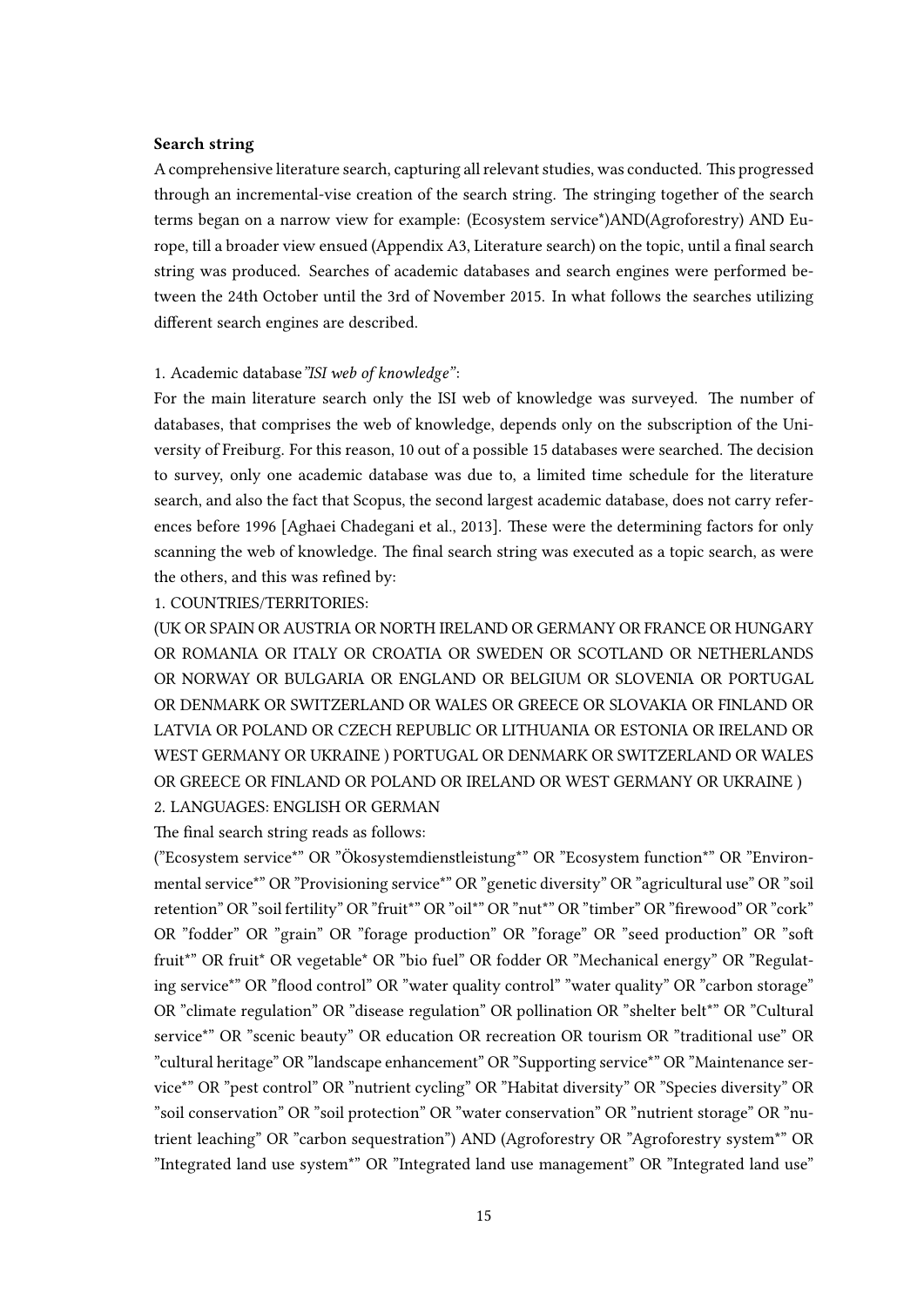OR "Multifunctional management" OR "Multifunctional management system\*" OR "silvopastoral system\*" OR "silvopastoral" OR "Tree pasture system\*" OR "silvoarable system\*" OR "silvoarable" OR "climate-smart agriculture" OR Windbreak\* OR dehesa OR "alley cropping" OR "short rotation" OR "short rotation system" OR "Kurzumtriebsplantage\*" OR "short rotation poplar" OR "short rotation coppice" OR Streuobst OR Hauberg OR "Grazed forest\*" OR hedgerow\* OR "wood pasture" OR "buffer strip" OR piantata OR joualle OR Pomaradas OR "pré-vergers" OR "forest grazing system\*" ) AND (Europe OR temperate)

The final number of hits accounts for 718 papers.

Details of the development of the final search string can be found in Appendix A3, literature search.

#### 2. Search engine Google and Google scholar:

To obtain an overview of the grey literature published on the internet concerning 'ecosystem services research in agroforestry systems of Europe' a brief review was undertaken. Only one article, from [Smith](#page-56-1) [\[2010\]](#page-56-1), could be retrieved by doing the search.

Details of the development of the search can be found in Appendix A4, literature search.

In order to proceed with the screening process the 719 final articles including title and abstract, received from the first literature search (24 October until 3 of November 2015), were downloaded and saved as an Excel document (see CD, lit data 3<sub>-11</sub>).

#### Estimating the comprehensiveness of the search

For the purpose of checking the comprehensiveness of the Google grey literature search an additional Google search entering the term "ecosystem services of agroforestry systems in Europe" was conducted on the 8th of January. Through this the systematic map of [Fagerholm et al.](#page-53-0) [\[2016\]](#page-53-0), at that time only available on the internet, was encountered. The paper has the same methodological target (systematic map) and inherent objectives of the present work, the mapping of ecosystem services of agroforestry systems in Europe. It was duly conducted and the results delineated in a distinct way (see Introduction). Nevertheless the final search string of the [Fager](#page-53-0)[holm et al.](#page-53-0) [\[2016\]](#page-53-0) paper and of the present work were opposed, compared and thus a check for comprehensiveness was performed. It was found that 14 expressions (see, literature search: agrosilvopastoral OR "farm woodland\*" OR "forest farming\*" OR "isolated trees" OR "scattered tree\*" OR "tree outside forest\*" OR "farm tree\*" OR woodlot\* OR "timber tree system" OR "olive tree\*" OR "orchard intercropping" OR parkland\* OR "fodder tree\*" OR pannage) for varying agroforestry terms were not included in this search string, although it did show several more ecosystem services. The missing terms (see above) were inserted into the final search string and then fed into the academic database ISI web of knowledge, which resulted in a final number of 1090 hits of papers (see, search terms Appendix A3, 8th January and data spreadsheet on CD). The two final literature search Excel files (lit data 3\_11 and 8th\_January) were fed into R (see R script ex\_round\_1 title 8th of January on CD) to compare and check them for duplications beneath the papers.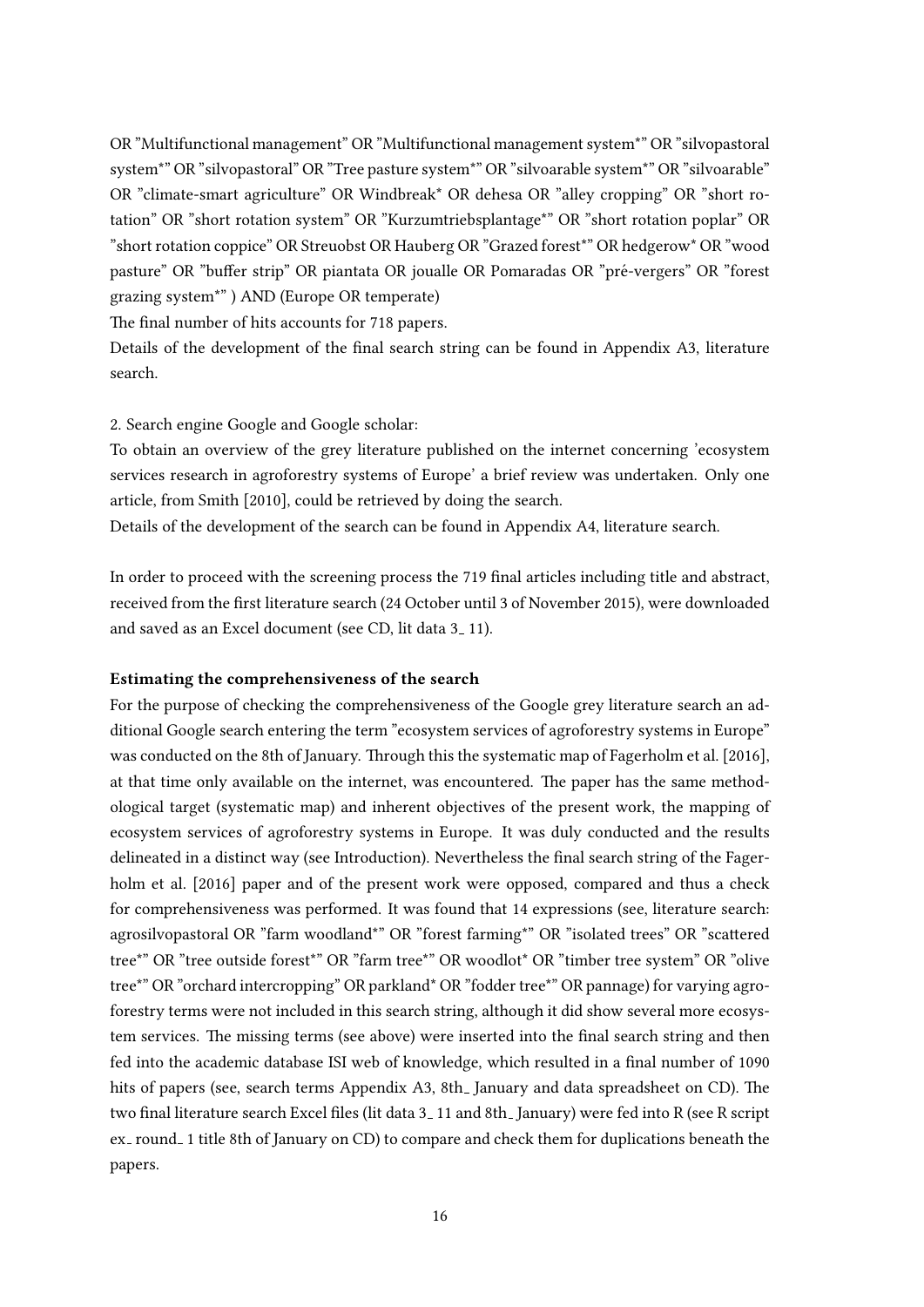#### Screening of literature

#### Screening process

The evaluation for inclusion of the publications searched (see CD, lit data  $3-11$ ) was undertaken in a two-stage process, comprising: title- and abstract-, abstract- and full-text level. The excluded articles did not proceed to the next stage, and the reason for the exclusion was documented for all articles surveyed at every stage. A single reviewer undertook the whole assessment, who in case of an uncertain paper chose inclusion rather than exclusion.

The first examination round, title and abstract, was conducted from the 3rd - 12th of November. The order of the final number of papers (see CD, lit data 3<sub>-11secondround</sub>) was randomized (see CD, R script, ex\_round\_1, Randomize data table R.data). It was guaranteed that the second examination was undertaken in an unbiased way, because of the random screening of the listed papers.

Next, each article found to be potentially relevant on the basis of title and abstract was assessed for inclusion by one reviewer, who studied the abstract and the full text from the 13th of November until the 14th of December. The full text was searched via Google Scholar and downloaded into Mendeley. Based on the limited time available and the large amount of data, abstracts were surveyed very precisely again and screening of the full text was done only if information needed for the final data base was missing in the abstract. During the process additional articles were found (i.g important citations in papers) and were then entered in the screening process. The Excel spreadsheet contains 392 (lit data 3<sub>-11secondround)</sub> rather than 388 papers.

Based on the comprehensiveness search, performed on the 8th of January (see above, Estimating the comprehensiveness of the search), and the detection of the Fagerholm paper [\[Fagerholm](#page-53-0) [et al., 2016\]](#page-53-0), all the stages already described were repeated. Only those papers that were retrieved after the duplication check, beneath the two Excel spreadsheets: lit data 3\_11 (first search) and 8th January (comprehensiveness search), were screened again. In total 372 studies were found. In total (dat<sub>-ges</sub>) the results of the second round, abstract and the full text screening revealed 110 papers included in the systematic map and 366 excluded papers.

Based on the experiences and observations made during the screening, some of the inclusion criteria were specified further (see below, Inclusion criteria).

#### Article retrieval

A total of ten articles, during/after the abstract-full text search could not be obtained in full text either digitally or in print!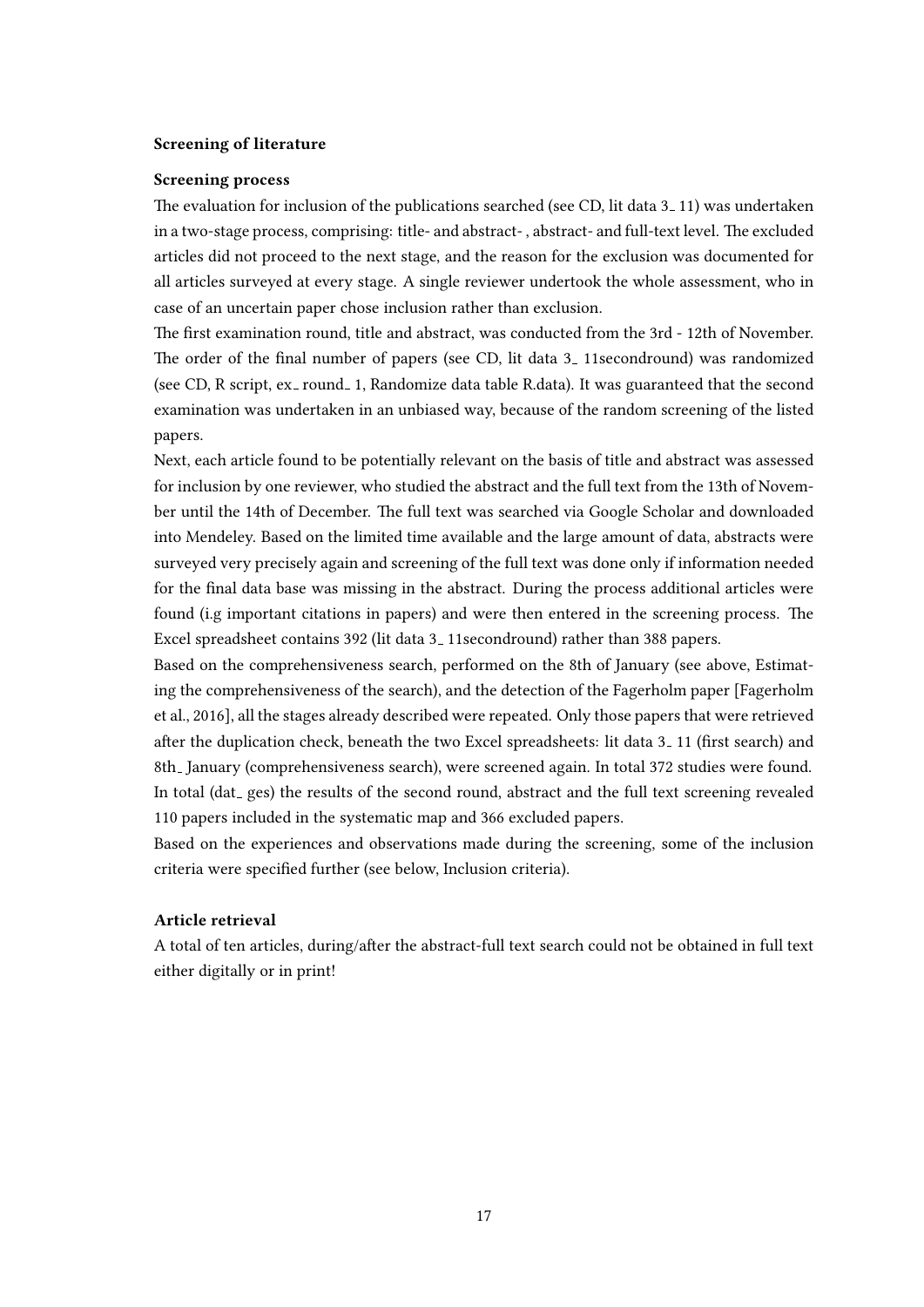#### Inclusion or exclusion criteria

Articles were screened and included/excluded according to criteria relevant for the particular stage (1. Title and abstract; 2. Abstract and full text). The criteria are as follows:

- Relevant subject: Agroforestry systems in Europe
- General:

As an approximation of the extent of Europe [\[Maplandia.com, 2015\]](#page-54-10) was used. Studies included in the systematic map had to be located within the defined region (see, study area).

1. Title and abstract:

The agroforestry system treated in the work had to fall within a definition from [Nerlich et al.](#page-55-5) [\[2013\]](#page-55-5). If the study just elaborated on, for example " a group of trees in the landscape " then a clear definition has not been stated.

2. Abstract and full text:

During the first evaluation process of title and abstract it became clearly recognizable that the inclusion criterion needed to be specified. At first, short rotation coppices without an agricultural component could no longer be seen as agroforestry systems, so they were excluded. Secondly, hedgerows, buffer strips and vineyards are not entirely closed systems. Such as e.g silvoarable system, in which trees interact with the surrounding area. The influence of the planted tree strip or hedgerow on the agricultural crop depends on the height of the trees [\[agroforestry Center,](#page-52-9) [2012\]](#page-52-9) and can be negligibly small. These two separate systems, forests and agricultural system, which have mainly been planted detached from each other, inhabit solely beneficial edge effects for the adjacent system. In this work the previously mentioned landscape elements ( e.g. hedgerows buffer strips etc.) are not looked upon as agroforestry systems.

Relevant types of study design

Papers of various kinds of study designs [\[Mupepele et al., 2015\]](#page-55-2) are targeted and therefore no exclusion criterion exists.

Relevant intervention(s): Ecosystem services

1. Title and abstract:

In general a conjunction between the ecosystem service (single or group of services) and the agroforestry system has to be present, e.g. the ecosystem service has been measured, an respectively quantified within the agroforestry system.

2. Abstract and full text:

The connection needs to be fully described, must be understandable and should be underpinned with ex-tractable data, if not the paper was excluded.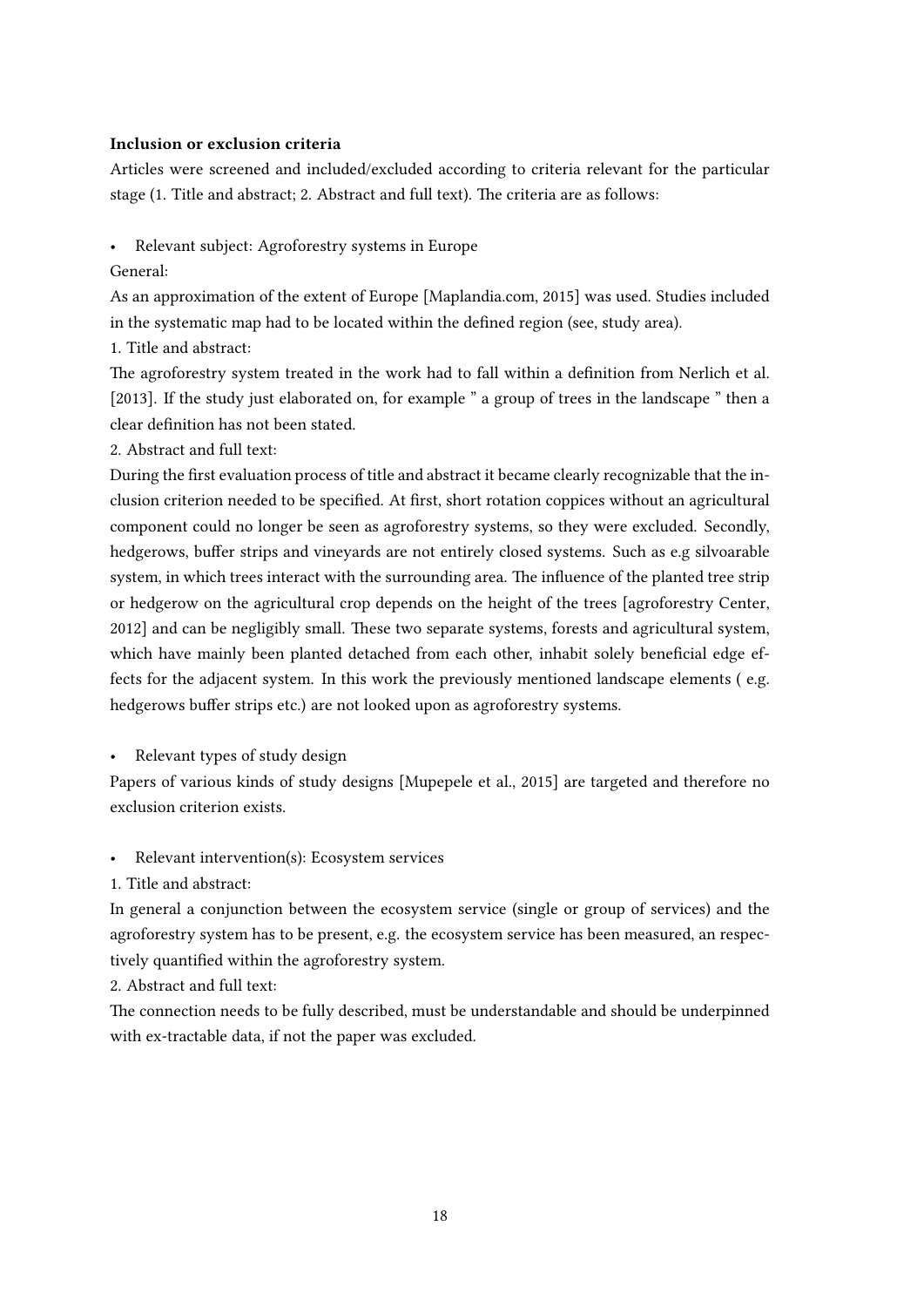| Component             | Content             | <b>Exclusion criterion</b> |
|-----------------------|---------------------|----------------------------|
| Relevant subject      | Study region        | nEu                        |
| Relevant subject      | Agroforestry system | nAgro                      |
| Relevant subject      | Agroforestry system | Shor                       |
| Relevant intervention | Ecosystem services  | nRela                      |
| Relevant intervention | Ecosystem services  | nDat                       |

<span id="page-25-0"></span>Table 2.2: Abbreviations for the exclusion criteria used during the screening process

#### Effect modifiers/sources of heterogeneity

Prior to the screening process a sample of the effect-modifying variables were set up. Effect modifying variables:

- Focus on multiple or single ecosystem services
- Monetary evaluation
- Implication on\_Main message
- Implication on\_Main message

#### Coding and data extraction

Some meta-data information was filtered from the paper during the full-text evaluation. All the data was extracted from the study according to the framework described in table 2.3 below. The final quantitative data fact sheets containing information was filtered according to the framework (Table 2.3) depicted below, which are included on the CD (dat\_ges).

<span id="page-25-1"></span>

|  |  | Table 2.3: Data variables extracted from the final papers and included in the systematic map |
|--|--|----------------------------------------------------------------------------------------------|
|  |  |                                                                                              |

| Data                                                     | Description                                                        |  |  |  |  |
|----------------------------------------------------------|--------------------------------------------------------------------|--|--|--|--|
| Title                                                    | Source article title                                               |  |  |  |  |
| Author                                                   | Source article author                                              |  |  |  |  |
| Year                                                     | Source article publication year                                    |  |  |  |  |
| Extraction date                                          | Source article date of extraction data                             |  |  |  |  |
| Agroforestry system                                      | Agroforestry system the study focus is on                          |  |  |  |  |
| Country                                                  | Country in which the study was conducted                           |  |  |  |  |
| Climatic zone                                            | Climatic zone study region location                                |  |  |  |  |
| Focus on multiple or sin-                                | Intrinsic focus of the study: on single or multiple ecosystem ser- |  |  |  |  |
| gle ecosystem service                                    | vices                                                              |  |  |  |  |
| Regulation and Mainte-                                   | Ecosystem service category assessed in the study. Also subcate-    |  |  |  |  |
| nance services                                           | gories are stated in the framework                                 |  |  |  |  |
| Provisioning services                                    | Ecosystem service category assessed in the study.                  |  |  |  |  |
| Supporting services                                      | Ecosystem service category assessed in the study.                  |  |  |  |  |
| Cultural services                                        | Ecosystem service category assessed in the study.                  |  |  |  |  |
| Occurrence of monetary evaluation<br>Monetary evaluation |                                                                    |  |  |  |  |
| Implication on_<br>Main                                  | Main message delivered by the study                                |  |  |  |  |
| message                                                  |                                                                    |  |  |  |  |
| Research design                                          | Research design of the source article                              |  |  |  |  |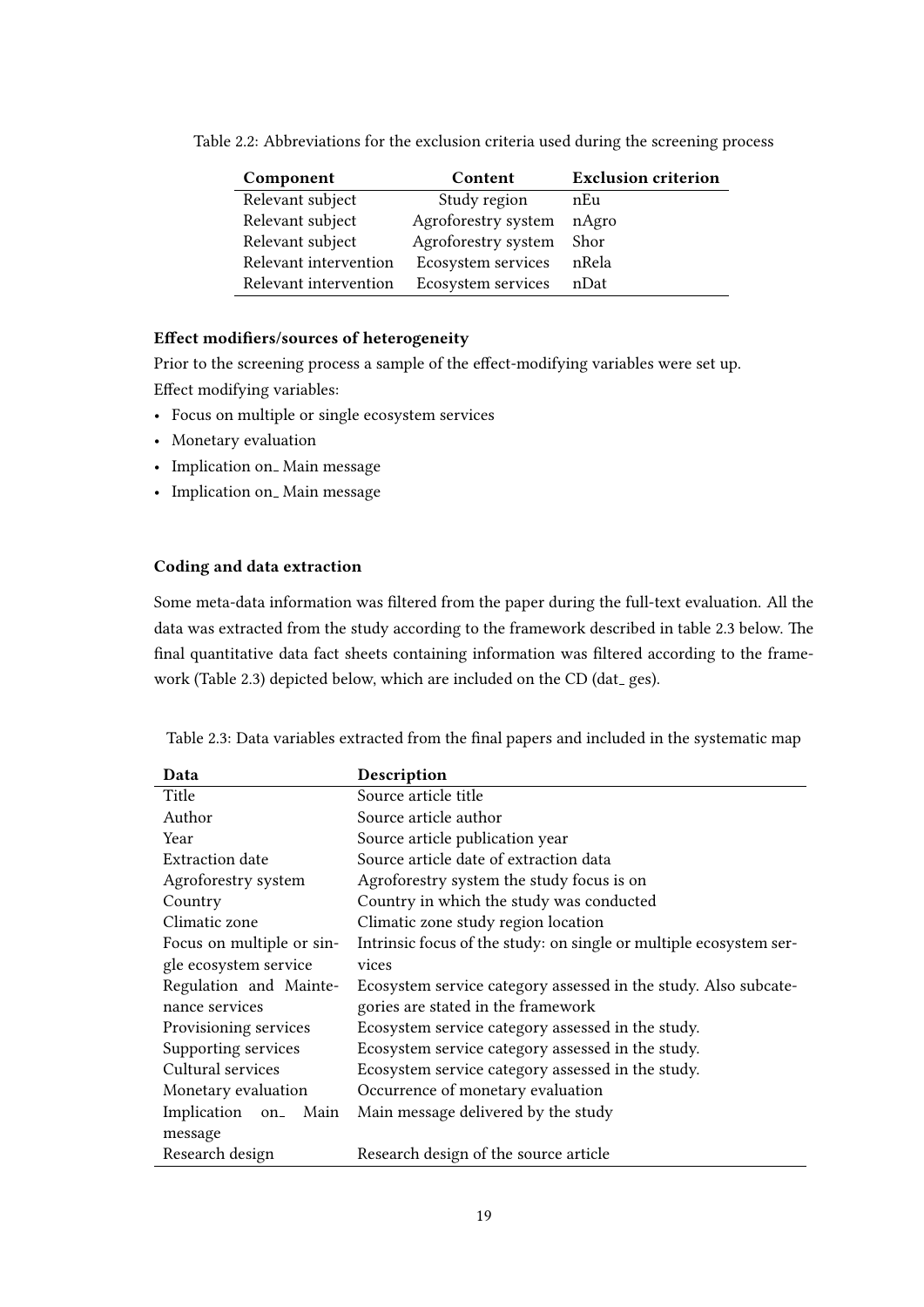#### Study quality assessment

Elaboration on the quality assessment of the final studies can be found in the section: Evidence based practice.

#### <span id="page-26-0"></span>2.2 Evidence based practice

An important part of a systematic map often underestimated and neglected is the quality assessment resulting in an critical appraisal of the studies. It is not an easy task to carry out a critical appraisal because of the varying criteria for each systematic map review [\[Mupepele et al., 2015;](#page-55-2) [Stewart and Schmid, 2015\]](#page-56-10). To bridge this gap the evidence-based practice tool from [Mupepele](#page-55-2) [et al.](#page-55-2) [\[2015\]](#page-55-2) was conceptualized and is used in this work to assess the study quality.

#### 2.2.1 Study area

It was not possible, due to time constraints, to undertake a critical appraisal for the whole study area, investigated in the SM. Therefore a subset was taken and only those studies covering the nemorales zonobiom [\[Walter and Breckle, 1991\]](#page-57-5) were critically appraised.

#### 2.2.2 Data selection

Only a subset of the final literature survey data set was checked with the evidence-assessment tool. It contains only those papers located within the defined study area (see, 2.2.1). This reduction has been undertaken because of the large final volume of data and the lack of available time for the execution of this step (see CD, Ebes<sub>-ges)</sub>.

Further information on data selection proceedings can be found on the CD (R script).

#### 2.2.3 Evidence-assessment tool

The evidence-assessment tool is designed to assess the strength of evidence of ecosystem services and conservation studies [\[Mupepele et al., 2015\]](#page-55-2). The core of the evidence assessment is the evaluation of the reliability of a study that is characterized by its study design and the quality of its implementation.

#### Theoretical framework

The main structure of the tool for critical appraisal can be divided into two parts. The first part concerns the determination of the study design which refers to a weak or a strong evidence level. For the purpose of estimating the reliability of the study, "study designs can be ranked hierarchically according to a level-of-evidence scale" [\[Mupepele et al., 2015\]](#page-55-2) depicted in an evidence hierarchy pyramid (see, Figure 2.2).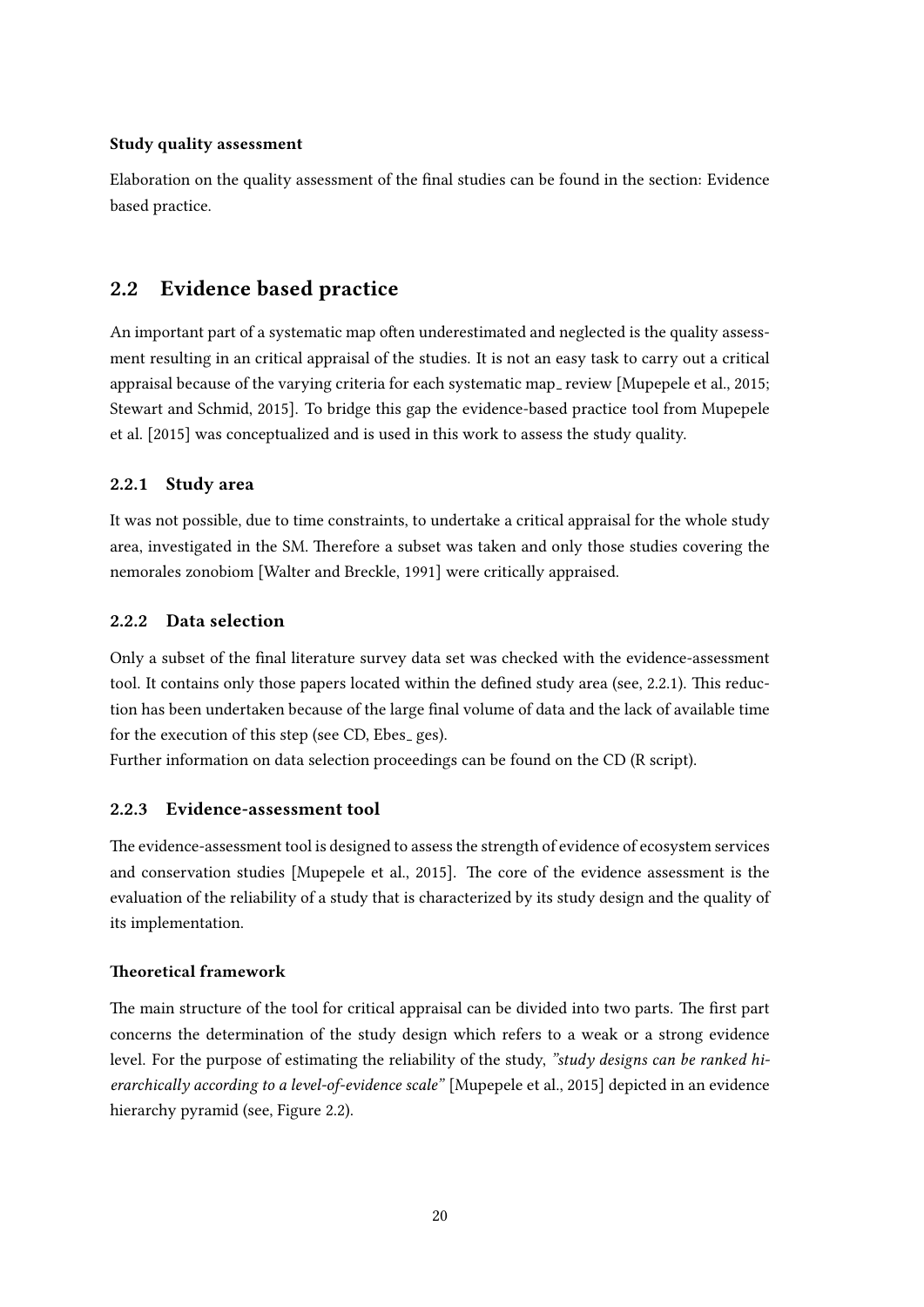<span id="page-27-0"></span>

Figure 2.2: Evidence hierarchy pyramide adopted from [Mupepele et al.](#page-55-2) [\[2015\]](#page-55-2)

The previously designated level-of-evidence, based on the study design, constitutes the baseline for the critical appraisal. By accomplishing a critical appraisal the study design, particularly its methodological quality, and its realization as well as the reporting are measured. Conclusively, it "may lead to a downgrading in the evidence hierarchy" [\[Mupepele et al., 2015\]](#page-55-2). This was done by executing the first quality checklist for conservation and ecosystem services, that contains 43 targeted questions (see CD, Ebes out eins - fünf and paper .

A more detailed description on the theoretical setup of the critical appraisal framework can be found in the paper by [Mupepele et al.](#page-55-2) [\[2015\]](#page-55-2).

#### Application

The quality assessment framework was applied to 25 studies (see CD, Ebes out eins - fünf).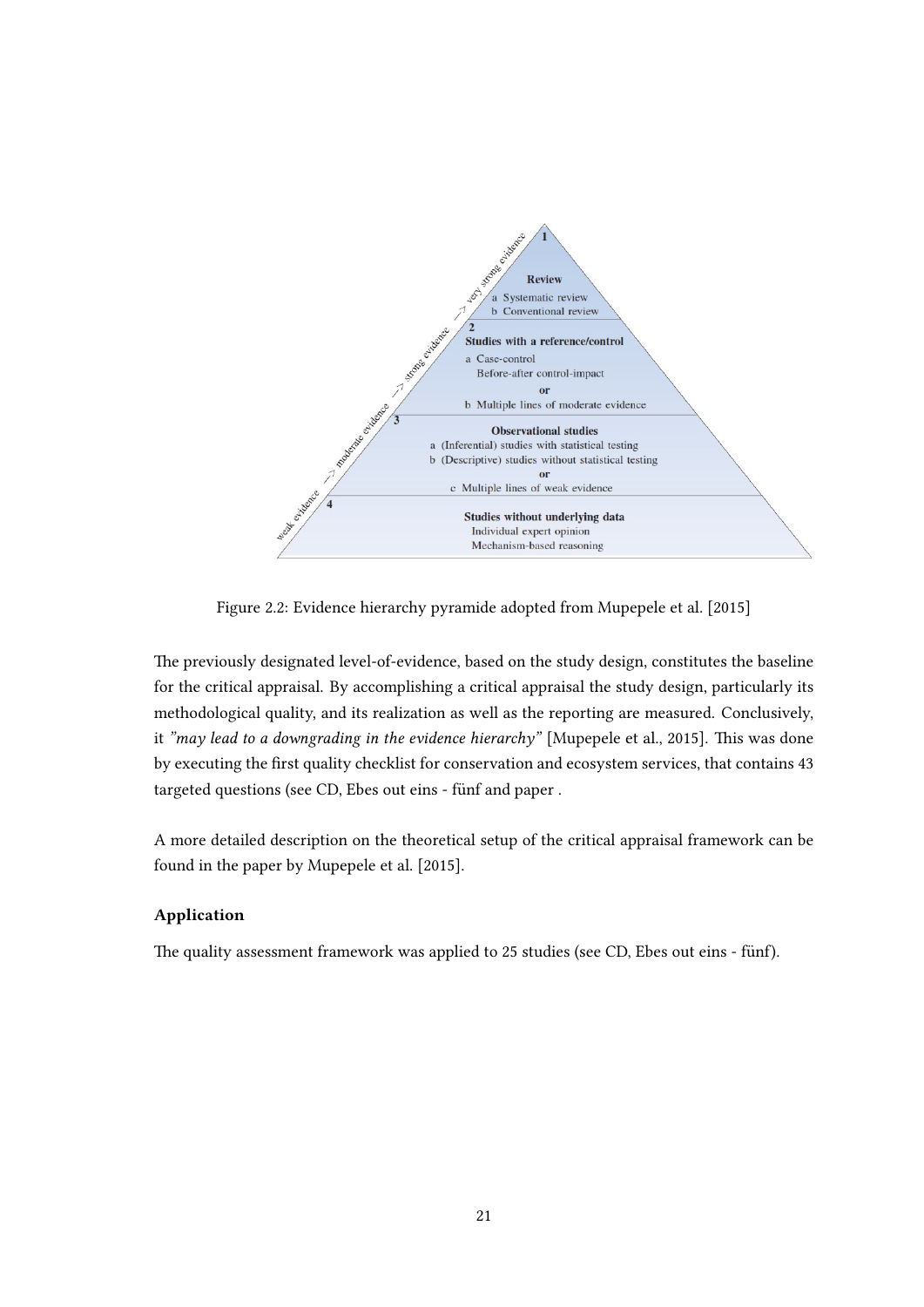### <span id="page-28-0"></span>Chapter 3

## Results

In the following section the results based on the 110 final studies for the systematic map are shown. Due to the large volume of data, all 110 studies are included in a table and attached to this work (see CD Ebes<sub>-ges</sub>). In order to more easily understand the graphs, frequently used abbreviations for agroforestry systems and ecosystem services are explained in advance (see below, Table 3.1). Olive orchards as well as cherry orchards are frequent agroforestry types among the studies surveyed and are found below the orchard category. Thus they are displayed in separate sub categorize (Oo and Co). For further indications of different agroforestry practices, see Methods, 2.1.5 and 1.4

| Table 3.1: Abbreviations used in the results section |  |  |
|------------------------------------------------------|--|--|
|------------------------------------------------------|--|--|

#### <span id="page-28-1"></span>(a) Agroforestry systems

| Abbreviation Definition |                      |
|-------------------------|----------------------|
| 1. Ac                   | Alley cropping       |
| 2. Co                   | Cherry orchard       |
| 3. De                   | Dehesa               |
| 4. Mo                   | Montado              |
| 5. O                    | Orchard              |
| 6.00                    | Olive orchard        |
| 7. Sa                   | Silvoarable system   |
| 8. Sp                   | Silvopastoral system |
| 9. W                    | Woodland             |
| $10.$ Ww                | Woodpasture          |
| 11. Oth                 | Undefined<br>agro-   |
|                         | forestry systems     |

(b) Ecosystem services categories

| Abbreviation Definition |                      |
|-------------------------|----------------------|
| 1. RM                   | Regulating and main- |
|                         | tenance service      |
| 2. PS                   | Provisioning service |
| 3. CS                   | Cultural service     |
| 4 SS                    | Supporting service   |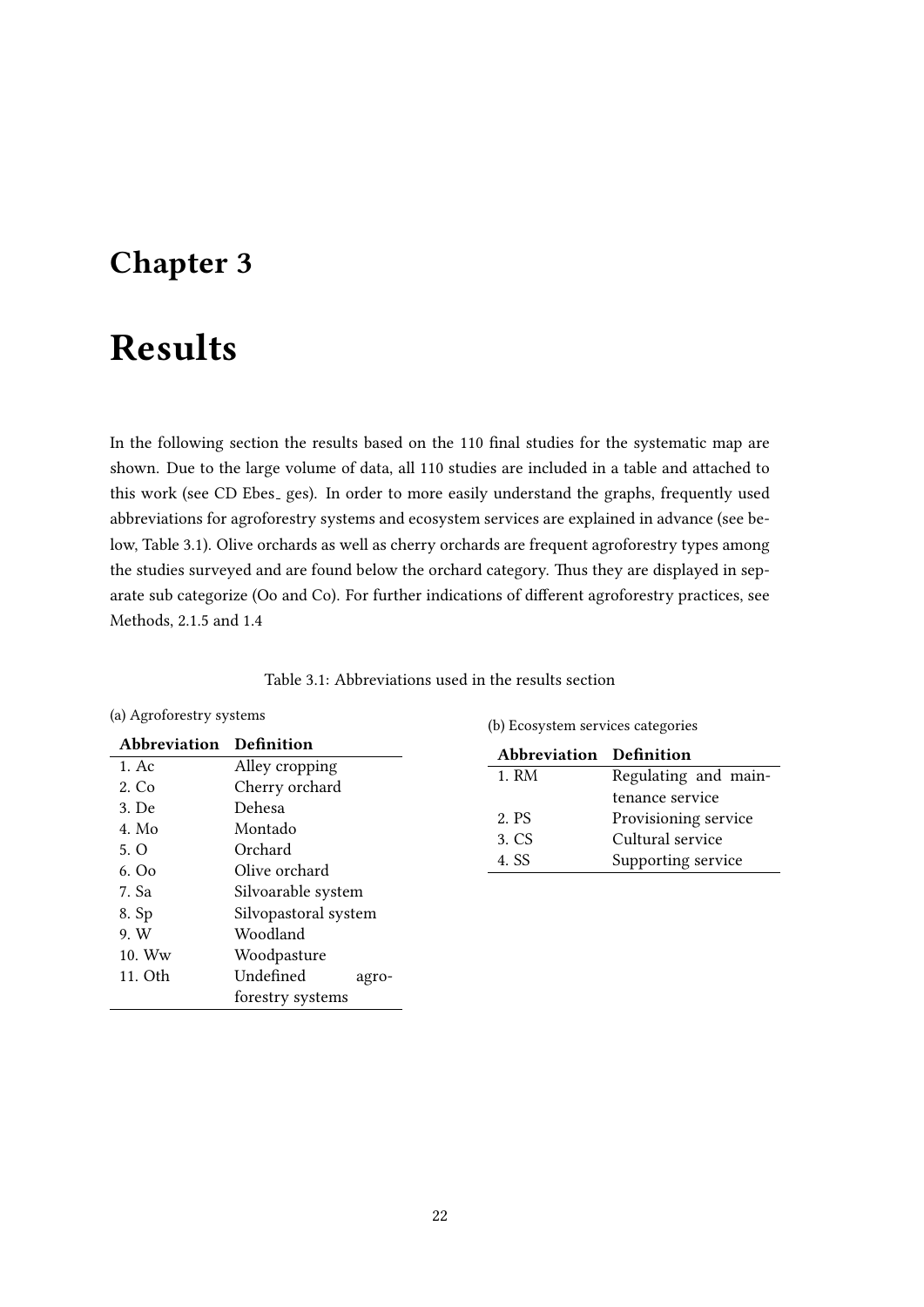#### <span id="page-29-0"></span>3.1 Systematic map

#### 3.1.1 Literature searches and screening

The flow chart (Figure 3.1) shows the different levels of inclusion and exclusion as well as the search dates of the publications. The first literature search (search 1) was conducted between the 24th and the 30t of October 2015 (see Methods for the exact search string) and resulted in 718 hits. An additional brief grey literature search was executed from the 28th October to the 3rd of November (n=1). These two searches returned 719 articles. After the first screening (search 1) of titles and abstracts, 327 papers were excluded. The first search string was updated and checked for comprehensiveness (search 2) on the 8th of January ( $n=1090$ ). After the duplication check between searches 1 and 2, 372 articles remained. Screening was based on title and abstract. Search 2, left 84 articles that were still considered potentially relevant. Through the eligibility check of 392 (search 1) and 84 (search 2) studies a total number of 110 papers were found and included in the systematic map. Data on each of these studies are available in an Excel file (see  $CD$  dat ges).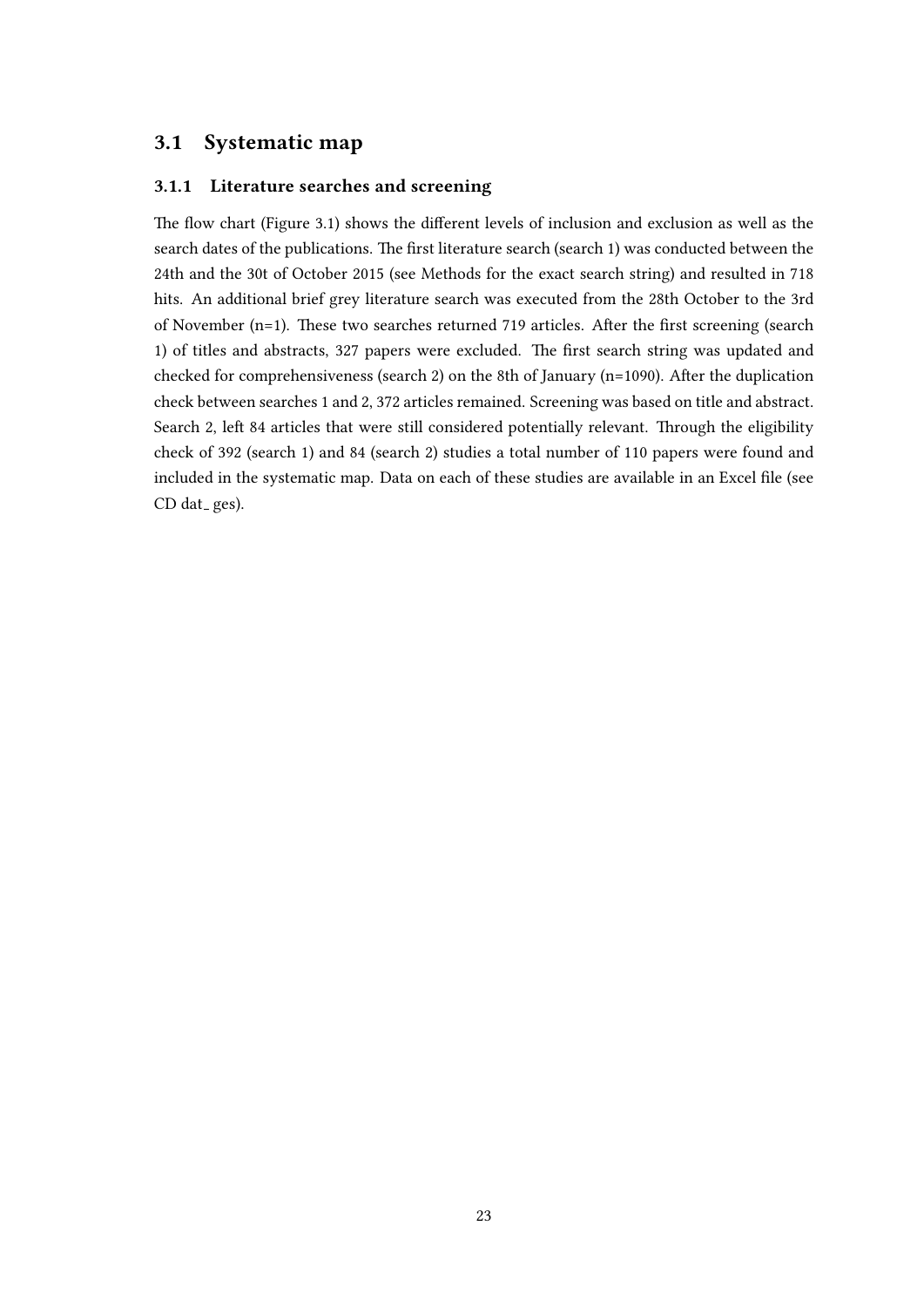<span id="page-30-0"></span>

Figure 3.1: Flow diagram showing the inclusion and exclusion processes for the systematic map as well as the date of the search; Abbreviations: nFound = papers that were not found through the serach,  $nAgro = no defined agroforestry system, nDa<sub>t</sub> = not enough available extractable$ data, nEu = study area not located in Europe, nRela = Ecosystem service not directly related to agroforestry system, shor = short rotation coppice without agricultural component

#### 3.1.2 Ecosystem services of agroforestry systems in Europe

As shown in the trend line, Figure 3.2 below, the number of annual publications on ecosystem services in agroforestry systems in Europe has increased more than 15 times over the last 25 years. Nevertheless, before 1996 interest in this topic was minimal; since then however aca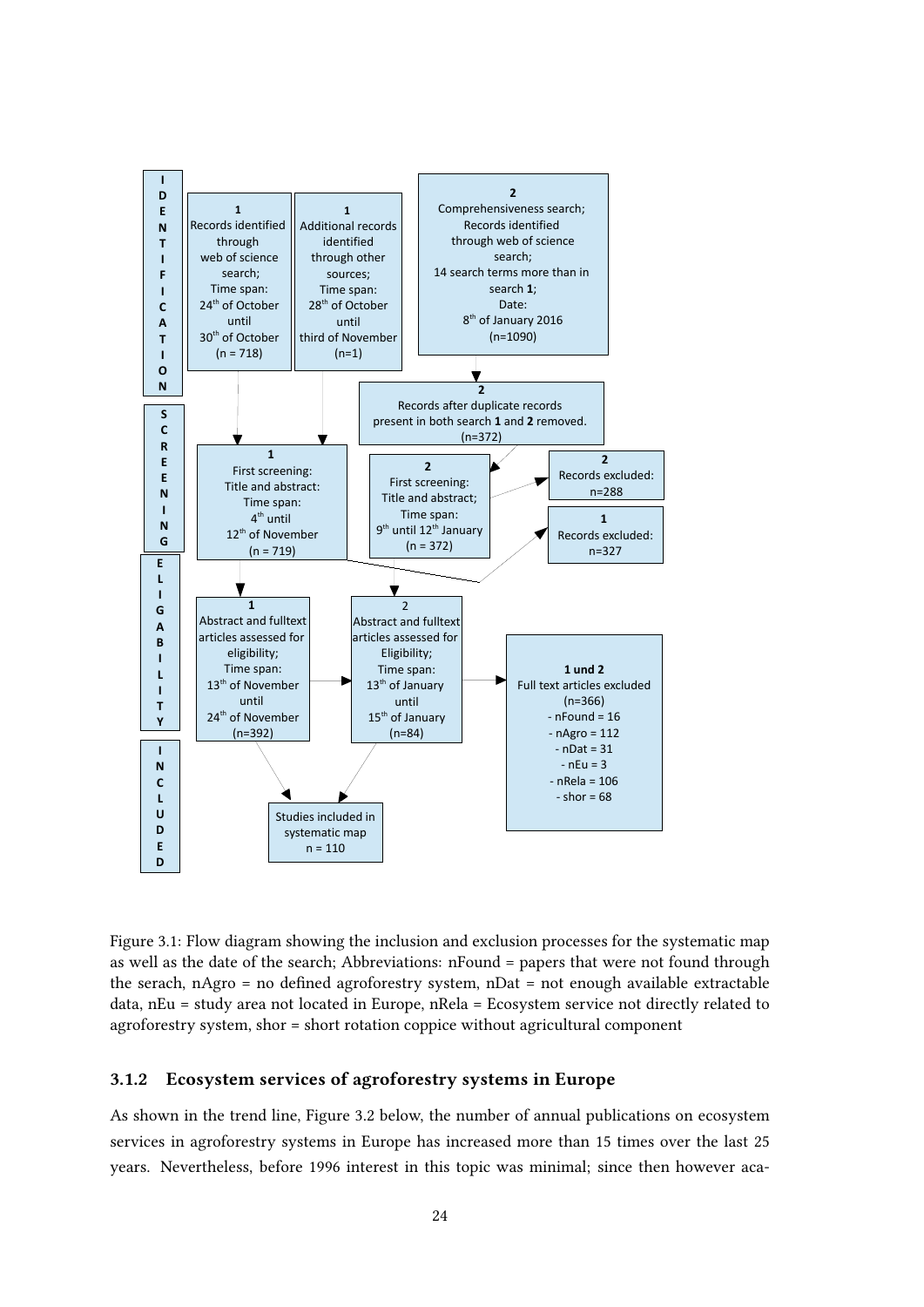demic involvement has been continually rising.

<span id="page-31-0"></span>

Figure 3.2: Number of studies included in the systematic map per year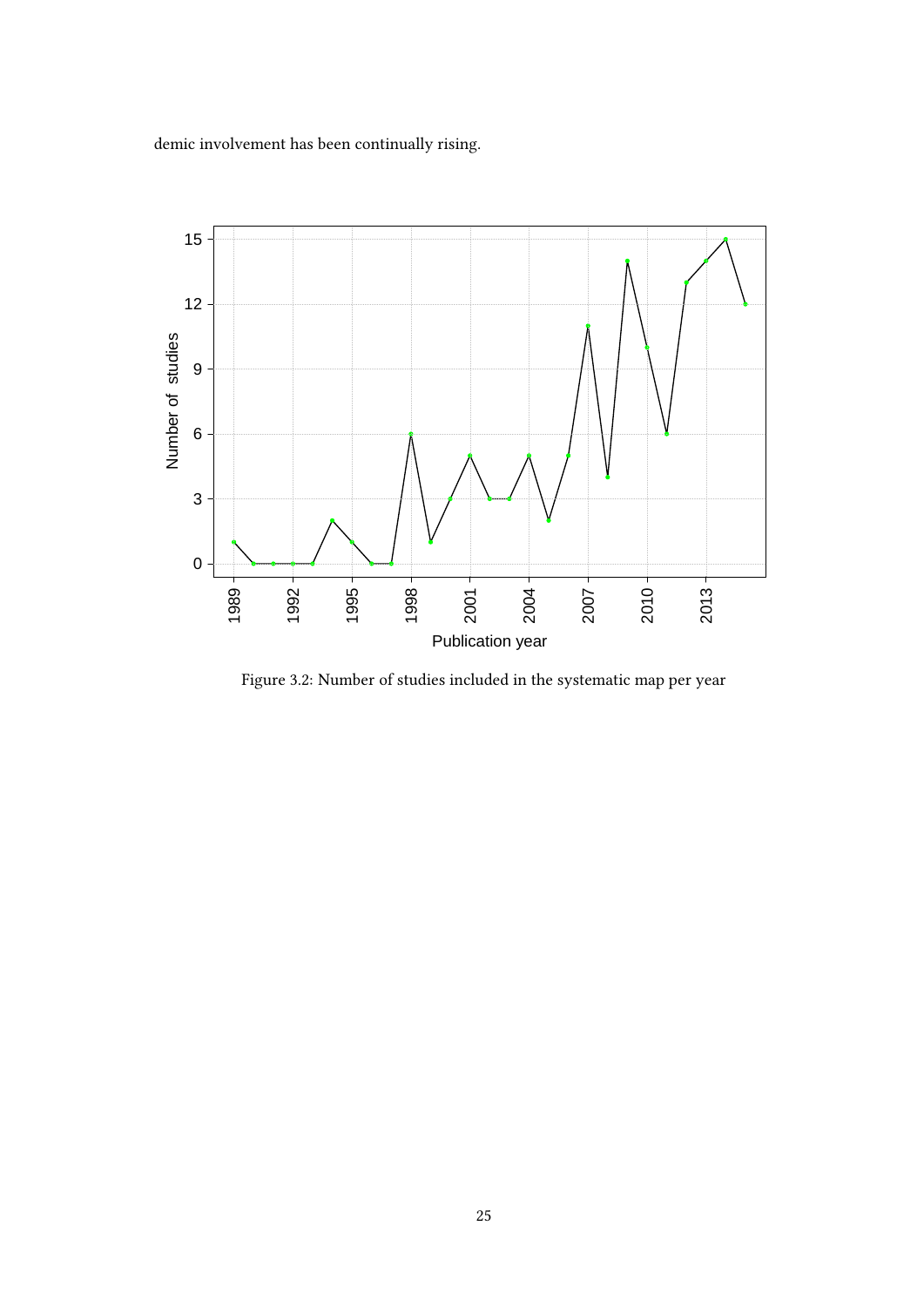Ecosystem services categories within different agroforestry systems are shown (Figure 3.3), giving an overview on the major research question:

What is the state of the art of ecosystem services research in agroforestry systems in Europe? It can be clearly seen that a large part of the literature focuses on dehesa and silvopastoral systems. The ecosystem service category that accounts for the largest proportion of dehesa and silvopastoral systems amongst all the studies is that of provisioning services. It is followed by regulation and maintenance services, which are on a par with cultural services. The so called modern agroforestry systems of alley cropping, as well as cherry orchards, montados and woodlands have yet to be thoroughly researched.

<span id="page-32-0"></span>

Figure 3.3: The graph depcits the amount of ecosystem service categories in different agroforestry systems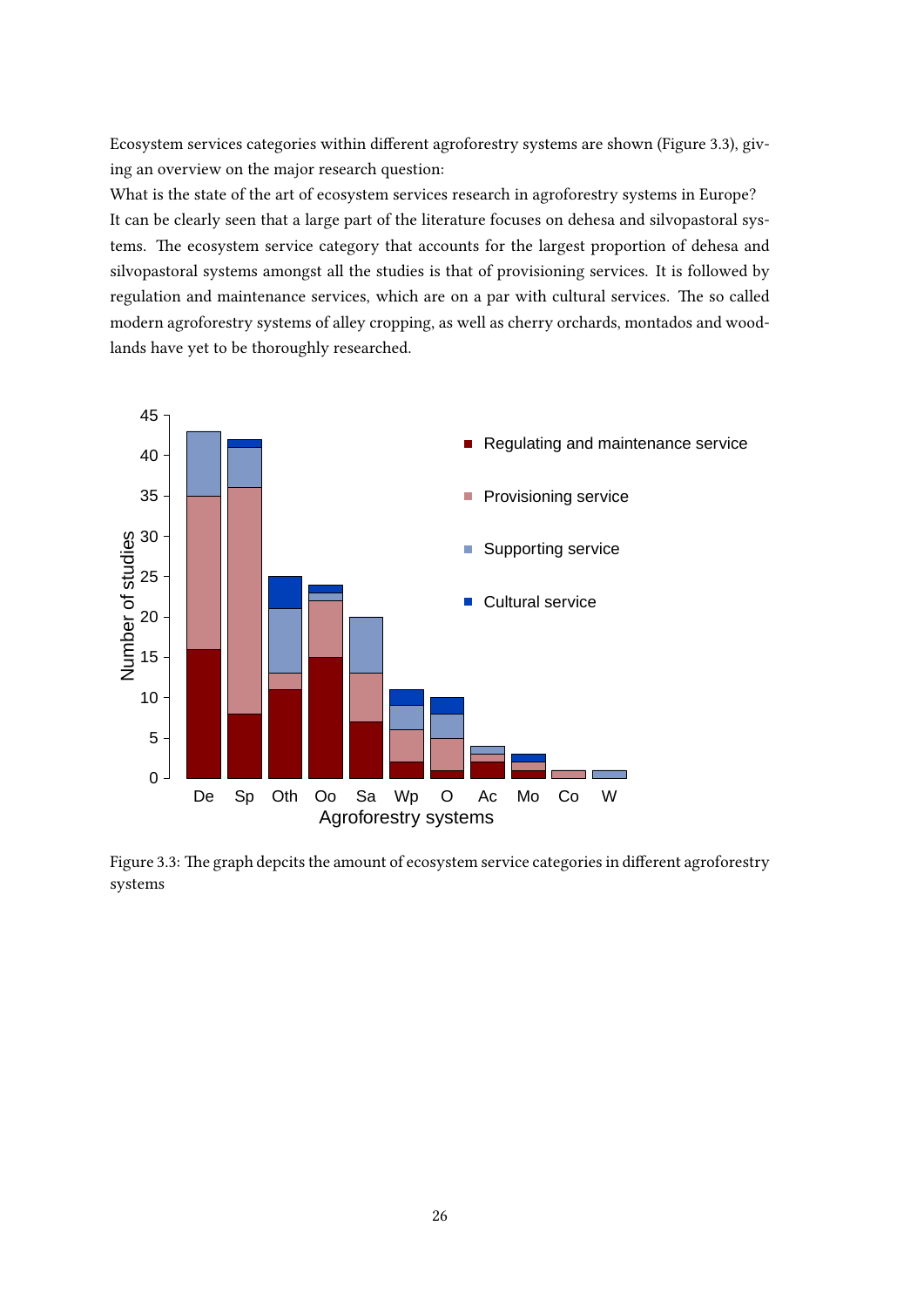According to the following figures (Figure 3.4 until 3.6) the data distribution confirms the data pattern shown in the overview display (Figure 3.3, above). Dehesa systems, as well as other systems (those not defined in the papers) take the lead followed by silvopastoral and silvoarable systems.

Regulating and maintaining ecosystem services have mainly been investigated in Dehesa (22 studies), others (24 studies) and silvoarable systems (Figure 3.4). Soil formation and carbon sequestration constitute a major share of the ecosystem services literature in all the systems, but especially in dehesa, silvoarable, silvopastoral and other systems. Orchard studies (16) constitute, in terms of ecosystem services distribution/existence, an exception under the very well investigated agroforestry systems such as e.g. dehesa silvoarable, silvopastoral and other systems. They also have their research focus on the ecosystem services: hydro logical cycle and pollination. In terms of regulation and maintenance services, none of the other agroforestry practices have been studied in depth.

e category of provisioning services (Figure 3.5) represented 42 percent of all the studies, and depicts a distinct distribution of ecosystem services in agroforestry systems compared to other ecosystem services categories (e.g.Regulation and maintenance, Supporting services and cultural services). Silvopastoral systems (34 studies) and dehesa systems (23 studies) exhibit twice as much literature than other agroforestry systems (e.g. Sa(ten), O(seven),  $Ac(six)$ ). The two leading agroforestry systems (silvopastoral and dehesa) have their focus on different single ecosystem services beneath the biomass groups. The ES group Biomass occurs, according to the CICES clas-sification [\[Group et al., 2013\]](#page-54-5), in the ecosystem service category provision services of different divisions (e.g Nutrition, Materials, Energy). In each of these divisions (Nutrition, Materials, Energy) a biomass group is included that can be broken up again into single ecosystem services (e.g. classes) such as biomass  $\overline{\ }$  meat, biomass  $\overline{\ }$  materials, biomass  $\overline{\ }$  crops. The largest share of the publications on silvopastoral systems included biomass  $\lrcorner$  meat, whereas literature about dehesa systems concentrates on biomass \_ materials. Additionally, the ecosystem service biomass crops account for the same part (8 studies) in dehesa and silvopastoral systems and is present in almost all agroforestry systems. Studies on biomass<sub>-</sub> herbs are very uncommon.

Despite the fact that literature about cultural and supporting services is generally not that common in agoroforestry research, dehesa (11) and other (14) agoroforestry systems have been very thoroughly investigated (Figure 3.6). Research into biodiversity has a higher proportion of publications released among the agroforestry systems than does species richness, but at the same time biodiversity is explored in fewer agroforestry systems than is species richness. Only biodiversity and species richness are distinguishable from each other among studies based on the denomination of names.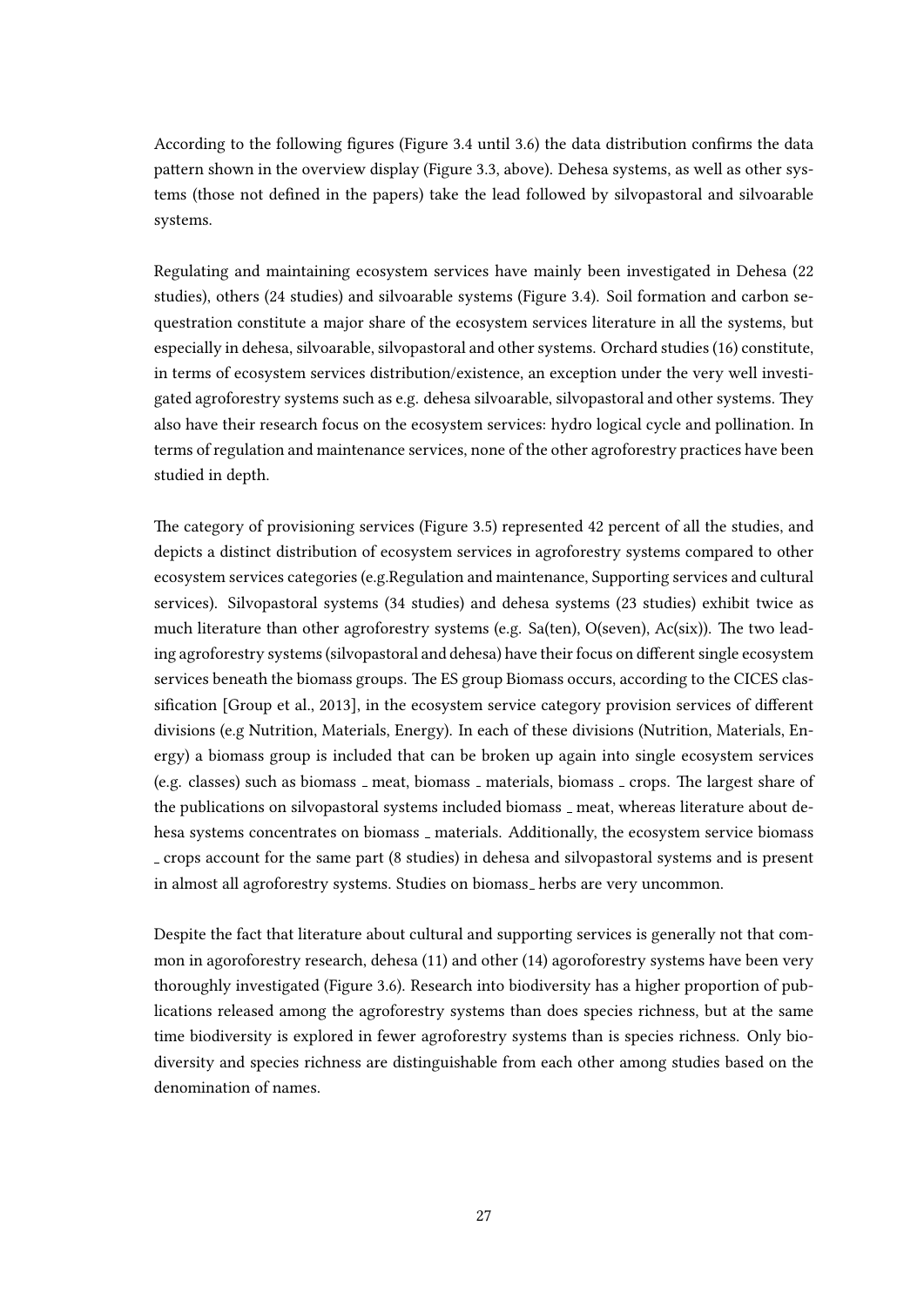<span id="page-34-0"></span>



<span id="page-34-1"></span>

<span id="page-34-2"></span>Figure 3.5: Agroforestry system versus Provisioning services



Figure 3.6: Agroforestry system versus Supporting and Cultural services

For a greater understanding of the data structure, the most common agroforestry systems in climatic zones were selected to show the distribution of their ecosystem service categories and associated single ecosystem services (Table 3.2). The bulk of the study areas of the literature on ecosystem services in agroforestry systems is located in the Mediterranean area ( $n=89$ ). The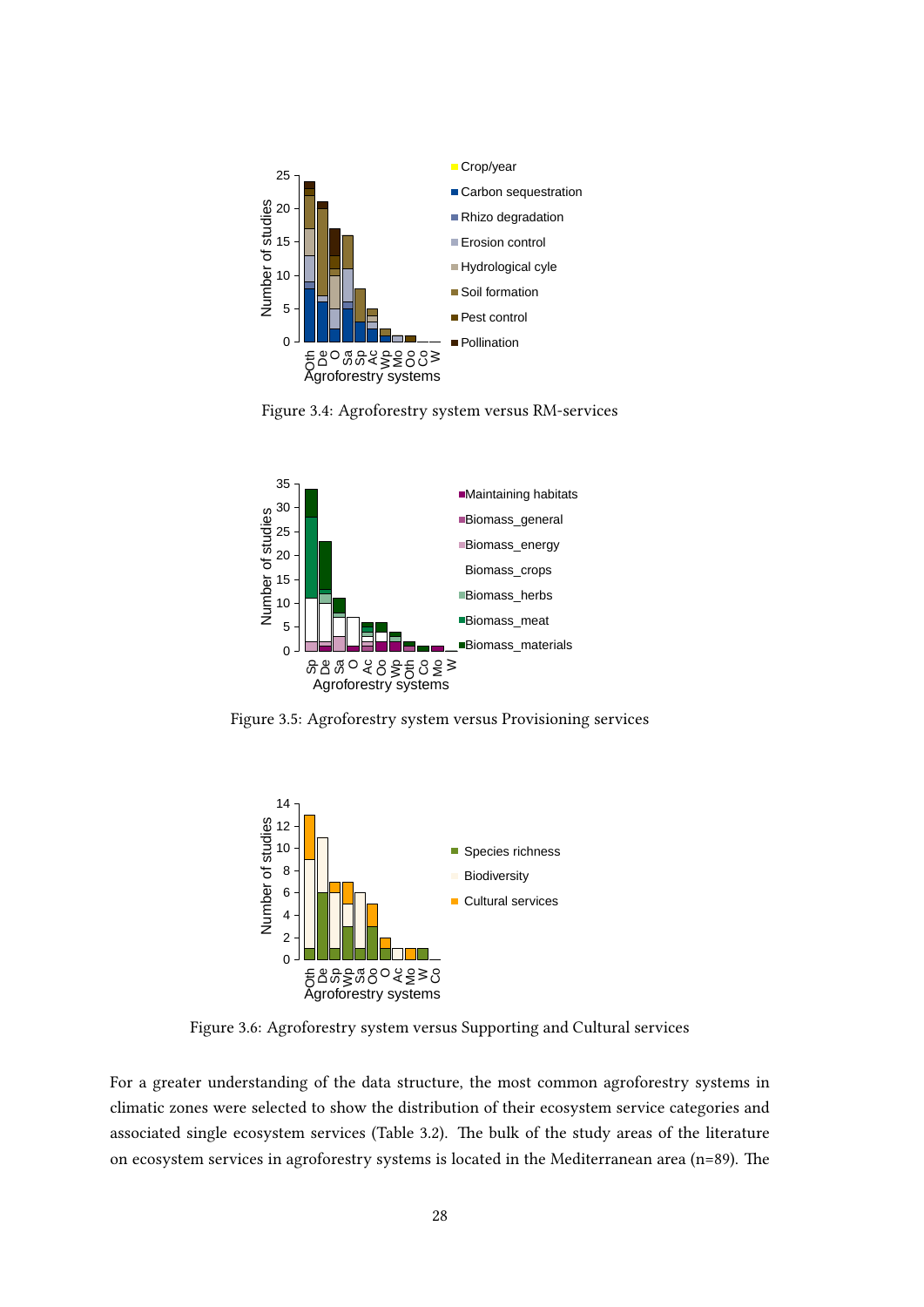records of the Nemorales zonobiome, characterized by a temperate climate, are around a third less  $(n=53)$  than for the Mediterranean zone. Studies without a defining limitation of the study area, named Europe (see, Table 3.2), are also imprecise in their declarations of frequently occurring agroforestry systems. In the Nemorales and the Mediterranean zonobiome agroforestry practices, which traditionally originate from these regions (e.g. the Mediterranean: dehesa, olive orchards) are the most reported. These systems also show similarities in the focus on ecosystem service categories, because regulation and maintenance services, as well as provisioning services, have the highest number of publications. At a deeper level in the ecosystem service hierarchy the prevalent focus is on single ecosystem services such as: provisioning services e.g. Biomass meat; Biomass<sub>-</sub> crops, followed by supporting services such as biodiversity and species richness.

<span id="page-35-0"></span>Table 3.2: The table represents the literature divided by the climatic zones of Europe and grouped by the most common agroforestry systems within the zones. Further it contains the number of ecosystem services; AGF = Agroforestry systems; ES = Ecosystem services; RM = Regulation and Maintenance services

| <b>Climatic zone</b> | Nr of studies in Agroforestry |               |        | Nr of studies Ecosystem service | Nr of studies Ecosystem |                     | <b>Nr of studies</b> |
|----------------------|-------------------------------|---------------|--------|---------------------------------|-------------------------|---------------------|----------------------|
|                      | <b>Climatic zone</b> system   |               | in AGF | category                        | in ES-category service  |                     | in ES                |
| 1. Europe            | 10                            |               |        |                                 |                         |                     |                      |
|                      |                               | <b>Others</b> | 12     | <b>RM</b>                       | 7                       |                     |                      |
|                      |                               |               |        | Provisioning                    | $\mathbf{1}$            |                     |                      |
|                      |                               |               |        | Supporting                      | $\overline{7}$          | <b>Biodiversity</b> | $\overline{7}$       |
|                      |                               |               |        | Cultural                        | $\overline{2}$          |                     |                      |
| 2. Nemorales         | 53                            |               |        |                                 |                         |                     |                      |
| zonobiome            |                               | Silvopastoral | 22     | <b>RM</b>                       | $\mathbf{1}$            |                     |                      |
|                      |                               | systems       |        | Provisioning                    | 20                      | Biomass Meat        | 14                   |
|                      |                               |               |        | Supporting                      | $\overline{2}$          |                     |                      |
|                      |                               |               |        | Cultural                        | 1                       |                     |                      |
|                      |                               | Silvoarable   | 12     | <b>RM</b>                       | 6                       |                     |                      |
|                      |                               | systems       |        | Provisioning                    | 5                       | Biomass Crops       | 3                    |
|                      |                               |               |        |                                 |                         | Biomass Wood        | 3                    |
|                      |                               |               |        | Supporting                      | 6                       | Species richness    | 3                    |
|                      |                               |               |        | Cultural                        | $\Omega$                |                     |                      |
|                      |                               |               |        |                                 |                         |                     | 3                    |
| 3. Mediterranean     | 89                            |               |        |                                 |                         |                     |                      |
| zonobiome            |                               | Dehesa        | 35     | <b>RM</b>                       | 15                      |                     |                      |
|                      |                               |               |        | Provisioning                    | 18                      | Biomass Wood        | 11                   |
|                      |                               |               |        |                                 |                         | Biomass_Crops       | 9                    |
|                      |                               |               |        | Supporting                      | 8                       |                     |                      |
|                      |                               |               |        | Cultural                        | $\mathbf{0}$            |                     |                      |
|                      |                               | Olive-Orchard | 23     | <b>RM</b>                       | 15                      |                     |                      |
|                      |                               |               |        | Provisioning                    | $\overline{7}$          | Biomass Crops       | 5                    |
|                      |                               |               |        | Supporting                      | 1                       |                     |                      |
|                      |                               |               |        | Cultural                        | $\mathbf{0}$            |                     |                      |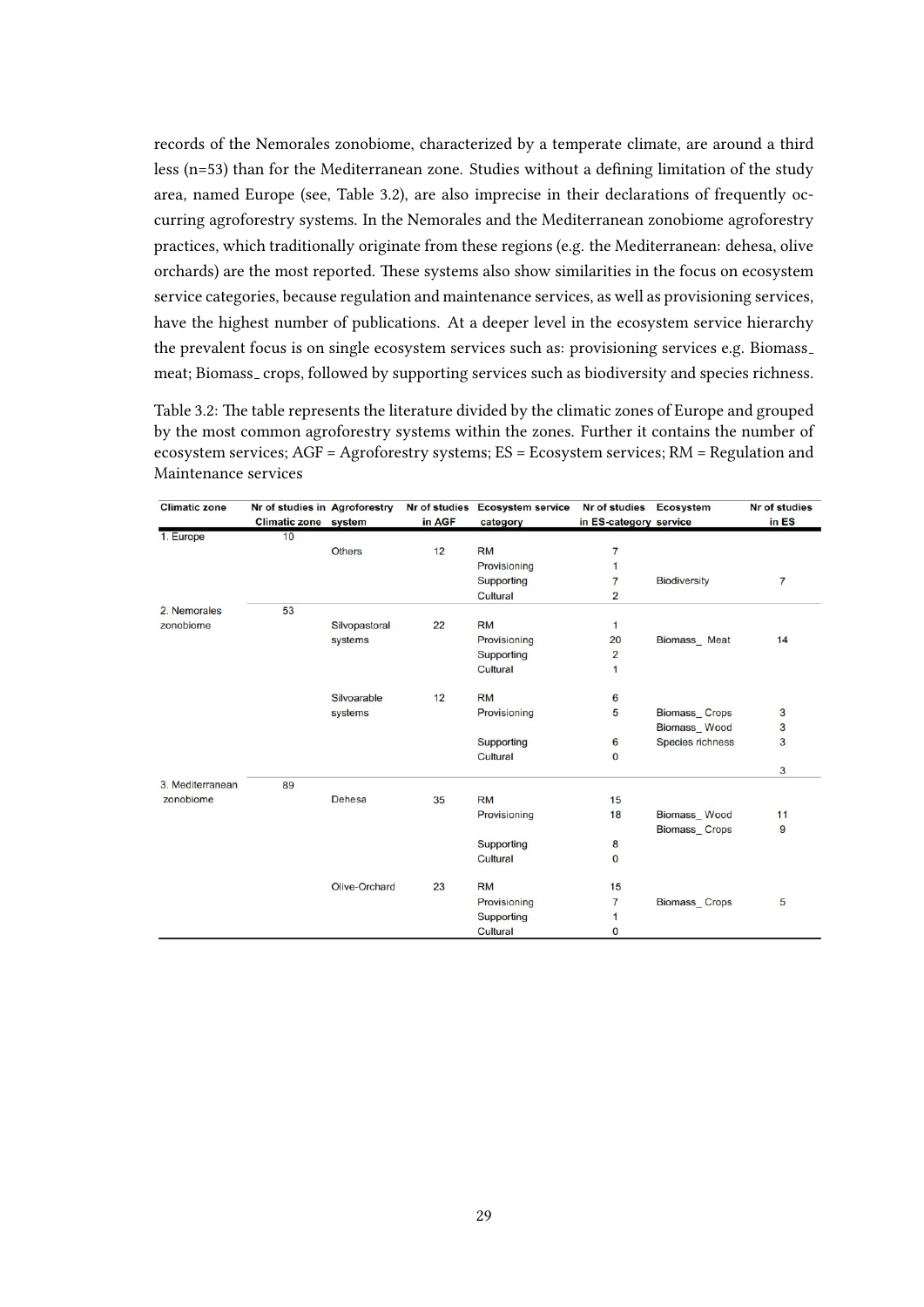Studies have investigated agroforestry system with the help of different study designs. Study design is an important indicator for identifying the reliability of the study results. A highly heterogeneous allocation of ecosystem services related to study design over all agroforestry systems is displayed (Figure 3.7 and 3.8). In general qualitative studies (e.g. 1b and 3b) take up a smaller proportion, whereas quantitative studies occur very frequently in some agroforestry systems, such as dehesa and silvopastoral systems. These are equipped with many provisioning service case-control studies (PS<sub>-2a</sub>) as well as regulation and maintenance service case-control studies (RM 2a). Literature about provisioning services with a case-control design comprise is an especially large and striking part of the study design division. These combinations,  $PS_2$  2a and  $RM_1$ 2a, can be found in nearly all agroforestry systems. Another noticeable illustration is the bar others, where more than half consists of RM<sub>-1</sub> b studies (Figure 3.7) and in the Figure 3.8 of SS<sub>-</sub> 1b studies.



Figure 3.7: Study design combined with provisioning services and regulation and maintenance services in different agroforestry systems)



Figure 3.8: Study design combined with supporting services and cultural services in different agroforestry systems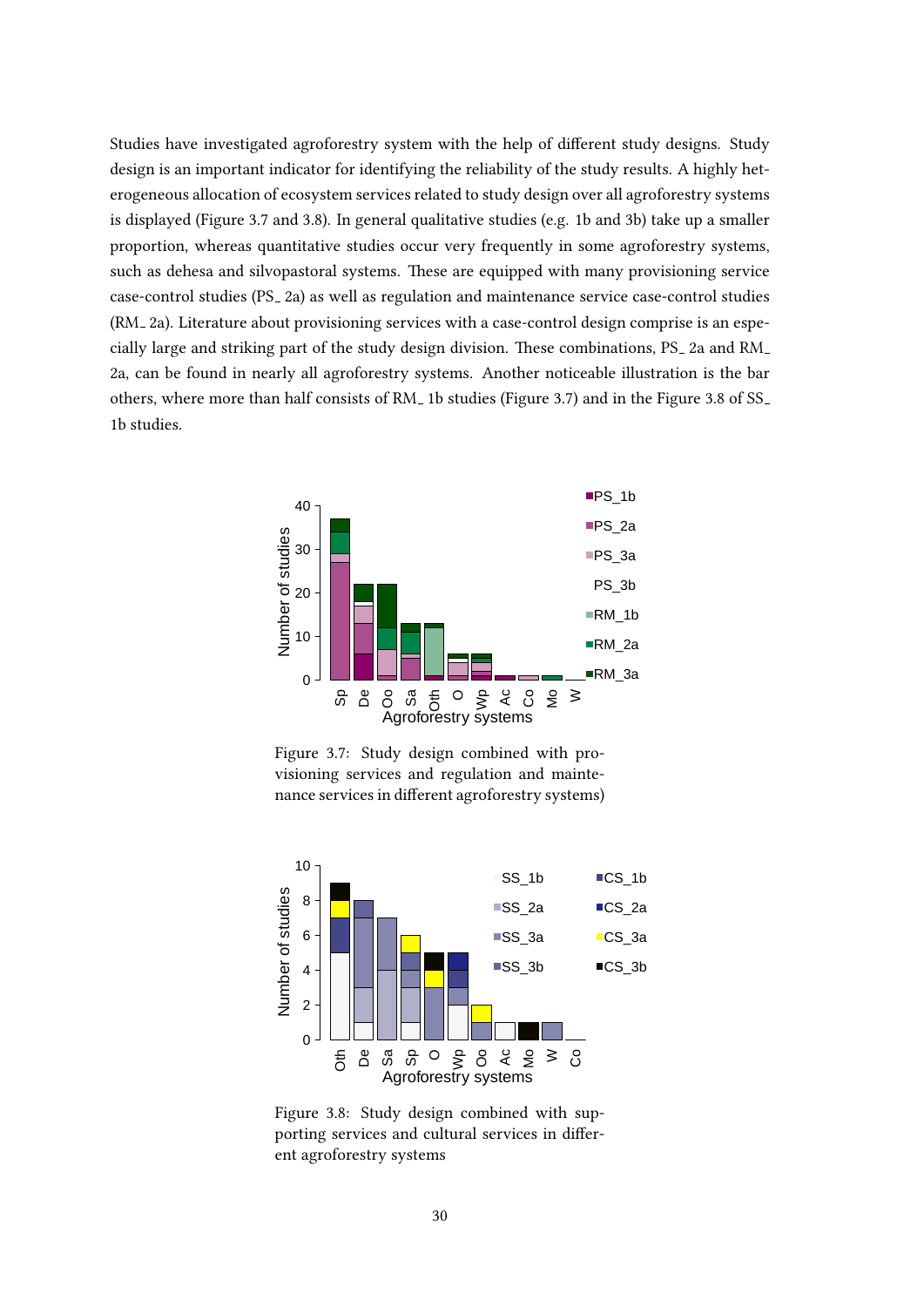

To conclude the summary on the mapping of the ecosystem service in agroforestry systems in Europe, the main messages of the studies is divided between the ecosystem service categories displayed in three graphs. The second research question (see Methods, research question) concerning the overarching aim of the studies has been answered.

Considering graph in Figure 3.9, it can be seen that the literature on cultural services concentrates more on local participation, whereas publications on supporting services tend to focus on biophysical limitations (see Figure 3.9). Supporting services with biophysical and practical application management or solely biophysical intentions exhibit the largest share over the whole range of agroforestry systems. The agroforestry systems frequently represented under the supporting and cultural services category are dehesa and silvoarable systems. They are similar to each other regarding the ecosystem services and their concomitant main message. Dehesa systems mainly attend to main messages about supporting services with biophysical or practical application management and silvoarable systems attend to main messages about supporting services with biophysical or practical application management and biophysical implications.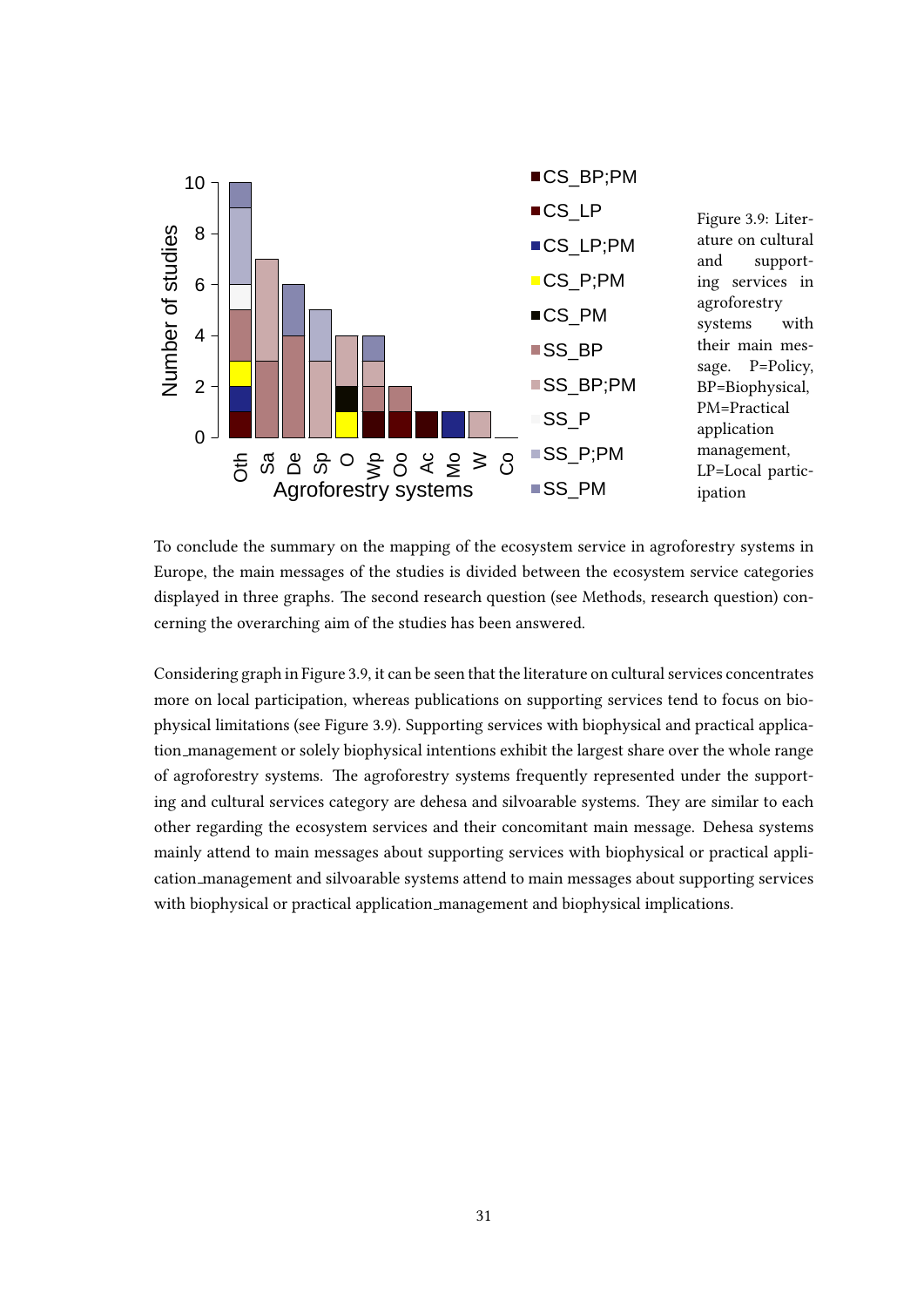

The allocation of the main messages beneath the provisioning services is distinct (Figure 3.10). Regarding all agroforestry systems, dehesa and silvopastoral systems present once again the largest in publications. However, biophysical combined with practical application management intentions are seen to have the largest proportion over all systems followed by biophysical intentions. Studies conveying political or practical application management messages do exist, but are seldom seen.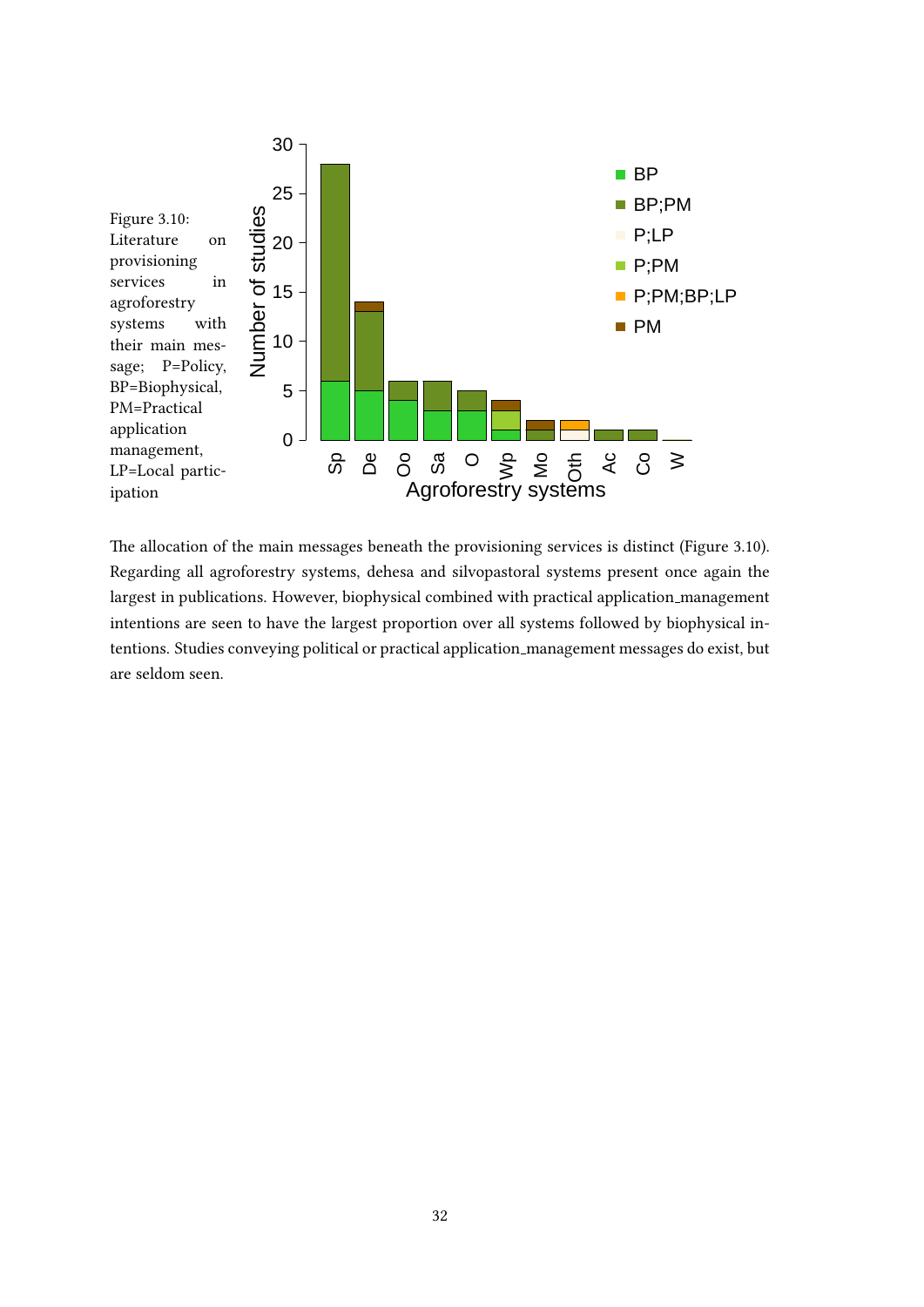

Figure 3.11 shows that biophysical and practical application management implications take up the highest rate of main messages throughout regulation and maintenance services publications. The other main messages are small enough to overlook.

An evaluation of the monetary value of ecosystem services in agorofrestry systems of Europe has so far only rarely been conducted (see CD Appendix dat\_ges, column: Monetary evaluation).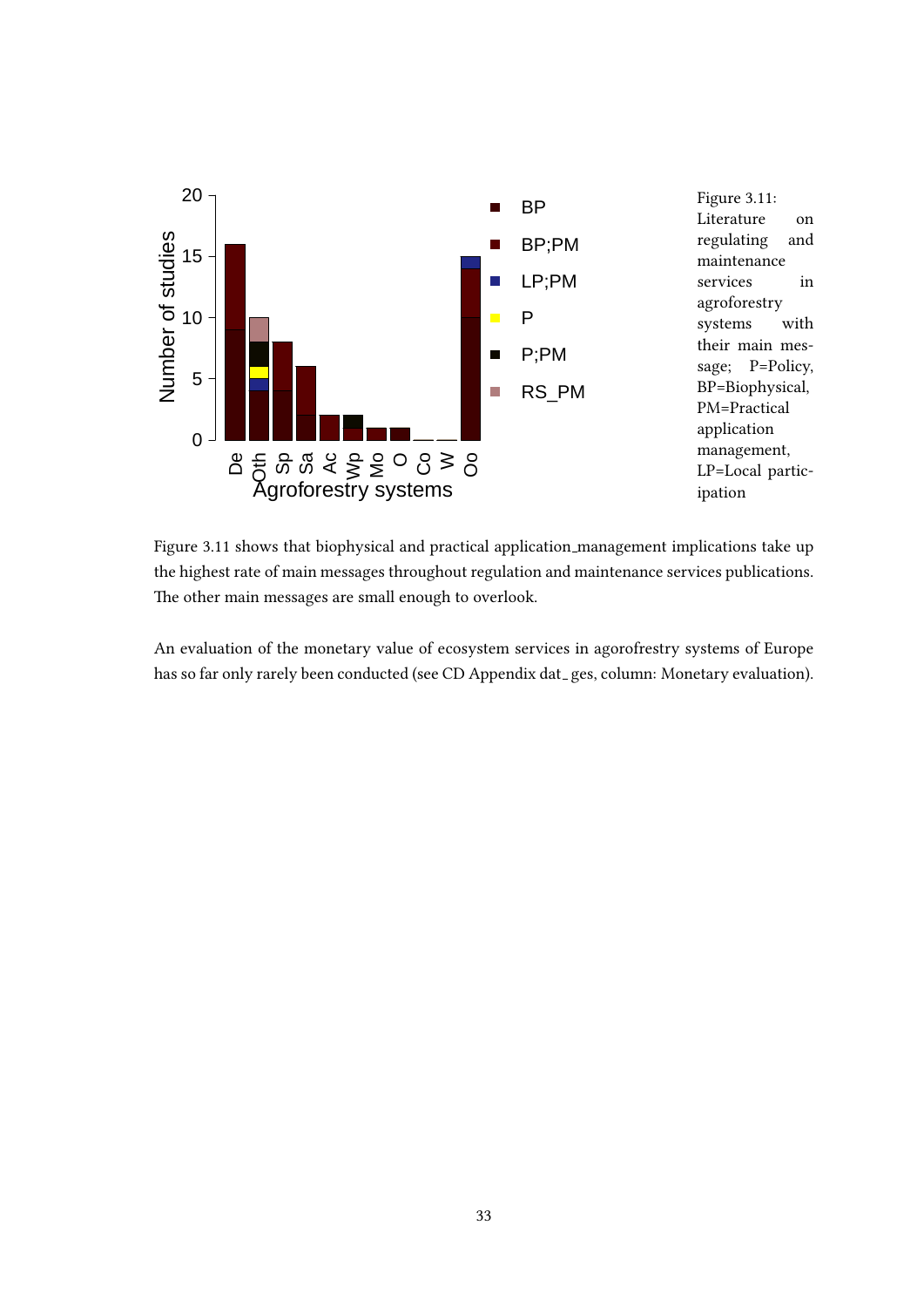## 3.2 Evidence based practice

In following section the results of the evidence assessment obtained by the application of the quality framework [\[Mupepele et al., 2015\]](#page-55-0) are represented.



Figure 3.12: Agroforestry system with ES categorize versus level of downgrade

Graph 3.12 outlines the level of study downgrades that are determined by the final quality scores of the quality assessment framework (see CD Methods Ebes out 1 bis 5) related to agroforestry systems with the ecosystem services categorize. It offers a rough overview of the distribution of the evidence structure. The silvoarable system studies exhibit the highest rate on downgrades compared to silvo-pastoral system studies. The downgrades, expressed as percentages over all the studies, are as follows: 37% no downgrade, 34% 0.5 downgraded levels, 27% 1 downgraded levels, 2% 2 downgraded levels.

Because of its size, a spreadsheet including all the studies used for the evidence assessment can be found on the CD (see Results, EBES<sub>-</sub> Vor<sub>-</sub> Nach). In this spreadsheet following points are illustrated:

Individual number (number related to papers of or in table dat ges on CD), AGF, ES-category, study design, level of evidence.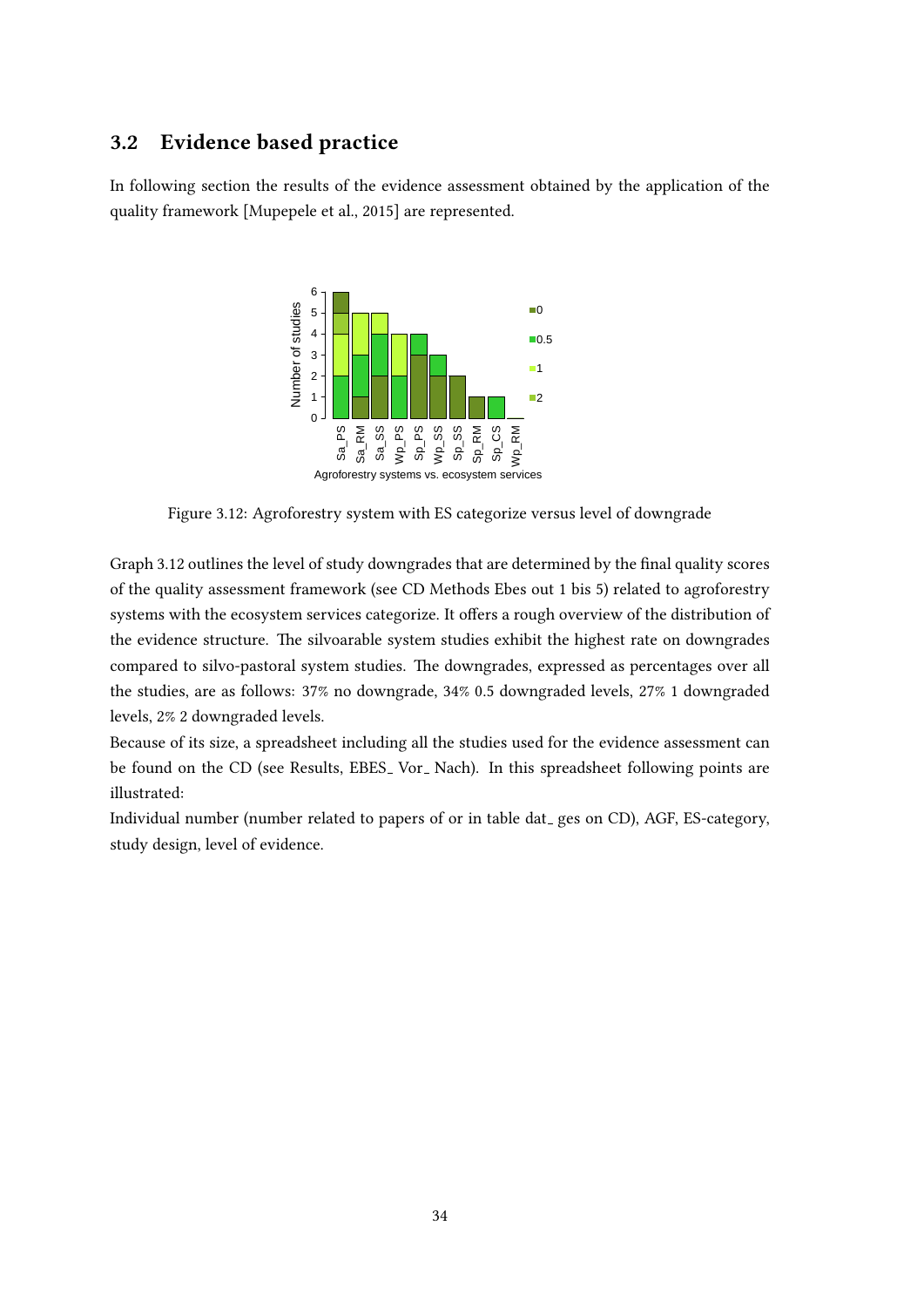| Study design     | Individual number         |    | Level of evidence Number of downgrades |
|------------------|---------------------------|----|----------------------------------------|
| 1.1 <sub>b</sub> | 13                        | 1b |                                        |
|                  | 16, 16 (Quali)            | 2b | 2                                      |
| 2. 2a            | 49, 1, 1, 3. 1. 1, 24, 24 | 2a | 6                                      |
|                  | 10, 36, 42, 110           | 2b | 4                                      |
|                  | 57, 69, 69, 105, 105      | 3a | 5                                      |
|                  | 29                        | 3c |                                        |
| 3. 3a            | 16, 16 (Quanti)           | 3a | 2                                      |
|                  | 61, 17, 50, 108, 108, 109 | 3b | 6                                      |
|                  | 12                        | 4  |                                        |
| 4. 3b            | 4                         | 3b |                                        |

Table 3.3: Before (stuy design) and after (Level of evidence) the application of the evidence assessment tool

The table 3.3 above shows the study design depicting the baseline situation and the resulting level of evidence estimated using the tool. It supplements the previous graph (Figure 3.12), showing both the study design and the level of evidence. It can be seen that many studies remained either at the same level of evidence or are only downgraded to approximately 0.5 level. In particular, studies having a case-control design (2a) are not very downgraded.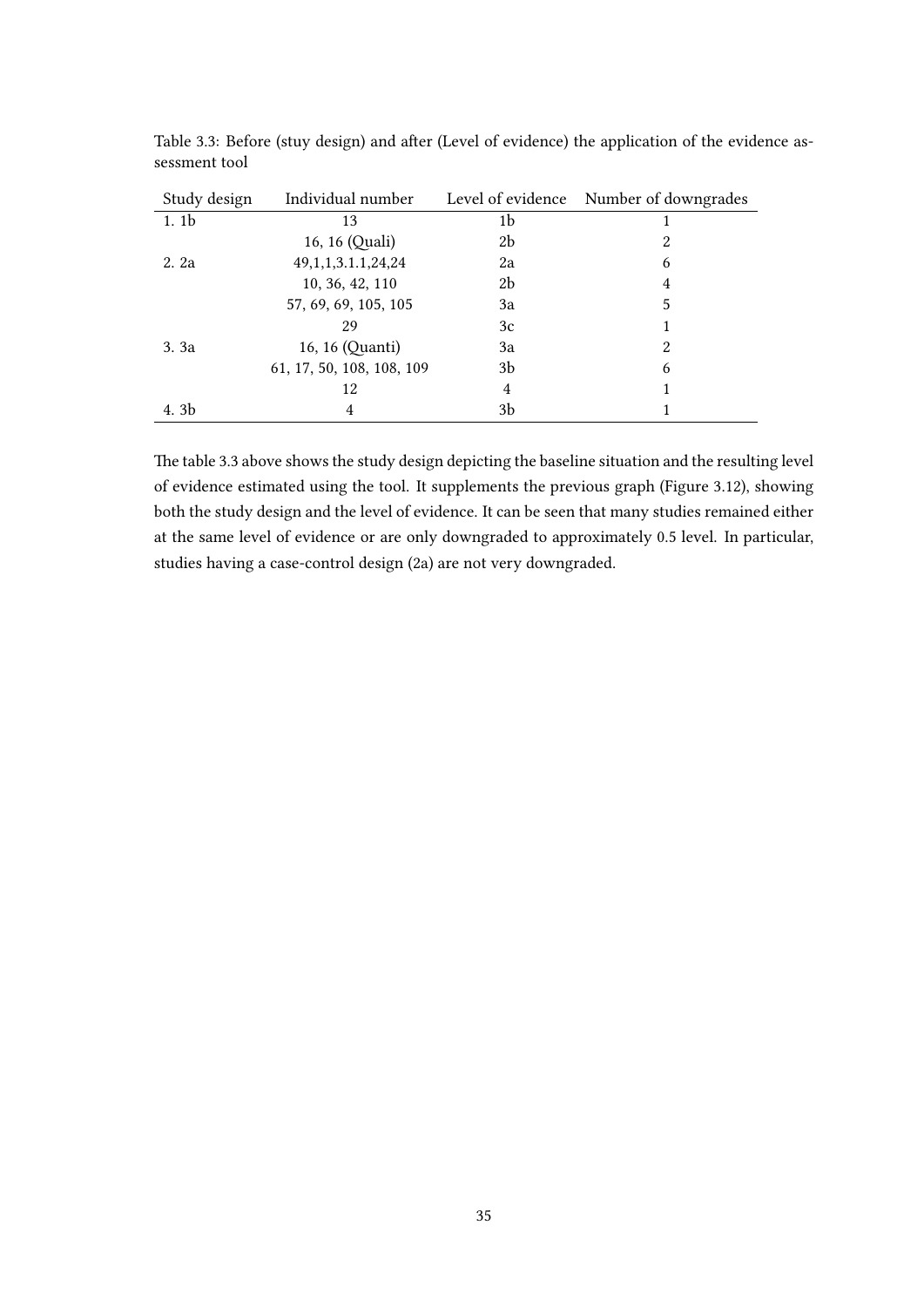Table 3.4, constitutes a subset of the complete data-spreadsheet (see CD, EBES<sub>-ges)</sub>, outlines of the completed quality framework that was applied to 25 studies. As shown in Table 3.3 most of the studies are only downgraded by 0.5 levels and almost all do not meet the general criterion: uncertainty and attrition bias (abbreviation in table above  $=$  Combination). No clear trend can be detected concerning to the corresponding agroforestry systems and ecosystem services of the publications.

However, there are differences between case-control and observational literature among exclusion criteria.

Case-control (see table 3.4, Design aspect) designed studies often lack random or probability sampling, an adequate description of the statistical method employed (General criteria) and, relating to design aspects, the allocation bias is given. The focus aspect frequently missing from all examples is that of quantification and temporal change of quantities.

Observational studies (see table 3.4, Design aspect) often have two main characteristics in contrast to case-control studies (Quantification and management). They illustrate in these cases deficiencies regarding the framework criteria temporal changes, as well as quantities measured concerning the side effects on ecosystem services. The study design requires the only listed item: the confounding factor. Additionally, the general set of criteria sometimes lacks all appropriate data collection description or information on the magnitude of the effects.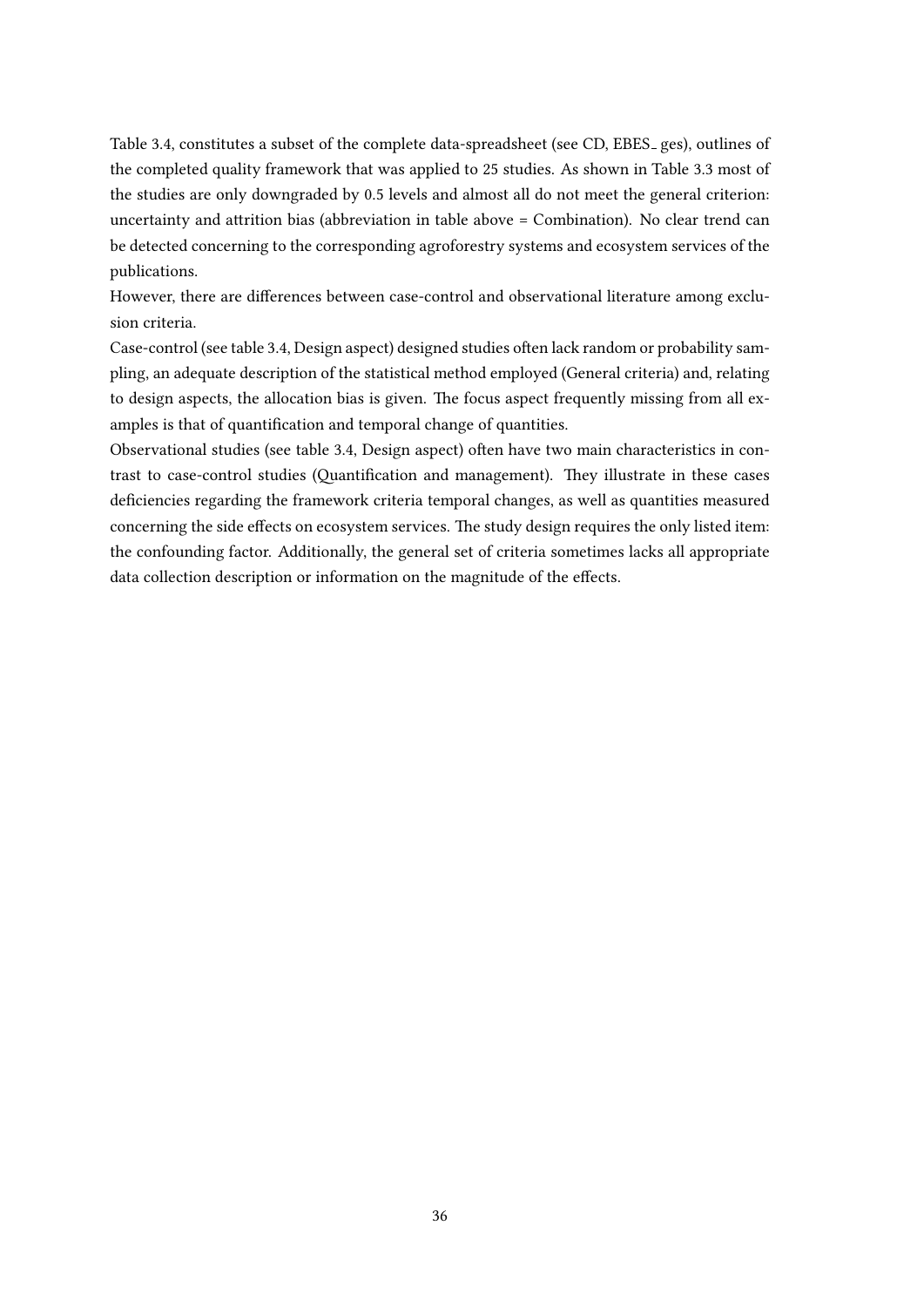|                                                                                                      |                               |                                                                                  | ality appraisal framework as well as criterion   |                                               |                                         | ethods, dat_ges), Down. = Downgrading, Combination = Critirion uncertainty and attrition bias, Alloca. = Allocation bias |                               | that are not met in the quality appraisal framework; Abbreviations: Id. nr = Individual number (see $\cup$ |
|------------------------------------------------------------------------------------------------------|-------------------------------|----------------------------------------------------------------------------------|--------------------------------------------------|-----------------------------------------------|-----------------------------------------|--------------------------------------------------------------------------------------------------------------------------|-------------------------------|------------------------------------------------------------------------------------------------------------|
| $Id$ <sub>-nr</sub>                                                                                  | AGF                           | ES                                                                               | Down.                                            | Scores                                        |                                         | General criteria                                                                                                         | Design aspects                | Focus aspects                                                                                              |
|                                                                                                      |                               |                                                                                  |                                                  | max                                           | achieved                                |                                                                                                                          |                               |                                                                                                            |
| $\frac{1}{6}$                                                                                        | WP                            | $\rm{PS}$                                                                        | $\overline{\phantom{0}}$                         | 28                                            | $\approx$                               | 4 of 16; Combination                                                                                                     | Review, 5 of 8                | 2 of 5; Management                                                                                         |
|                                                                                                      |                               |                                                                                  |                                                  |                                               |                                         |                                                                                                                          |                               |                                                                                                            |
|                                                                                                      |                               | 28B                                                                              |                                                  |                                               |                                         | 4 of 16; all analysis questions                                                                                          | 1 of 5; Case-control, alloca. | 1 of 5; Management                                                                                         |
|                                                                                                      | 33B                           |                                                                                  | $0.5$<br>$0.5$<br>$0.5$                          | $\begin{array}{c} 32 \\ 21 \\ 30 \end{array}$ | 383                                     | 4 of 16; Combination                                                                                                     | 1 of 5; Case-control, alloca. | 1 of 2; Quantification                                                                                     |
| $\frac{3}{2}$<br>$\frac{3}{2}$ $\frac{3}{2}$ $\frac{4}{3}$ $\frac{3}{2}$ $\frac{5}{2}$ $\frac{8}{3}$ |                               |                                                                                  |                                                  |                                               |                                         | 5 of 16; Combination                                                                                                     | 2 of 5; Case-control, alloca. | 0; Quantification; manage-                                                                                 |
|                                                                                                      |                               |                                                                                  |                                                  |                                               |                                         |                                                                                                                          |                               | ment                                                                                                       |
|                                                                                                      | \$35                          |                                                                                  |                                                  |                                               |                                         | 2 of 16; Combination                                                                                                     | 0; Case-control               | 0; Quantification                                                                                          |
|                                                                                                      |                               | $^{25}$ S3                                                                       | $0.5$<br>1 $1$                                   | 25<br>25                                      | 252                                     | 6 of 16; Combination                                                                                                     | 1 of 5; Case-control, alloca. | 1 of 2; Quantification                                                                                     |
|                                                                                                      |                               |                                                                                  |                                                  |                                               |                                         | 6 of 16; Combination                                                                                                     | 1 of 5; Case-control, alloca- | 1 of 2; Quantification, tem-                                                                               |
|                                                                                                      |                               |                                                                                  |                                                  |                                               |                                         |                                                                                                                          | tion bias                     | poral change quantity's mea-<br>sured                                                                      |
| 105                                                                                                  | $S_A$                         |                                                                                  | $\overline{a}$                                   | 28                                            | $\Xi$                                   | 6 of 16                                                                                                                  | 1 of 5; Case-control, alloca. | 1 of 2; Quantification                                                                                     |
|                                                                                                      |                               | $\stackrel{\sim}{\approx}$ $\stackrel{\sim}{\approx}$ $\stackrel{\sim}{\approx}$ |                                                  |                                               |                                         |                                                                                                                          |                               |                                                                                                            |
|                                                                                                      |                               |                                                                                  | $\mathbf{c}$                                     |                                               |                                         | 5 of 16; Combination                                                                                                     | 1 of 1; Observational studies | 1 of 2;Quantification                                                                                      |
|                                                                                                      | $\frac{\text{SA}}{\text{NP}}$ |                                                                                  | 0.5                                              | $\frac{23}{27}$                               | 15<br>23                                | 1 of 16                                                                                                                  | 1 of 1; Observational studies | 1 of 2;Quantification; 1 of 5;                                                                             |
|                                                                                                      |                               |                                                                                  |                                                  |                                               |                                         |                                                                                                                          |                               | Management                                                                                                 |
| $235$ $17$                                                                                           | SA                            | $_{\rm{PS}}$                                                                     | 0.5                                              | 27                                            | $\Xi$                                   | 4 of 16; Combination                                                                                                     | 1 of 1; Observational studies | 1 of 2;Quantification; 1 of 5;                                                                             |
|                                                                                                      |                               |                                                                                  |                                                  |                                               |                                         |                                                                                                                          |                               | Management                                                                                                 |
|                                                                                                      |                               |                                                                                  | $\begin{array}{c} 0.5 \\ 0.5 \\ 0.5 \end{array}$ |                                               |                                         | 3 of 16; Combination                                                                                                     | 1 of 1; Observational studies | 0;Quantification                                                                                           |
|                                                                                                      |                               |                                                                                  |                                                  |                                               |                                         |                                                                                                                          | 1 of 1; Observational studies | 1 of 5; Management                                                                                         |
| 508022                                                                                               | 33B                           | ss<br>8. SS<br>8. SS                                                             |                                                  |                                               | $\begin{array}{c} 25 \\ 25 \end{array}$ | 2 of 16                                                                                                                  | of 1; Observational studies   | 0; Quantification                                                                                          |
|                                                                                                      |                               |                                                                                  |                                                  |                                               |                                         | 4 of 16; Combination                                                                                                     | 1 of 1; Observational studies | 1 of 2; Quantification                                                                                     |

Table 3.4: The table is showing a subset (complete data spreadsheet, see Appendix B1) of the informations about the studies being investigated by the quality appraisal framework as well as criterion that are not met in the Table 3.4: The table is showing a subset (complete data spreadsheet, see Appendix B1) of the informations about the studies being investigated by the quality appraisal framework as well as criterion that are not met in the quality appraisal framework; Abbreviations: Id nr = Individual number (see CD Methods, dat ges), Down. = Downgrading, Combination = Critirion uncertainty and arition bias, Alloca. = Allocation bias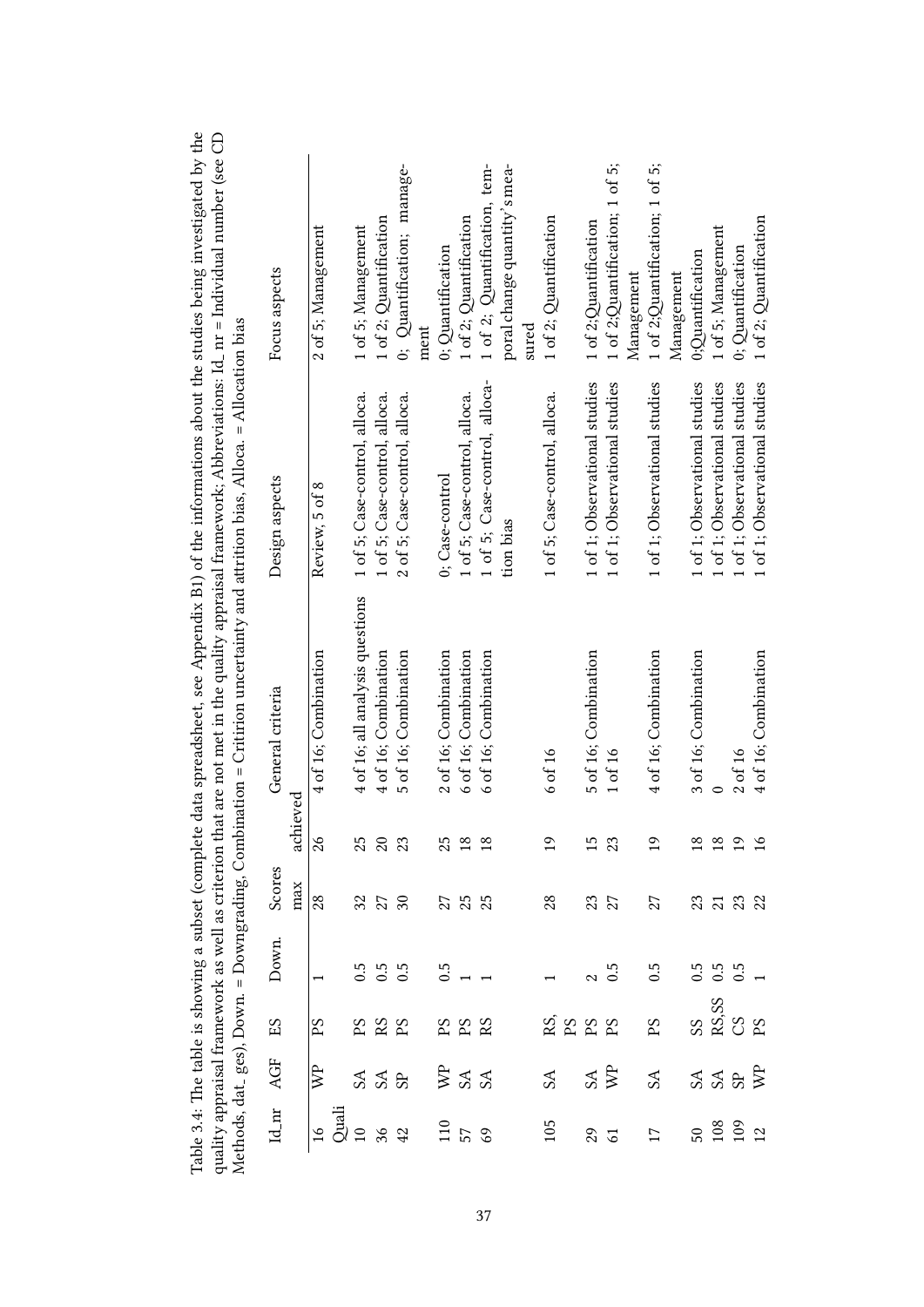# Chapter 4

# Discussion

This systematic map shows that substantive research has been conducted on ecosystem services in the agroforestry systems of Europe.

The results of the systematic map will now be discussed and critically evaluated with reference to the initial research questions, which are as follows:

- 1. What is the state of the art of ecosystem services research in agroforestry systems of Europe?
- 2. What is the overarching aim of these studies?

# 4.1 Overall completeness and applicability of evidence

The interest in the topic of ecosystem services in agroforestry systems began gradually in 1996. With the release of the Millennium Ecosystem Assessment report, awareness was raised concerning the concept of ecosystem services [\[Arico et al., 2005\]](#page-52-0), and the amount of published literature on the subject increased signicantly.

The goal of the first research question was to summarize all the literature that has so far been conducted on this topic in order to evaluate the state of the art. It was generally found that this question could be answered in a sufficient way. It was also possible to obtain a clear picture of the data structure, even though the number of published studies (n=137) included in the systematic map was not very large. This led to the conclusion that little research had been done on the topic of ecosystem services in agroforestry systems up to the point, and that this branch of research is only at the beginning of its development [\[Fagerholm et al., 2016\]](#page-53-0).

Several authors agreed on a characterization of silvopastoral systems based on their components. To this end silvopastoral systems have at least four components: man, trees (wood vegetation), sward and animals [\[San Miguel-Ayanz, 2005\]](#page-56-0). As can be seen in the classification of silvopastoral systems from [San Miguel-Ayanz](#page-56-0) [\[2005\]](#page-56-0), dehesa systems are a special type of silvopastoral system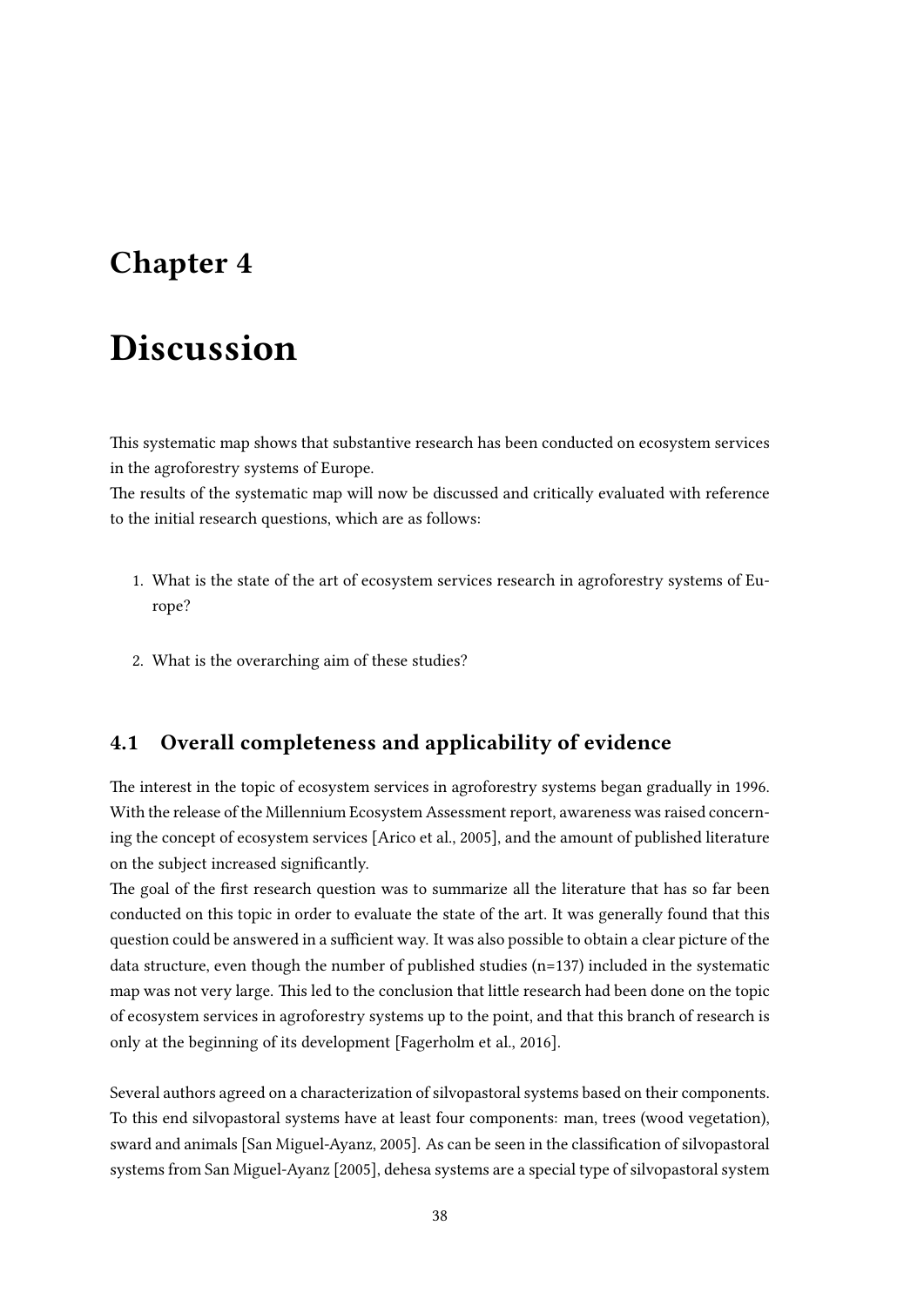which appear in the semi-arid, Mediterranean regions of Spain and Portugal [\[McEvoy J., 2002\]](#page-55-1). In this region dehesa systems constitute the only land use practice that is "rational, productive and sustainable " [\[Olea and Miguel-Ayanz, 2006\]](#page-55-2) at the same time.

In this research area a high proportion of studies focus on dehesa and silvopastoral systems, which are of economic interest and currently profitable for farmers [\[Olea and Miguel-Ayanz,](#page-55-2) [2006\]](#page-55-2). Thus, the provisioning services, exploring mainly biomass (Figure 3.3 and 3.5), constitute the most frequently investigated category. Biomass\_ meat takes up the vast majority of ES in silvopastoral systems, due to the animal grazing agricultural component used for meat production in the agroforestry system [\[Nerlich et al., 2013\]](#page-55-3). Dehesa systems, which are also made up of an animal agricultural components, do not just focus on meat from grazed sheep, cattle and pigs (Jamón Ibérico [\[Company, 2004\]](#page-53-1)). The initial and still ongoing emphasis is placed on cork oak and acorn production [Joffre et al., 1999] (see Figure 3.5, biomass\_ materials and biomass\_ crops). However, regulation and maintenance services also play an important role in dehesa systems (Figure 3.3 and 3.4), soil\_formation and carbon sequestration especially were researched in depth. This is perhaps because of researchers objectivity and practitioners keen interest to explore further and to understand the impact that grazing animals have on soil dynamics or mechanisms [Joffre et al., 1999; [Peco et al., 2006\]](#page-55-4). In addition, orchard systems were thoroughly checked regarding RM-services, and it was discovered that their focus compared to other AGF, is also on the hydro-logical cycle and on pollination. Orchards dependent upon reliable pollination to guarantee their fruit harvest and yield. That lead to an increased incident of studies covering this subject [\[Bosch et al., 2002;](#page-52-1) [Holzschuh et al., 2012\]](#page-54-1).

Cultural and supporting services comprised the least surveyed category amongst all agroforestry practices. It can be assumed that supporting services in agroforestry systems will gain in importance in the near future based on the growing environmental consciousness of the population [Jana Rückert-John, 2013] and therefore wider research activities will be employed. As already mentioned dehesa and silvopastoral systems are studied mainly in regard to ecosystem services. For this reason the most of the studies on ecosystem services in agroforestry systems are located in Mediterranean climates, where the dehesa system originates. Dehesa and olive orchards clearly require warmer climates, which occur very frequently in this zone (Table 3.2).

When discussing the study design (Figure 3.7) of the literature included in the systematic map a highly heterogeneous picture emerges. Generally speaking, qualitative studies seldom appear compared to quantitative studies. Having a majority of quantitative studies can probably be traced back to the prevailing ecosystem service categorizes of PS and RM. These hold single ecosystem services which are mainly measurable and or quantifiable (see Figures 3.3 until 3.6).

The preceding paragraph discussed the results of the systematic map, leaving aside the second research question concerning the overarching aim of the included studies. Some revealing information regarding this concerns the statement [Rivest et al.](#page-56-1) [\[2013\]](#page-56-1) claimed. He claimed that management option as wells as knowledge does already exist but that "farmers need to be supported by relevant policies" mainly in the category of PS and RM services. That categorize offer essential information (e.g. biomass\_meat, biomass\_materials, soil formation etc.) for the es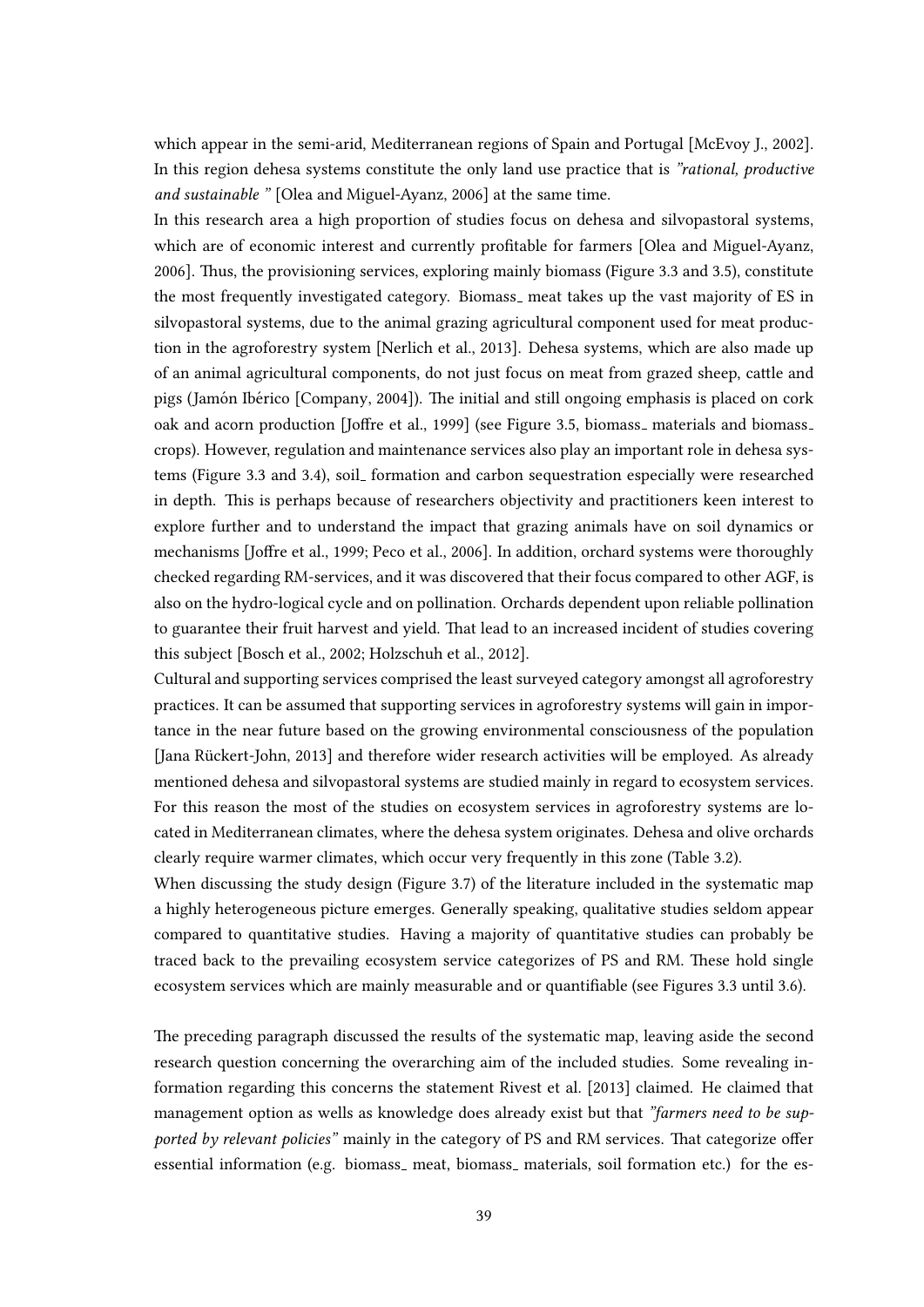tablishment of agroforestry systems, as well as political implications and opportunities for local participation, which have as yet not been researched in depth. The finding underpins this ap-proach [\[Rivest et al., 2013\]](#page-56-1) demonstrating that scientific knowledge and management options (categories: biophysical and practical application management) are already well known but that promotion and implementation through local participation as well as political support is missing.

#### 4.1.1 Restrictions of the study

Because of the missing data some evaluations could not be performed and the overall message of the systematic map is not as precise and comprehensive as it could have been. In the following sentences missing data and possible associated evaluations that could have been performed are described.

For a large proportion of studies it was difficult to obtain the exact agroforestry system definition. In order not to leave them out of the evaluation a category called "other agroforestry systems" was designed. Approximately a quarter to a fifth (see, Figure 3.3) of the studies fell into this category (Others). It is likely that some of these poorly-dened studies also cover Dehesa or Silvopastoral systems. They could not be considered in the analysis as they may have influenced the comprehensiveness of the results. Information on the monetarization of ecosystem services in agroforestry systems was not given in the literature. It was thus not possible to discuss this topic based on extracted information.

### 4.2 Quality of the evidence

Studies conducted in Central Europe, defined by the boundaries of a Nemorales zonobiom, were investigated in more detail and critically appraised (see, Appendix? EBES<sub>-ges</sub>).

The evidence assessment provides the first estimation of the study quality and the reliability of the results in central European agroforestry systems. Similar results and analyses would be desirable for other parts of Europe and the rest of the world. The results of the evidence tool showed that a major part of the studies remained at the same level of evidence or were downgraded only by 0.5 of a level. Studies especially having a case-control design are not downgraded very often (see results, Table 3.3). This outcome might be attributable to the number of released studies on the topic of ecosystem services in agroforestry systems. It was discovered, that not many studies have yet been conducted on this topic yet. It is therefore surprising that those few studies are not only descriptive and qualitative, but they also use a case-control design which are much more complex to implement and they also attempt to reveal causal relationships.

A deeper examination of the quality assessment framework reveals some interesting facts. First of all, no clear trend can be detected concerning the corresponding agroforestry systems and ecosystem services from the publications. Due to the very new research branch of ecosystem services in agroforestry systems, criteria guidelines or standards on methodological setups for surveying correlations between ecosystem services and agroforestry systems have rarely not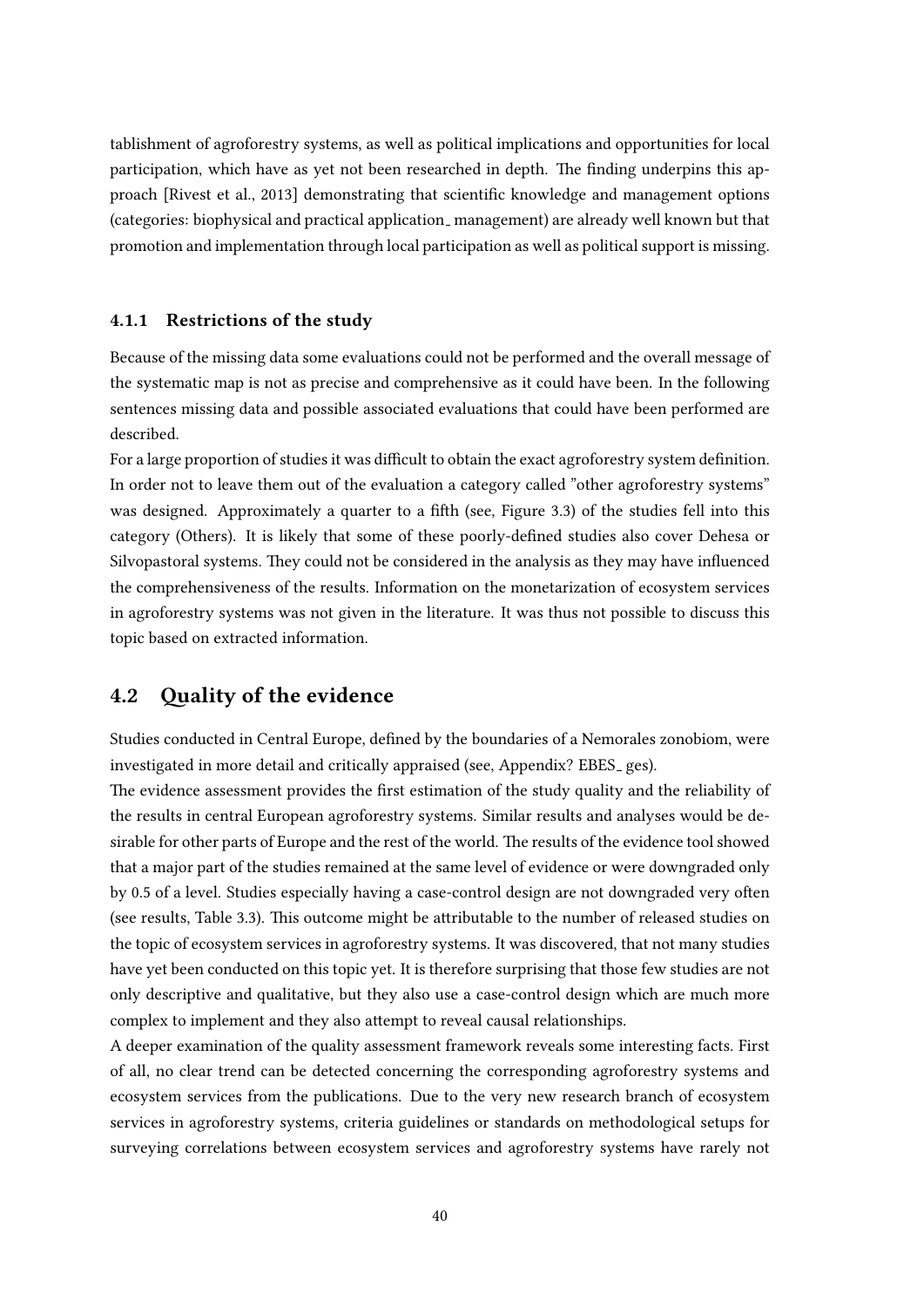been designed. This is why no clear trend could be detected amongst the studies.

Case-control and observational studies display some distinctions in their evidence structures, that are not solely attributable to the different study designs. One notable example is the dissimilarity concerning the point "main implications" of the evaluation tool. Where case-control studies mainly have one implication, observational studies attempt to convey two implications in one publication. This might be because the descriptive character of observational studies takes a broader view of a topic than usual, with the intention of imparting a set of implications or main messages. Case control studies, however, take mainly a narrow view of a topic, having just one focal research point that is investigated throughout the surveys. This results in only one main implication. It cannot be adequately judged weather it is better or worse for the explanatory power of a study having one or more main messages / implications. Generally, it must fit the case being investigated, and should be underpinned with valid results.

# 4.3 Limitations of the map

The map is limited to those studies the author was able to locate using the detected, extracted and defined search terms, databases and languages. It is certain that some important studies were not found and thus not fed into the systematic map. In particular, grey literature, such as reports from governments or literature published in books or non scientific as well as scientific magazines/journals that are not covered by the ISI web of knowledge subscription from the university of Freiburg or located via google, could have been missed. Because of the novelty of the research area it can be assumed that (see Methods, Figure 3.2) not many books and non-scientific literature have been written on this topic. Ideas first have to be discovered, investigated and discussed amongst scientific communities before reach the wider population.

General literature published in other languages, most notably French and Spanish, could easily have been missed. France and Spain are European countries that have a long tradition in the establishment and cultivation of agroforestry systems. It is likely that there exists some relevant research published in French and Spanish. Additionally, there were hardly any English search terms translated into German and included into the search string. German expressions were only inserted into the search string if the English term would have distorted the original meaning. Expressions were also included if it could be expected that a certain German term would based on information from the literature, receive many hits. Even though, the language specification tool bar in the ISI web of knowledge was used to locate terms exclusively in English and German, the translation of each of the search terms included in the search string would probably have resulted in a greater number of final hits (studies).

The final limitation of the systematic map concerns the completeness of the literature, and is due to the the exclusion of agroforestry systems. One of these systems is the hedgerow system which is already widely explored [\[UK, 2016;](#page-57-0) [Baudry et al., 2000\]](#page-52-2) and some literature on it does exist. Nevertheless, as already explained hedgerow systems are not entirely closed systems and their influence on planted crops can be negligibly able small [\[agroforestry Center, 2012\]](#page-52-3). The inclusion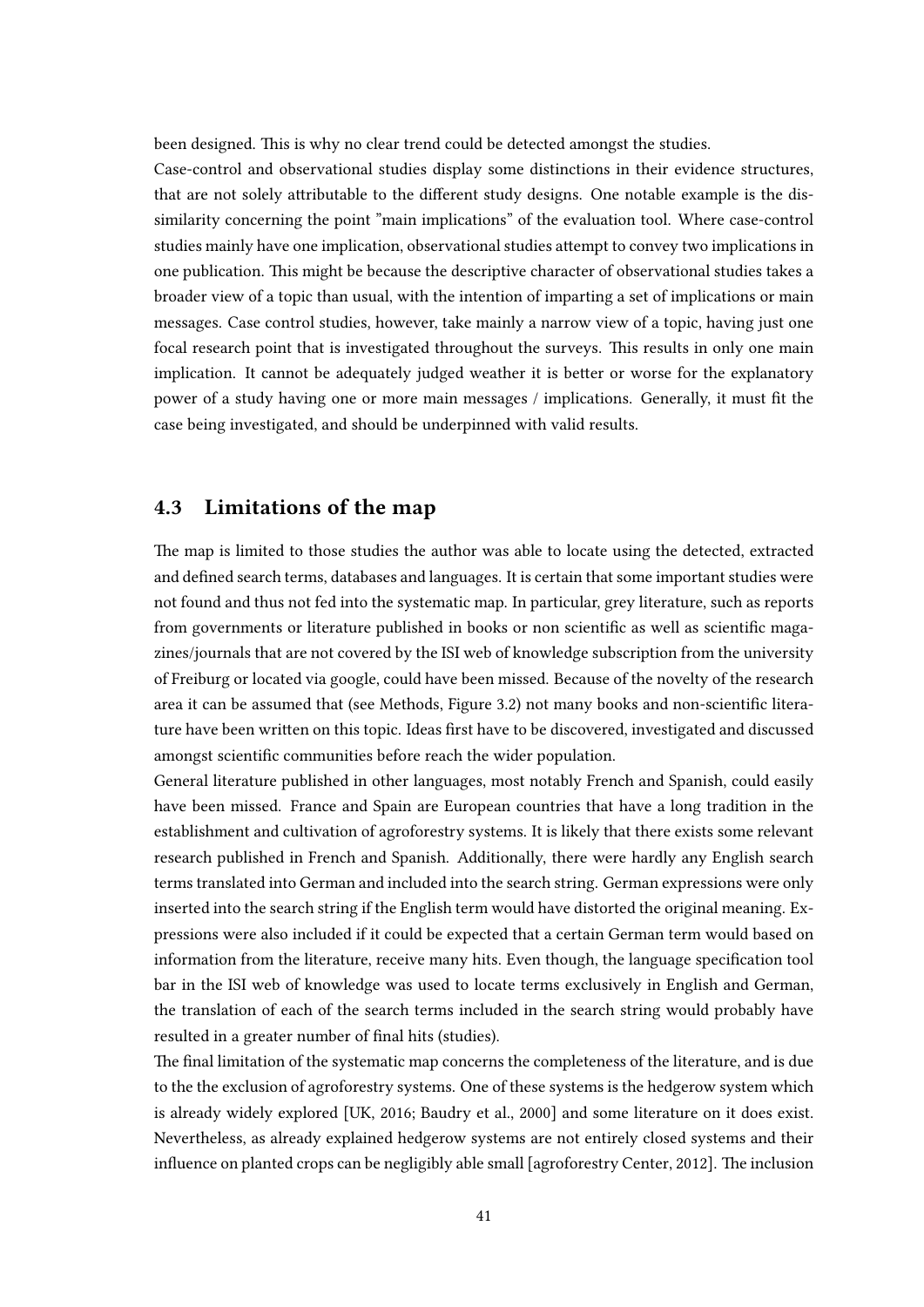of these search terms would clearly have resulted in a greater number of hits but nevertheless this would not have influenced and reflected the conviction of the author.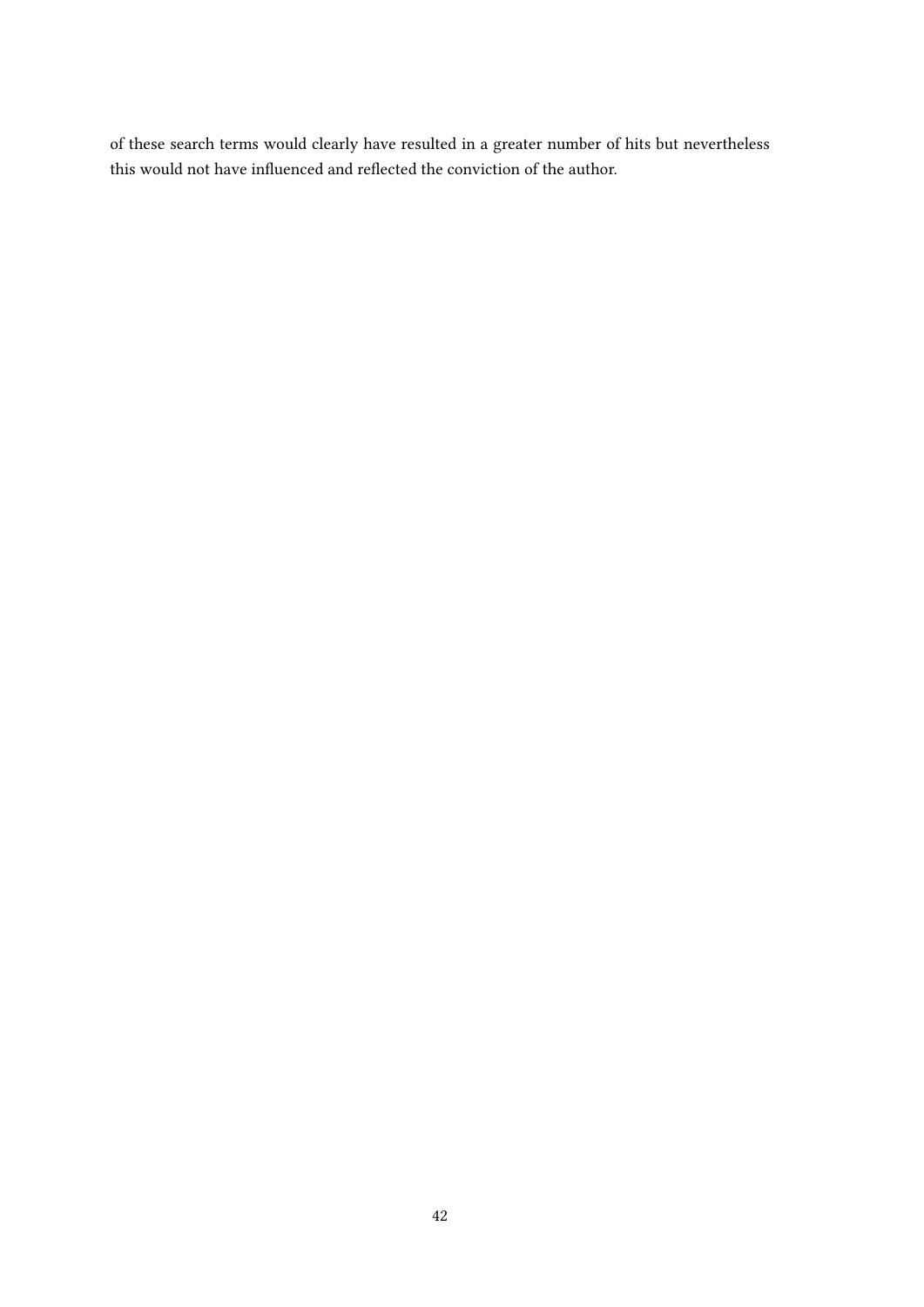# Chapter 5

# Conclusion

### 5.1 Implication for research and management

The systematic map is based on a comprehensive and screening of all the available literature on ecosystem services in different agroforestry systems across Europe. It summarizes and determines the basic knowledge from quantitative and qualitative statements and from the data of ecosystem services in agroforestry systems.

The scientific branch of ecosystem services in the agroforestry systems of Europe is largely unexplored [\[Fagerholm et al., 2016\]](#page-53-0) and the results of this systematic map can be considered as a baseline for forthcoming research. Missing knowledge has been indicated throughout this work, and such gaps represent signposts for researchers getting to know uninvestigated fields.

Agroforestry systems located within the Nemorales zonobiome (temperate climate) (see Results Table 3.2), have yet to be investigated in any depth, although they have distinct potential for becoming increasingly important in the future. This is commensurate with a changing mid-European society that is gaining an increasing awareness of environmental issues, particularly as the lifestyles and behaviour of western consumers impinges so much upon the global environment [Jana Rückert-John, 2013]. This of course is combined with the fact that agroforestry systems are not only beneficial for the environment but at the same time economically profitable [\[Dupraz et al., 2005;](#page-53-2) [Graves et al., 2007;](#page-54-3) [McEvoy J., 2002\]](#page-55-1). It might therefore be a good investment to set the focus of research onto temperate climatic zones in order to support the establishment of agroforestry systems and to close this gap in our knowledge (see, Table 3.2).

Another weakness of the systematic map is that many publications do not accurately define the agroforestry system that the study deals with. All of these publications, with their undefined agroforestry systems, have been included in the category of 'Others'. If this inaccuracy could be corrected by scientific research then the message of the systematic map might be so much more precise.

In general this work can be seen as a point of commencement and a baseline for ecosystem service research in agroforestry systems centred on two factors.

First, in the past the paucity of hard evidence has hindered the progress of agroforestry and its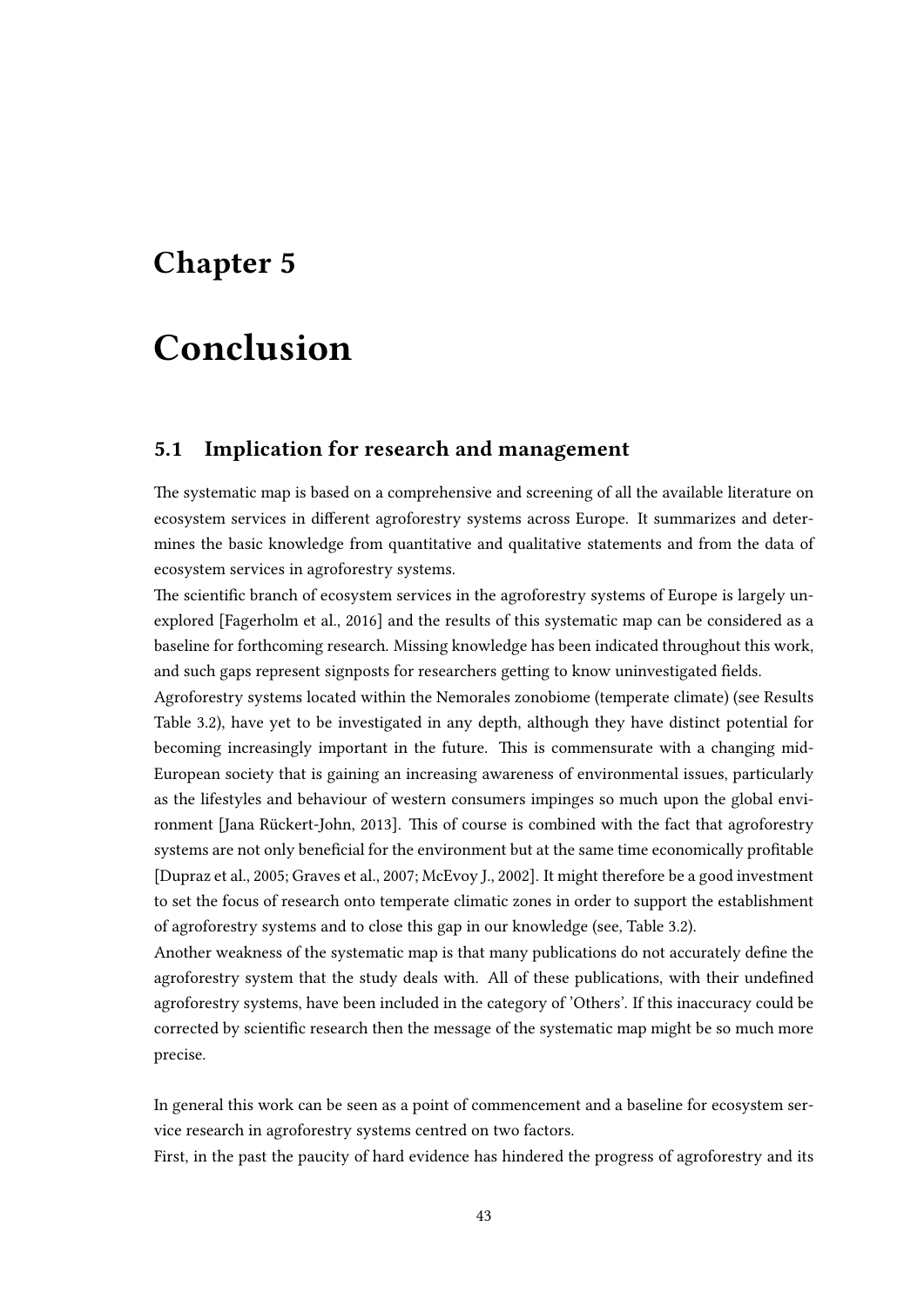acceptance by practitioners, farmers and policy makers [\[Jose, 2009\]](#page-54-4). The information arising from this work can be used by these (stakeholders) as a decision-making tool and a reference for prospective agroforestry projects in order to advertise agroforestry systems in Europe. Second, at the current stage of ecosystem service research in agroforestry systems the possible

direction for further investigation is very open and unbiased, but is nevertheless also open to in- fluence by interests from different stakeholder groups. That is because of its novelty [\[Fagerholm](#page-53-0)] [et al., 2016\]](#page-53-0), which opens up many possibilities for researchers. In this regard one must remember the impact that scientific discoveries could have on forthcoming policies and on management decisions. It should therefore be emphasized which particular purpose ecosystem services were originally designed for. The concept of ecosystem services was conceptualized as a pedagogical framework in order to raise public awareness of biodiversity conservation [Gómez-Baggethun] [et al., 2010\]](#page-54-5), and not to use it as an instrument for conveying economic interests. It is for this reason, that researchers should apply their scientific powers to using the concept of ecosystem services for the purpose for which they were originally designed, and to thus promote agroforestry systems in Europe.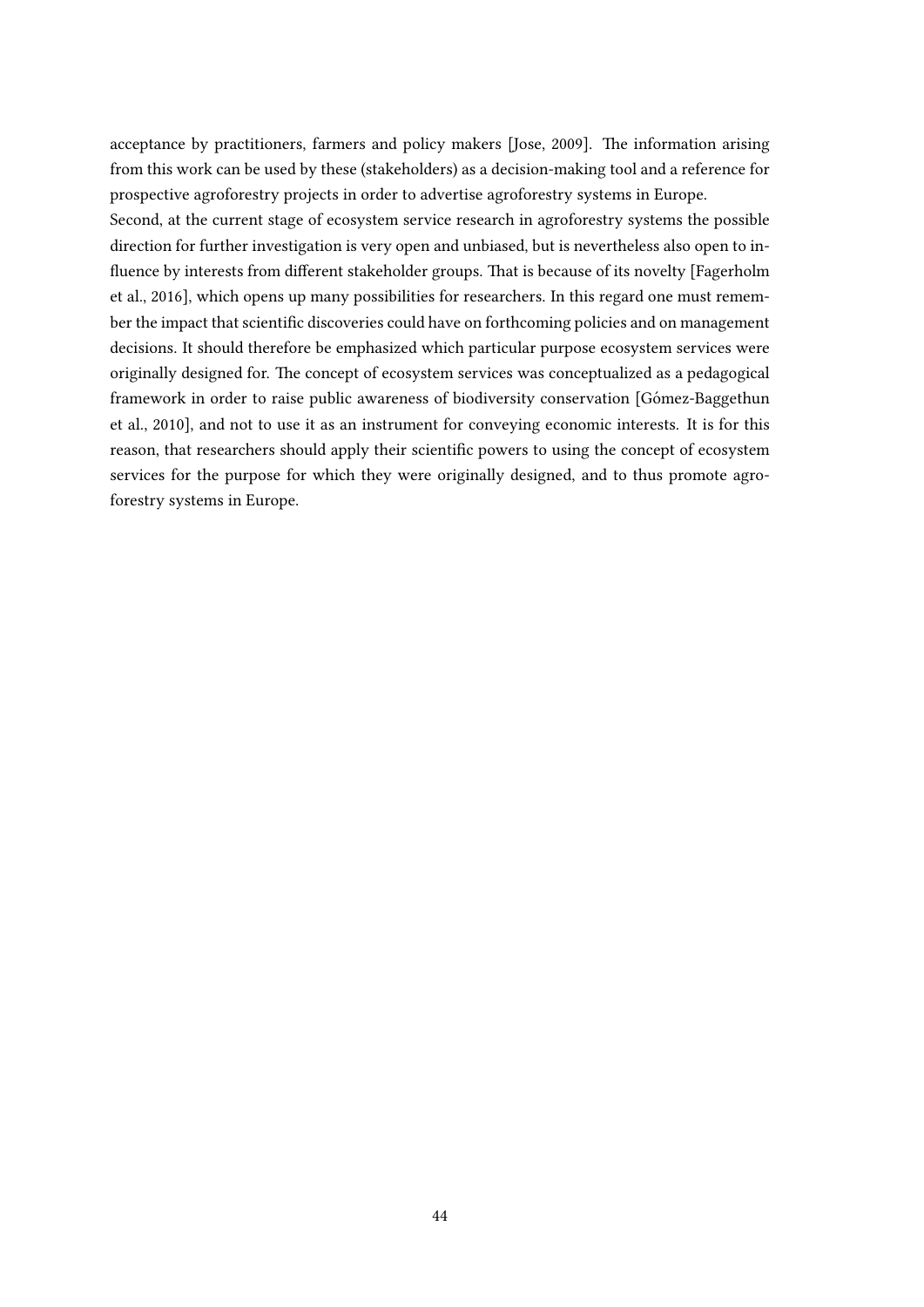# Acknowledgements

Danke Anne, danke Bella, danke Schnübel.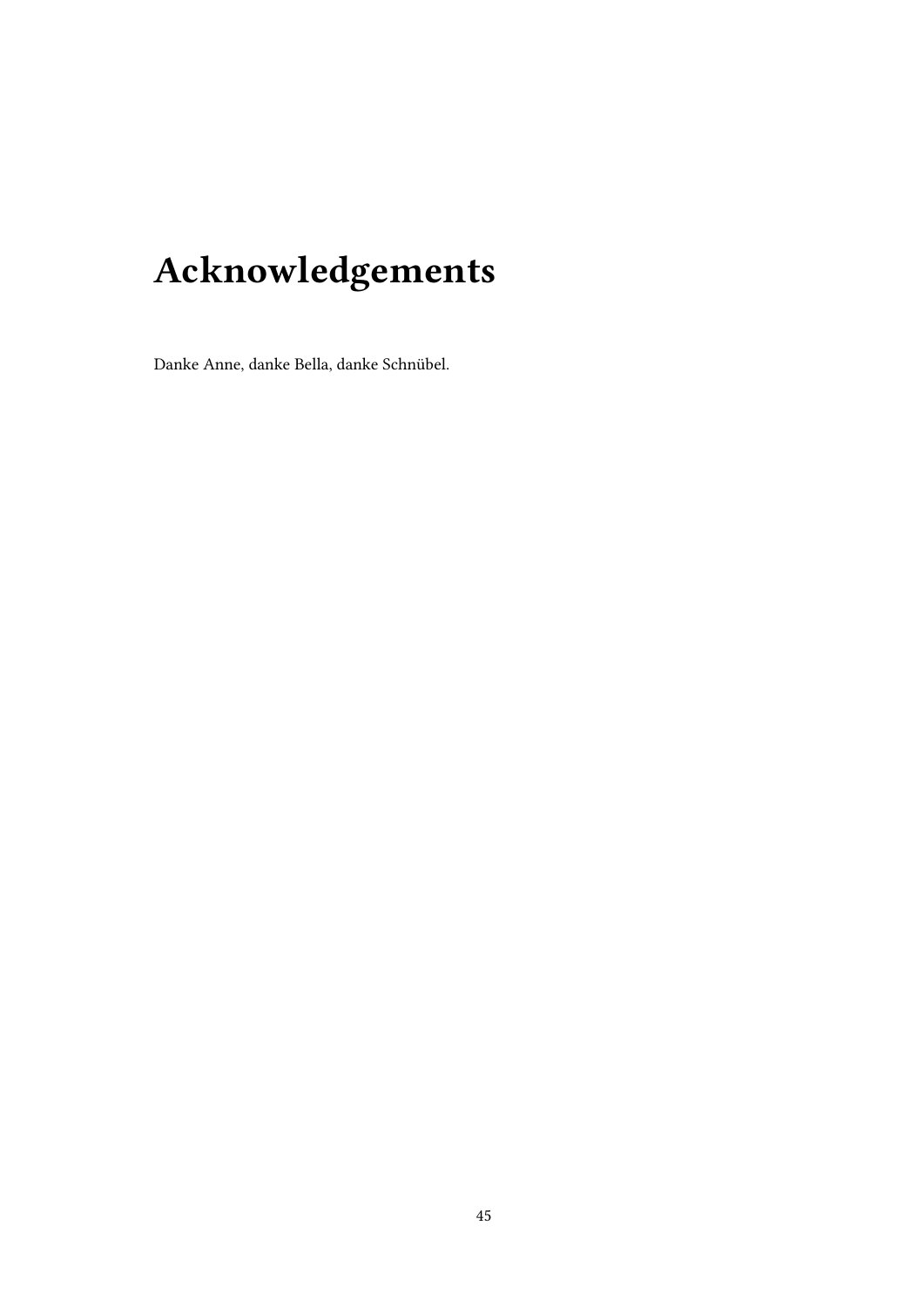# Bibliography

Aghaei Chadegani, A., Salehi, H., Md Yunus, M. M., Farhadi, H., Fooladi, M., Farhadi, M., and Ale Ebrahim, N. (2013). A comparison between two main academic literature collections: Web of science and scopus databases. Asian Social Science, 9(5):18–26.

<span id="page-52-3"></span>agroforestry Center, U. N. (2012). Working Trees for Agriculture.

- <span id="page-52-0"></span>Arico, S., Bridgewater, P., El-beltagy, A., Harms, E., Program, S., Hepworth, R., Leitner, K., Otengyeboah, A., Ramos, M. A., and Watson, R. T. (2005). Ecosystems And Human Well-Being. Technical report, Millennium Ecosystem Assessment Board.
- Association, C. (2013). Data synthesis and analysis. Cochrane, 2013(June):1–3.
- <span id="page-52-2"></span>Baudry, J., Bunce, R., and Burel, F. (2000). Hedgerows: An international perspective on their origin, function and management. Journal of Environmental Management, 60(1):7-22.
- Bergmeier, E., Petermann, J., and Schröder, E. (2010). Geobotanical survey of wood-pasture habitats in Europe: diversity, threats and conservation. Biodiversity and Conservation, 19(11):2995– 3014.
- <span id="page-52-4"></span>Bernard Nsiah, J. P. (2010). Book of Abstracts. World Agroforestry Centre.
- Björklund, J., Eksvärd, K., and Schaffer, C. (2013). Assessing ecosystem services in perennial intercropping systems – participatory action research in Swedish modern agroforestry. IFSA Group Symposium, 18(April):1–4.
- <span id="page-52-1"></span>Bosch, J., Bosch, J., and Kemp, W. P. (2002). Developing and establishing bee species as crop pollinators: the example of Osmia spp. (Hymenoptera: Megachilidae) and fruit trees. Bulletin of entomological research, 92(1):3–16.
- Boyd, J. and Banzhaf, S. (2007). What are ecosystem services? The need for standardized environmental accounting units: Ecological Economics of Coastal Disasters - Coastal Disasters Special Section. Ecological Economics, 63(January):616–626 ST – What are ecosystem services? The nee.
- Burgess, P. J., Incoll, L. D., Corry, D. T., Beaton, A., and Hart, B. J. (2005). Poplar (Populus spp) growth and crop yields in a silvoarable experiment at three lowland sites in England. Agroforestry Systems, 63(2):157–169.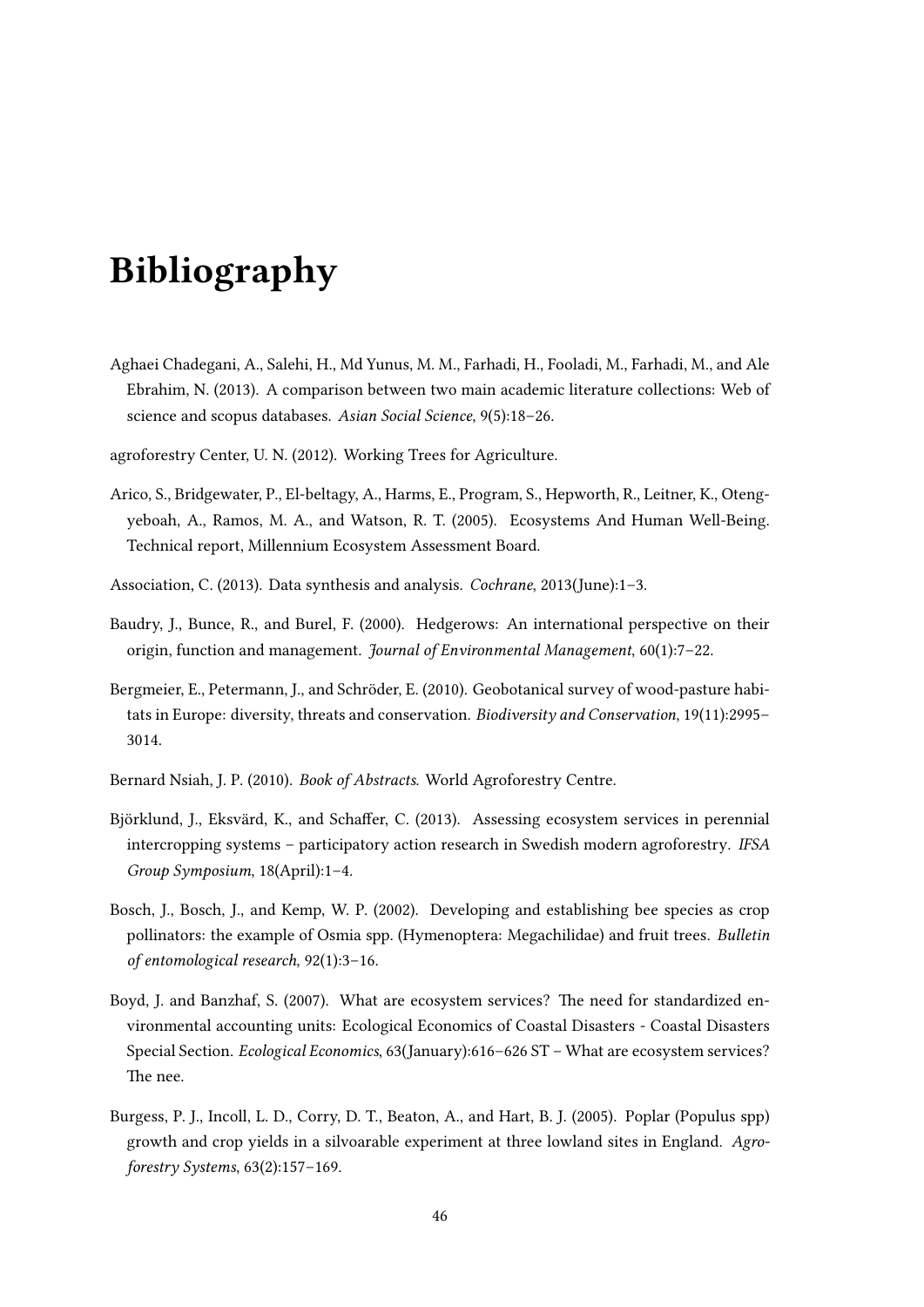- Burgess, P. J., Incoll, L. D., Hart, B. J., Beaton, A., Piper, R. W., Seymour, I., Reynolds, F. H., Wright, C., Pillbeam, D. J., Graves, a. R., and Pilbeam, D. J. (2003). The Impact of Silvoarable Agroforestry with Poplar on Farm Profitability and Biological Diversity Final Report to DEFRA. Cranfield University.
- CEE (2013). Guidlines for systematic review and evidence synthesis in environmental management. Technical report, Collaboration of environmental evidence.
- Collaboration for Environmental Evidence (2009). Systematic maps. Technical report, Collaboration for Environmental Evidence.
- <span id="page-53-1"></span>Company, L. (2004). About Jamón Ibérico.
- Costanza, R., Arge, R., Groot, R. D., Farberk, S., Grasso, M., Hannon, B., Limburg, K., Naeem, S., Neill, R. V. O., Paruelo, J., Raskin, R. G., and Suttonkk, P. (1997). The value of the world 's ecosystem services and natural capital. Nature, 387(May):253–260.
- <span id="page-53-3"></span>Daily, G. D. (1997). Introduction: What are ecosystem services? In Daily, G. C., editor, Nature's Services: Societal Dependence on Natural Ecosystems, chapter 1, page 412. Island Press.
- <span id="page-53-5"></span>Dixon, R. K., Winjum, J. K., Andrasko, K. J., Lee, J. J., and Schroeder, P. E. (1994). INTE-GRATED LAND-USE SYSTEMS: ASSESSMENT PROMISING AGROFOREST AND ALTERNA-TIVE LAND-USE PRACTICES TO ENHANCE CARBON CONSERVATION AND SEQUESTRA-TION\*. Climatic Change, pages 71–92.
- <span id="page-53-2"></span>Dupraz, C., Keesman, K., Lawson, G., Lecomte, I., Liagre, F., Mantzanas, K., Mayus, M., and Moreno, G. (2005). Silvoarable Agroforestry for Europe (SAFE). Technical Report August 2003, European Research contract.
- Eboptometry (2013). A Brief History of Evidence-based Practice.
- Ehrlich and Ehrlich (1981). Extinction: the causes and consequences of the disappearance of species. Humboldt Journal of Social Relations.
- <span id="page-53-4"></span>Eichhorn, M. P., Paris, P., Herzog, F., Incoll, L. D., Liagre, F., Mantzanas, K., Mayus, M., Moreno, G., Papanastasis, V. P., Pilbeam, D. J., Pisanelli, A., and Dupraz, C. (2006). Silvoarable Systems in Europe – Past, Present and Future Prospects. Agroforestry Systems, 67(1):29–50.
- Eiter, S. and Stokstad, G. (2015). AGRISPACE: BACKGROUND, CONCEPTS AND FRAME-WORKS. Technical report, Norwegian Forest and Landscape Institute.
- <span id="page-53-0"></span>Fagerholm, N., Torralba, M., Burgess, P. J., and Plieninger, T. (2016). A systematic map of ecosystem services assessments around European agroforestry. Ecological Indicators, 62:47–65.
- Fazey, I., Salisbury, J. G., Lindenmayer, D. B., Maindonald, J., and Douglas, R. (2004). Can methods applied in medicine be used to summarize and disseminate conservation research? Environmental Conservation, 31(3):190–198.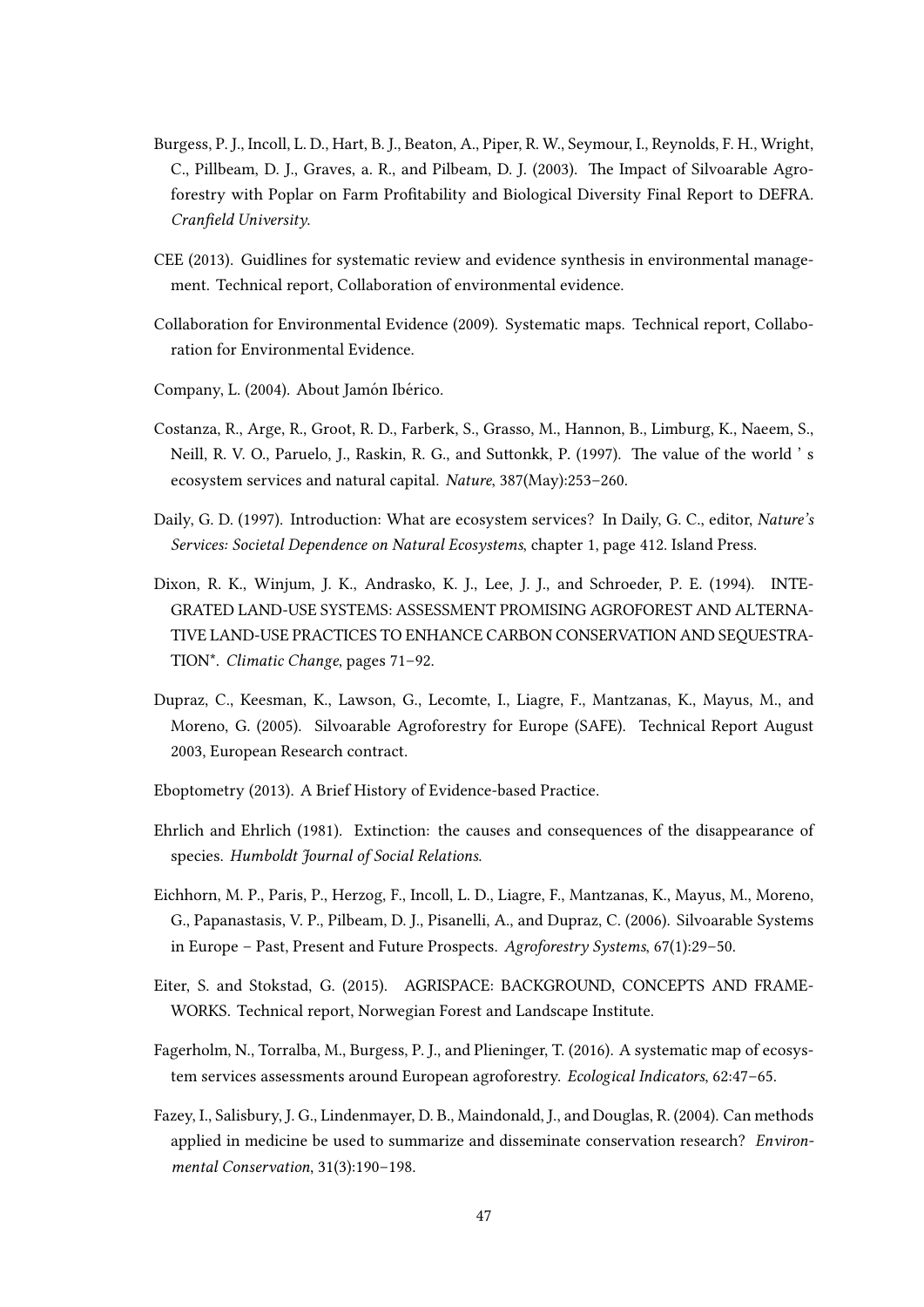- gateway, C. (2012). Conservation's smoking gun: Who bears the cost of making us 'evidencebased'?
- <span id="page-54-5"></span>Gómez-Baggethun, E., de Groot, R., Lomas, P. L., and Montes, C. (2010). The history of ecosystem services in economic theory and practice: From early notions to markets and payment schemes. Ecological Economics, 69(6):1209–1218.
- <span id="page-54-3"></span>Graves, a. R., Burgess, P. J., Palma, J. H. N., Herzog, F., Moreno, G., Bertomeu, M., Dupraz, C., Liagre, F., Keesman, K., van der Werf, W., de Nooy, a. K., and van den Briel, J. P. (2007). Development and application of bio-economic modelling to compare silvoarable, arable, and forestry systems in three European countries. Ecological Engineering, 29(4):434–449.
- <span id="page-54-8"></span>Griffith, B. A., Noacco, V., and Eludoyin, A. O. (2015). EGF at  $50:$  The Future of European Grasslands. In EGF at 50: The Future of European Grasslands, number October.
- Groot, R. S. D., Wilson, M. a., and Boumans, R. M. J. (2002). A TYPOLOGY FOR THE CLASSI-FICATION , DESCRIPTION AND VALUATION OF ECOSYSTEM FUNCTIONS , GOODS AND SERVICES Figure 1 : Framework for Integrated Assessment and Valuation of Ecosystem Functions , Goods and Services. Ecological Economics, 41(May):1–20.
- <span id="page-54-6"></span>Group, S. D., Nutrition, P., Class, B., Surface, W., Biomass, M., Surface, W., and Biomass-based, E. (2013). CICES V4.3 (January 2013).
- Hemingway, P. and Brereton, N. (2009). What is a systematic review? *Journal of the American* Medical Association, (April):1–8.
- <span id="page-54-1"></span>Holzschuh, A., Dudenhöffer, J. H., and Tscharntke, T. (2012). Landscapes with wild bee habitats enhance pollination, fruit set and yield of sweet cherry. Biological Conservation, 153:101–107.
- <span id="page-54-7"></span>Hylander, S. A. and Hylander, S. A. (2013). Ekosystemtjanster i svenska agroforestrysystem Ekosys- ¨ temtjänster i svenska agroforestrysystem. PhD thesis, Lunds Universitet.
- <span id="page-54-2"></span>Jana Rückert-John, I. B. R. J. (2013). Umweltbewusstsein in Deutschland 2012. Umwelt Bundesamt, pages 1–84.
- <span id="page-54-0"></span>Joffre, R., Rambal, S., and Ratte, J. P. (1999). The dehesa system of southern Spain and Portugal as a natural ecosystem mimic. Agroforestry Systems, 45:57–79.
- <span id="page-54-4"></span>Jose, S. (2009). Agroforestry for ecosystem services and environmental benefits: An overview. Agroforestry Systems, 76(1):1–10.
- Kitchenham, B. and Charters, S. (2007). Guidelines for performing Systematic Literature Reviews in Software Engineering. Engineering, 2:1051.
- Koricheva, J. and Gurevitch, J. (2013). Place of Meta-Analysis among Other Methods of Research Synthesis. Handbook of Meta-analysis in Ecology and Evolution, page 498.

Maplandia.com (2015). Google Satellite Europe Map.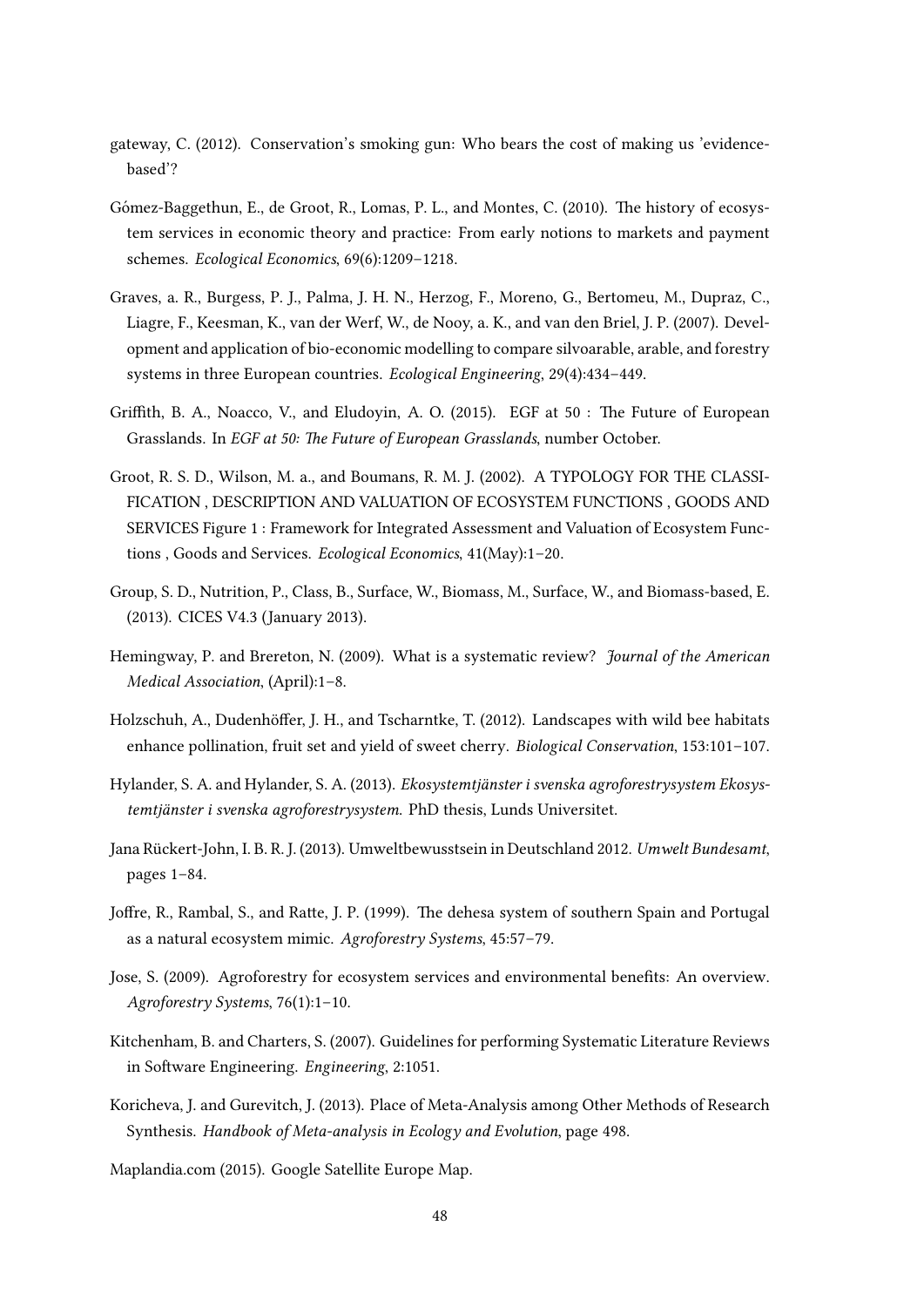- <span id="page-55-7"></span>McAdam, J. and McEvoy, P. (2009). The Potential for Silvopastoralism to Enhance Biodiversity on Grassland Farms in Ireland. In Unknown, editor, Agroforestry in Europe Current Status and Future Prospects, chapter 17.
- <span id="page-55-1"></span>McEvoy J., P. M. (2002). The Dehesas: a study of a Mediterranean silvopastoral system. Implications for temperate silvopastoral systems in Northern Ireland. Irish Forestry, 59(1-2):18–29.
- Monbiot, G. (2016). We must put a price on nature if we are going to save it.
- <span id="page-55-5"></span>Mosquera-Losada, M. R., Ferreiro-Domínguez, N., and Rigueiro-Rodríguez, A. (2010). Fertilization in pastoral and Pinus radiata D. Don silvopastoral systems developed in forest and agronomic soils of Northwest Spain. Agriculture, Ecosystems and Environment, 139(4):618–628.
- <span id="page-55-0"></span>Mupepele, A.-C., Walsh, J., Sutherland, W. J., and Dormann, C. F. (2015). An evidence assessment tool for ecosystem services and conservation studies. In review.
- Nature.blog (2014). Evidence-based Conservation: An Economic Perspective.
- <span id="page-55-3"></span>Nerlich, K., Graeff-Hönninger, S., and Claupein, W. (2013). Erratum to: Agroforestry in Europe: A review of the disappearance of traditional systems and development of modern agroforestry practices, with emphasis on experiences in Germany (Agroforest Syst, (2013), 87, (475-492), 10.1007/s10457-012-9560-2). Agroforestry Systems, 87(5):1211.
- <span id="page-55-2"></span>Olea, L. and Miguel-Ayanz, a. S. (2006). The Spanish dehesa. A traditional Mediterranean silvopastoral system linking production and nature conservation. 21st General Meeting of the European Grassland Federation, (April):1–15.
- <span id="page-55-8"></span>P K R Nair (2012). Agroforestry the future of global land use. Springer Netherlands.
- <span id="page-55-4"></span>Peco, B., Sánchez, A. M., and Azcárate, F. M. (2006). Abandonment in grazing systems: Consequences for vegetation and soil. Agriculture, Ecosystems and Environment, 113(1-4):284–294.
- Potschin, M. and Haines-Young, R. (2013). Landscapes, sustainability and the place-based analysis of ecosystem services. Landscape Ecology, 28(6):1053–1065.
- <span id="page-55-6"></span>Power, A. G. (2010). Ecosystem services and agriculture: tradeoffs and synergies. *Philosophical* transactions of the Royal Society of London. Series B, Biological sciences, 365(1554):2959–2971.
- Pullin, A. S., Bangpan, M., Dalrymple, S., Dickson, K., Haddaway, N. R., Healey, J. R., Hauari, H., Hockley, N., Jones, J. P. G., Knight, T., Vigurs, C., and Oliver, S. (2013). Human well-being impacts of terrestrial protected areas. Environmental Evidence, 2(1):19.
- Pullin, A. S. and Stewart, G. B. (2006). Guidelines for systematic review in conservation and environmental management. Conservation Biology, 20(6):1647–1656.
- <span id="page-55-9"></span>inkenstein, A., Woellecke, J., Boehm, C., Groenewald, H., Freese, D., Schneider, B. U., and H??ttl, R. F. (2009). Ecological benefits of the alley cropping agroforestry system in sensitive regions of Europe. Environmental Science and Policy, 12(8):1112–1121.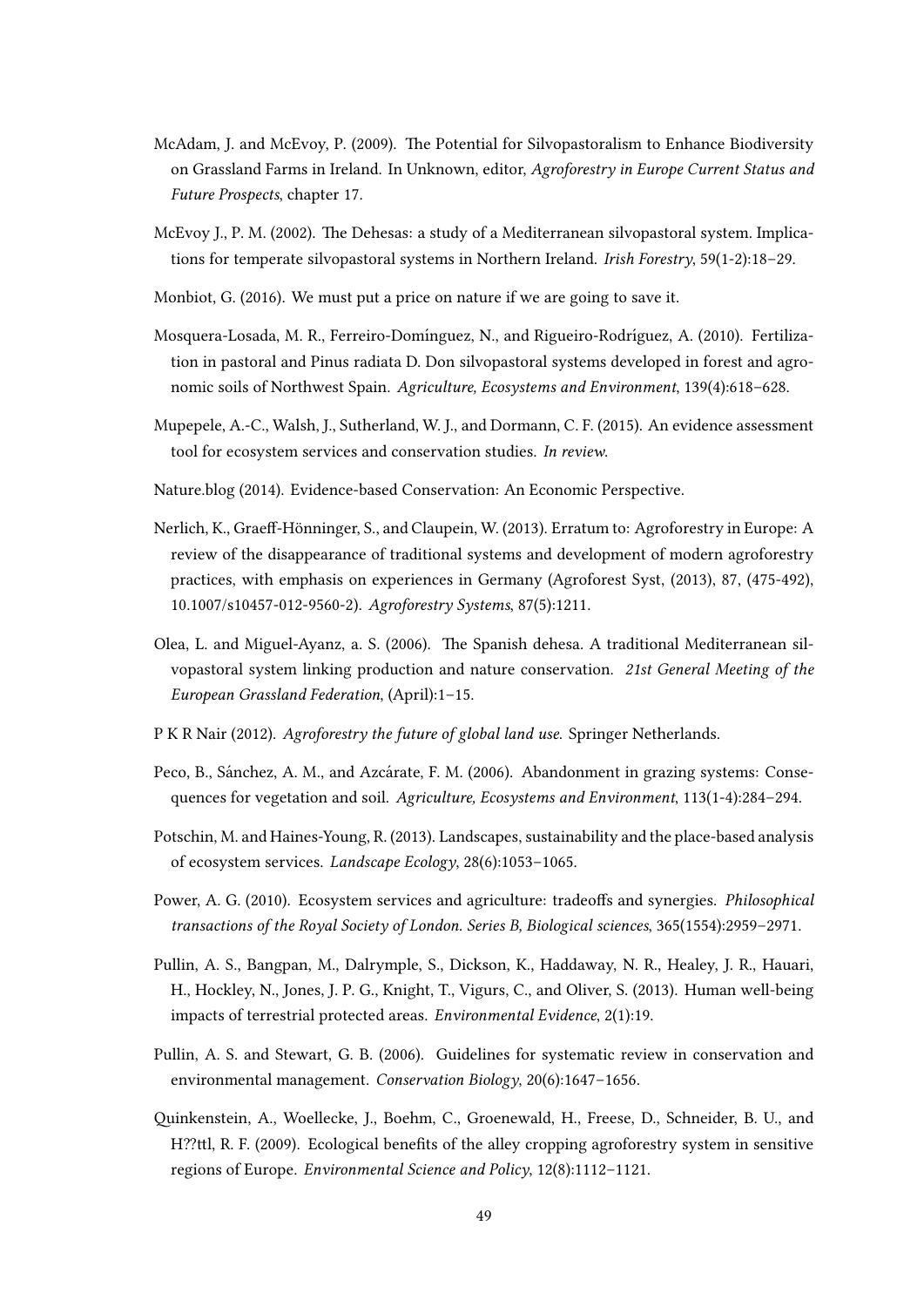- <span id="page-56-1"></span>Rivest, D., Paquette, A., Moreno, G., and Messier, C. (2013). A meta-analysis reveals mostly neutral influence of scattered trees on pasture yield along with some contrasted effects depending on functional groups and rainfall conditions. Agriculture, Ecosystems and Environment, 165:74– 79.
- Salmon, O., Reid, C., and McAvoy, D. (2012). Forest Grazing : Managing Your Land for Trees , Forage, and Livestock. Rural/Conservation Forestry, (May):8.
- <span id="page-56-0"></span>San Miguel-Ayanz, A. (2005). Mediterranean European silvopastoral systems. Silvopasotralism and Sustainable Management. Lugo, NW Spain.- April 2004 . . . , (April):1–6.
- Sibbald, A. R., Eason, W. R., McAdam, J. H., and Hislop, A. M. (2001). The establishment phase of a silvopastoral national network experiment in the UK. Agroforestry systems, 39:39–53.
- <span id="page-56-5"></span>Smith, J. (2010). The History of Temperate Agroforestry. Technical report, The organic research centre, Elm Farm, Hamstead Marshall, Newbury, Berkshire.
- <span id="page-56-4"></span>Smith, J., Pearce, B. D., and Wolfe, M. S. (2012). A European perspective for developing modern multifunctional agroforestry systems for sustainable intensification. Renewable Agriculture and Food Systems, 27(04):323–332.
- Stewart, G. B., Coles, C. F., and Pullin, A. S. (2005). Applying evidence-based practice in conservation management: Lessons from the first systematic review and dissemination projects. Biological Conservation, 126(2):270–278.
- Stewart, G. B. and Schmid, C. H. (2015). Lessons from meta-analysis in ecology and evolution: the need for trans-disciplinary evidence synthesis methodologies. Research Synthesis Methods, 6(2):109–110.
- Sutherland, W. J., Pullin, A. S., Dolman, P. M., and Knight, T. M. (2004). The need for evidencebased conservation. Trends in Ecology and Evolution, 19(6):305–308.
- TEEB (2008). The Economics of E cosystems and Biodiversity: An Interim report.
- <span id="page-56-2"></span>Thomson, B. (2012). Background and History Ecosystem services. In Moore, G., Moore, B., and Quest, C., editors, Measuring Nature's Balance Sheet of 2011 Ecosystem Services Seminar Series, pages 1–14.
- Trybush, S. O., Jahodová, Š., Čížková, L., Karp, A., and Hanley, S. J. (2012). High Levels of Genetic Diversity in Salix viminalis of the Czech Republic as Revealed by Microsatellite Markers. BioEnergy Research, 5(4):969–977.
- Tsonkova, P., Böhm, C., Quinkenstein, A., and Freese, D. (2012). Ecological benefits provided by alley cropping systems for production of woody biomass in the temperate region: A review. Agroforestry Systems, 85(1):133–152.
- <span id="page-56-3"></span>Udawatta, R. P. and Godsey, L. D. (2010). Agroforestry comes of age: putting science into practice. Agroforestry Systems, 79(1):1–4.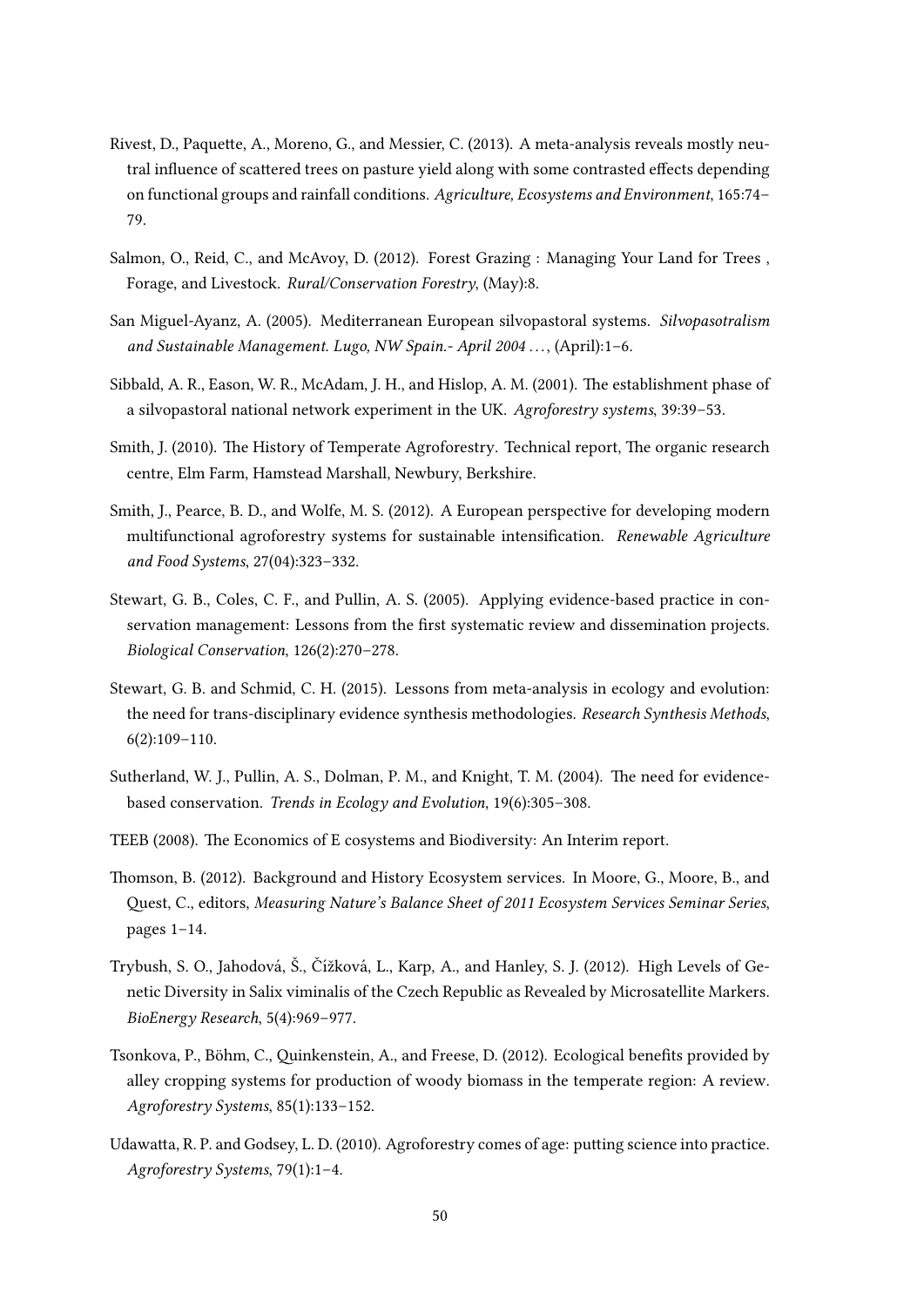<span id="page-57-0"></span>UK, H. (2016). About Hedgerows Importance of hedgerows.

United Nations (2014). System of Environmental-Economic Accounting.

- Varah, A., Jones, H., Smith, J., and Potts, S. G. (2013). Enhanced biodiversity and pollination in UK agroforestry systems. Journal of the Science of Food and Agriculture, 93(9):2073–2075.
- Vicente, Á. M. and Alés, R. F. (2006). Long Term Persistence of Dehesas. Evidences from History. Agroforestry Systems, 67(1):19–28.
- Walter and Breckle (1991). Ökologie der Erde, Band 1. In Ökologie der Erde, Band 1, pages 23,24. Spektrum Akademischer Verlag, Stuttgart, 3 edition.

Web of ScienceTM (2015). All Databases Help.

- Westman, W. (1977). How much are nature's services worth? Science, 197:960–964.
- <span id="page-57-1"></span>Working, B.-r. P. (2004). Should a Price Be Put on the Goods and Services Provided by the World's Ecosystems? Technical Report 1, Unknown.
- <span id="page-57-2"></span>Zehlius-Eckert, W. (2010). Agroforstwirtschaft in der europäischen Forschung - mit einem Schwerpunkt auf der ökologischen Nachhaltigkeit.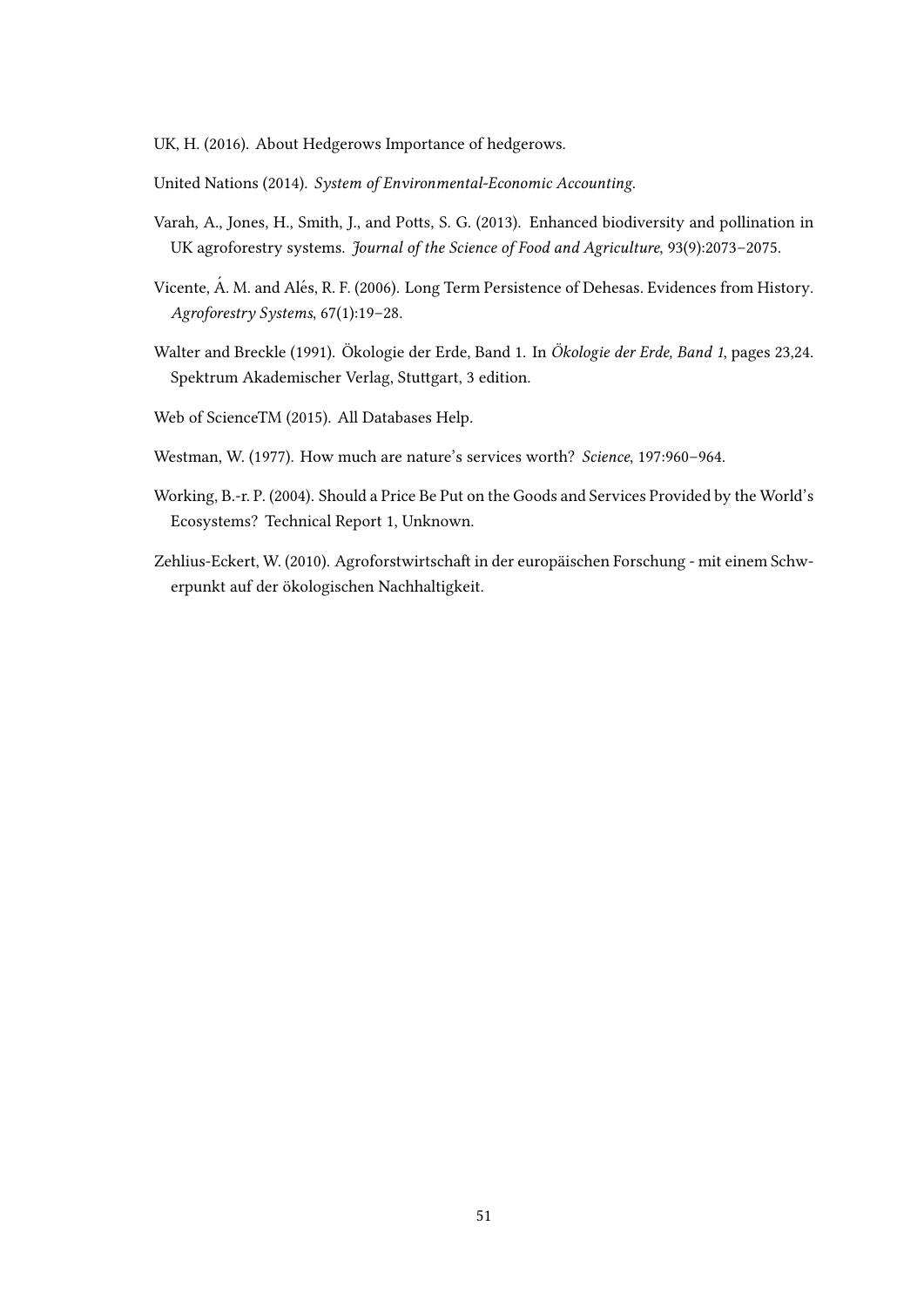# Appendix A

# The process of systematic mapping

# A.1 Scope search for search terms

Time span: 16-24 of October 2015

| Search            | Date           | Search term                      | Literature                              |  |  |
|-------------------|----------------|----------------------------------|-----------------------------------------|--|--|
| engine            |                |                                  |                                         |  |  |
| Google            | $16 - 10 - 15$ | history ecosystem ser-           | Daily [1997]                            |  |  |
| scholar           |                | vices                            |                                         |  |  |
| Google            | $16 - 10 - 15$ | history ecosystem ser-           | Thomson<br>$[2012]$                     |  |  |
|                   |                | vices                            | (1.further<br>literature<br>extracted)  |  |  |
| Google            | $19-10-15$     | cices.eu                         | Group et al. [2013]                     |  |  |
| Google            | 20.10.2015     | Agroforestry<br>in               | Nerlich et al. [2013]                   |  |  |
| scholar           |                | europe                           | (4.further)<br>literature<br>extracted) |  |  |
| Google<br>scholar | 20.10.2015     | silvoarable<br>systems<br>europe | Eichhorn et al. [2006]                  |  |  |
| Google<br>scholar | 21.10.2015     | Agroforestry<br>in<br>europe     | Mosquera-Losada<br>et al. [2010]        |  |  |
| Google            | 22-10-2015     | Ecosystem<br>services            | Jose [2009] (3.<br>fur-                 |  |  |
| scholar           |                | agroforestry systems             | literature<br>ther<br>$ex-$             |  |  |
|                   |                |                                  | tracted) Power [2010];                  |  |  |
|                   |                |                                  | Udawatta and Godsey                     |  |  |
|                   |                |                                  | $[2010]$                                |  |  |
| Google<br>scholar | 23-10-2015     | history ecosystem ser-           | Daily [1997]                            |  |  |
|                   |                | vices                            |                                         |  |  |
| Google            | 23-10-2015     | agroforestry europe              | McAdam and McEvoy<br>$[2009]$           |  |  |

Table A.1: Scope search including date of search, search engine and literature found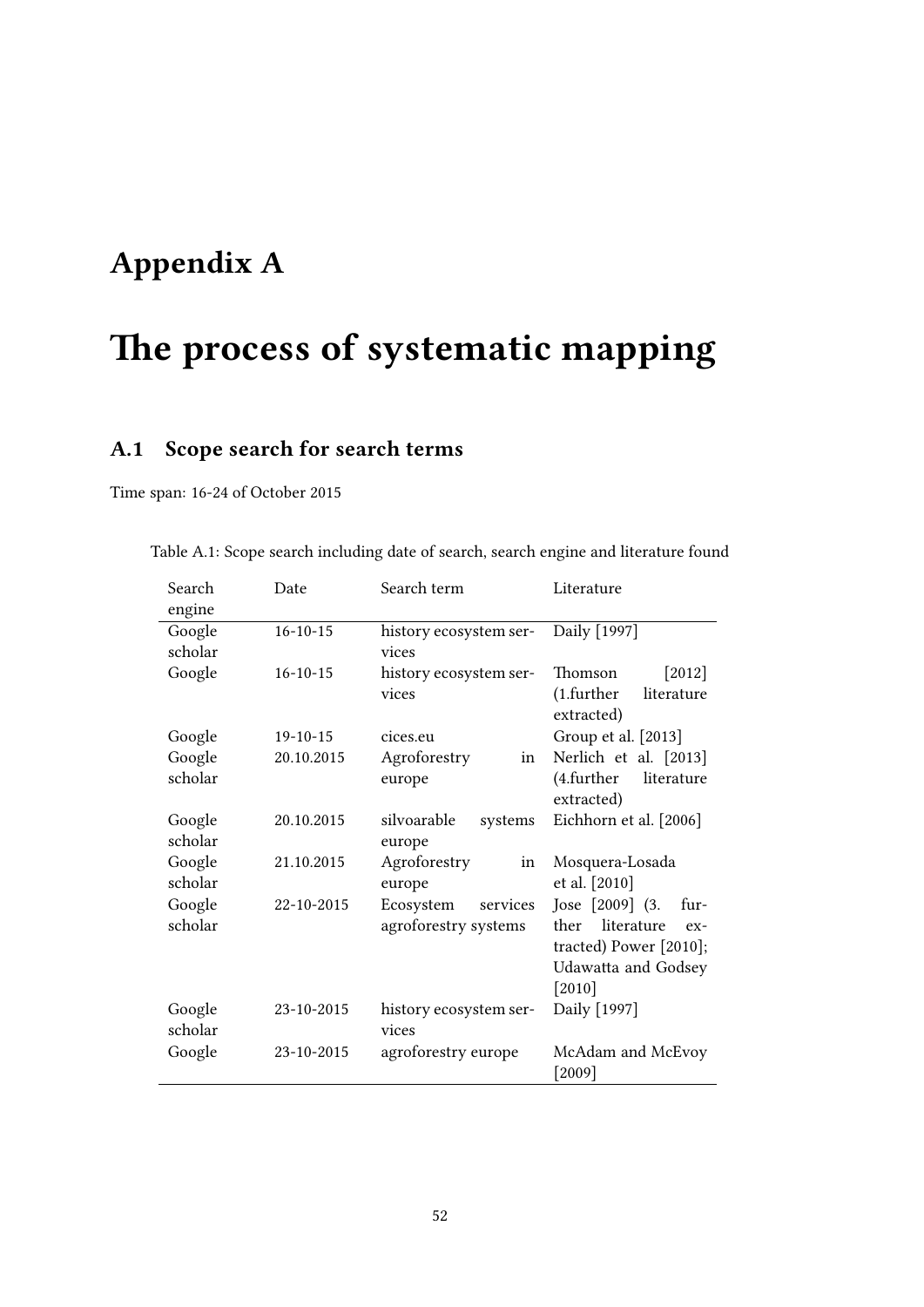#### Further literature:

1. Literature from Thomson [\[2012\]](#page-56-2): The Millennium Ecosystem Assessment 2003, 56 – 60; [Daily](#page-53-3) [\[1997\]](#page-53-3); Kareiva et al. Natural Capital: Theory and Practice of Mapping Ecosystem Services; Salzmann 2010 and B.H.: Environmental law and politics; [Working](#page-57-1) [\[2004\]](#page-57-1)

2.Literature from [P K R Nair](#page-55-8) [\[2012\]](#page-55-8): [Dupraz et al.](#page-53-2) [\[2005\]](#page-53-2)

3. Literature from: [Hylander and Hylander](#page-54-7) [\[2013\]](#page-54-7)

4. Literature from [Nerlich et al.](#page-55-3) [\[2013\]](#page-55-3): [Smith et al.](#page-56-4) [\[2012\]](#page-56-4)

### A.2 Catchwords scope search

Time span: 16-24 of October 2015

1. Single ecosystem services in agroforestry systems:

- carbon sequestration, biological control, pollination, nitrogen fixation [Hylander and Hylander](#page-54-7) [\[2013\]](#page-54-7)

- carbon sequestration, soil enrichment, biodiversity conservation, air and water quality [Jose](#page-54-4) [\[2009\]](#page-54-4)

2. Single ecosystem services of agroforestry system divided in categories[:Group et al.](#page-54-6) [\[2013\]](#page-54-6) 2.1 Provisioning services:

- genetic diversity for future agricultural use, soil retention, regulation of soil fertility, fruits, oils, nuts, timber, firewood, cork, fodder grain, seed production, soft fruits and vegetables, bio fuel, fodder, Mechanical energy [Power](#page-55-6) [\[2010\]](#page-55-6)

2.2 Regulating services:

- flood control, water quality control, carbon storage, climate regulation through greenhouse gas emissions, disease regulation, pollination, and waste treatment (e.g. nutrients, pesticides), shelter belts, [Power](#page-55-6) [\[2010\]](#page-55-6) [Group et al.](#page-54-6) [\[2013\]](#page-54-6)

2.3.Maintenance service:

- pest control, nutrient cycling, Habitat diversity, Species diversity, soil conservation, water conservation, nutrient storage, nutrient leaching, carbon sequestration

2.4. Cultural services:

- scenic beauty, education, recreation and tourism, traditional use, cultural heritage, landscape enhancement, recreation [Power](#page-55-6) [\[2010\]](#page-55-6)

2.5 Supporting services:

- biodiversity can contribute a variety of supporting service[sPower](#page-55-6) [\[2010\]](#page-55-6)

3. [McAdam and McEvoy](#page-55-7) [\[2009\]](#page-55-7) describes functions in agroforestry systems

3.1. Function & Description of function & Examples goods and services

- Production & Creation of biomass & Trees: fruits, oils, nuts, timber, firewood, cork, fodder; Crops: grain and seed production, soft fruits and vegetables, bio fuel and fodder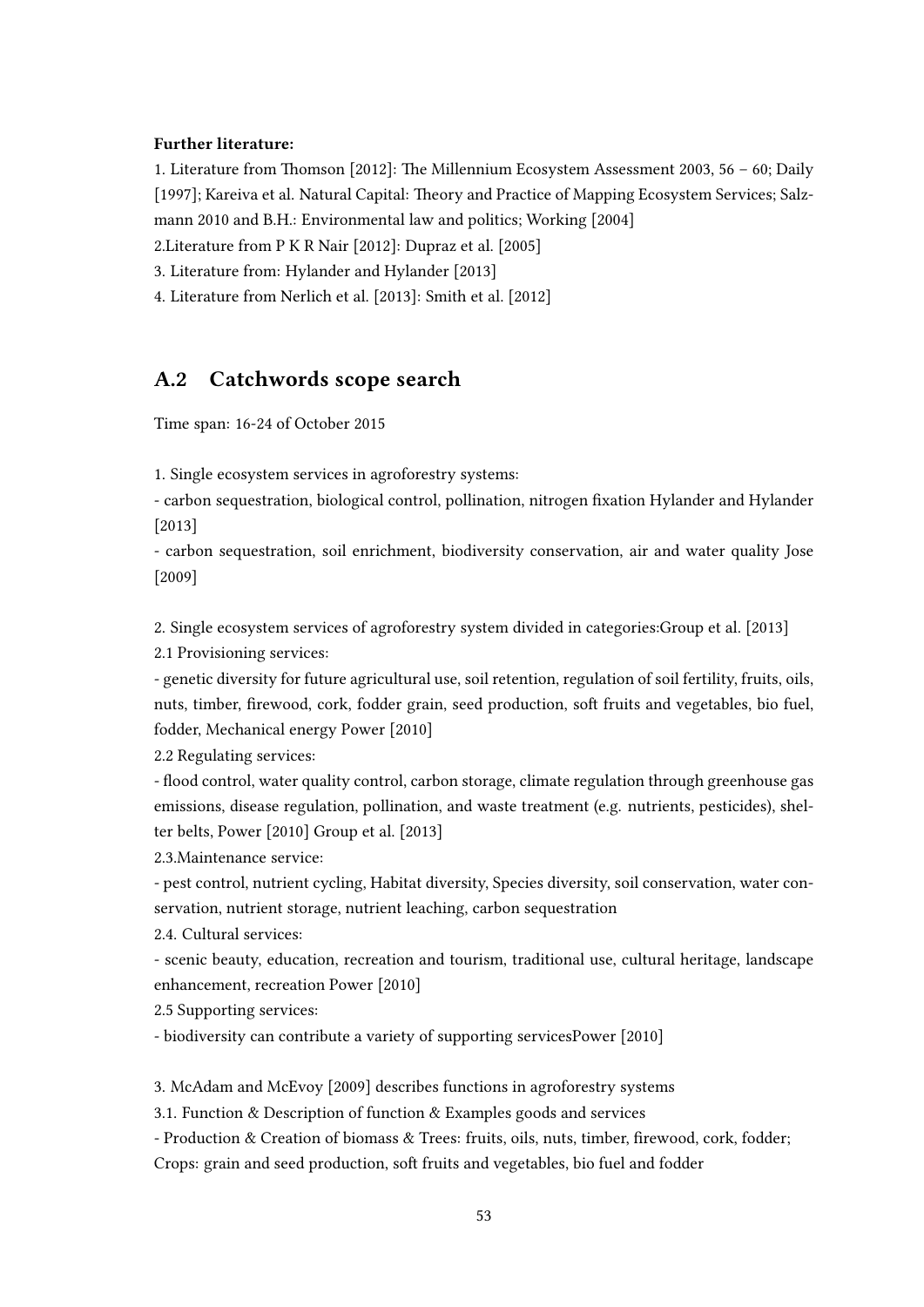3.2. Function & Description of function & Examples goods and services

- Habitat & Provision of habitat for conservation and maintenance of biological diversity & Habitat diversity, Species diversity, Shelter for animals, Mechanical support

3.3. Regulation & Maintenance of essential ecological processes and life support systems & Soil and water conservation, Reduced nutrient leaching, Reduced fire risk, Carbon sequestration - Cultural & Opportunities for reflection, cognitive development and recreation & Cultural heritage, Landscape enhancement, recreation

- 4. Agroforestry systems stated in [Nerlich et al.](#page-55-3) [\[2013\]](#page-55-3) :
- Windbreaks
- Silvopastoral systems (tree + fodder crop + animal)
- Silvoarable systems (tree + crop) [McAdam and McEvoy](#page-55-7) [\[2009\]](#page-55-7)
- Dehesa
- Montado
- Alley cropping
- Short rotation / poplar / coppice
- Joualle
- Forest grazing
- 5. Overarching/General agroforestry terms from different sources:
- Multifunctional management [Smith et al.](#page-56-4) [\[2012\]](#page-56-4)
- Integrated land use system[sDixon et al.](#page-53-5) [\[1994\]](#page-53-5)
- Tree pasture systems
- Climate-smart agricultur[eGrith et al.](#page-54-8) [\[2015\]](#page-54-8)
- Piantata [Eichhorn et al.](#page-53-4) [\[2006\]](#page-53-4)
- Pomaradas [Eichhorn et al.](#page-53-4) [\[2006\]](#page-53-4)
- Pré-verger[sEichhorn et al.](#page-53-4) [\[2006\]](#page-53-4)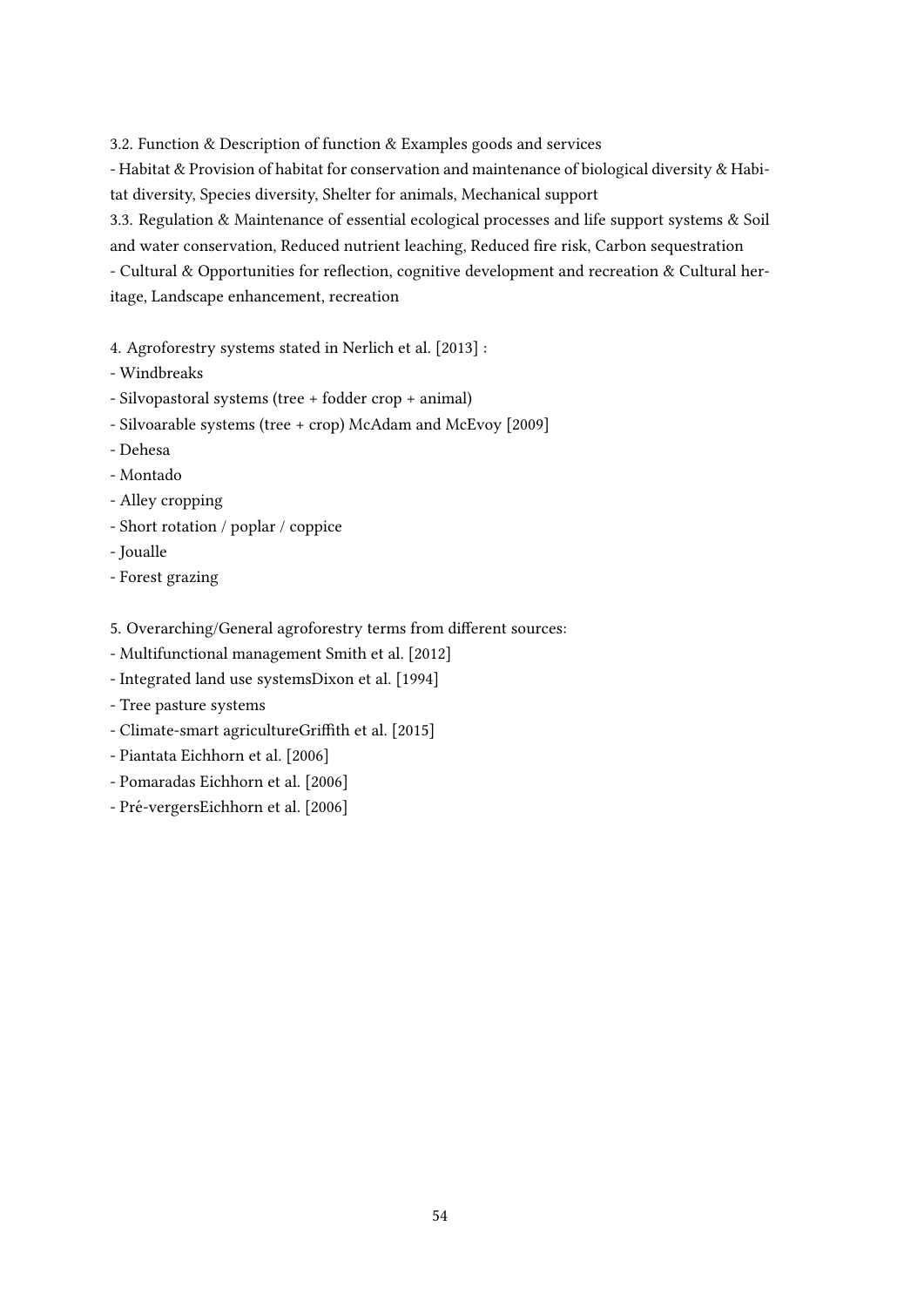## A.3 Literature search

#### I. Search in ISI web of knowledge

Zeitraum: 1926 bis 2015 24th Oct. 2015

#### 15

(Ecosystem service\*)AND(Agroforesty) AND Europe topic search; outcome = 15. Far to little papers! Enlarge the search term.

#### 54

("Ecosystem service\*" OR "Ecosystem function\*" OR "Provisioning service\*" OR "Regulating service\*" OR "Cultural service\*" OR "Supporting service\*" OR "Maintenance service\*" OR service) AND (Agroforestry OR "Agroforestry system\*" OR "Integrated land use system\*" OR "Integrated land use management" OR "Integrated land use" OR "Multifunctional management" OR "Multifunctional management system\*" OR "silvopastoral system\*" OR "silvopastoral" OR "Tree pasture system\*" OR "silvoarable system\*" OR "silvoarable") AND ((Europe OR "temperate region\*" OR temperate OR "temperate zone") NOT (America OR US OR Canada))

topic search;

outcome = 54;

Next search:

search term has to be more specific: first step = include single ecosystem service<sup>\*</sup>;

26th an 27th Oct. 2015

#### 361

("Ecosystem service\*" OR "Ecosystem function\*" OR "Provisioning service\*" OR "genetic diversity" OR "agricultural use" OR "soil retention" OR "soil fertility" OR "fruit\*" OR "oil\*" OR "nut\*" OR "timber" OR "firewood" OR "cork" OR "fodder" OR "grain" OR "seed production" OR "soft fruit\*" OR fruit\* OR vegetable\* OR "bio fuel" OR fodder OR "Mechanical energy" OR "Regulating service\*" OR "flood control" OR "water quality control" "water quality" OR "carbon storage" OR "climate regulation" OR "disease regulation" OR pollination OR "shelter belts" OR "Cultural service\*" OR "scenic beauty" OR education OR recreation OR tourism OR "traditional use" OR "cultural heritage" OR "landscape enhancement" OR "Supporting service\*" OR "Maintenance service\*" OR "pest control" OR "nutrient cycling" OR "Habitat diversity" OR "Species diversity" OR "soil conservation" OR "water conservation" OR "nutrient storage" OR "nutrient leaching" OR "carbon sequestration" OR service) AND (Agroforestry OR "Agroforestry system\*" OR "Integrated land use system\*" OR "Integrated land use management" OR "Integrated land use" OR "Multifunctional management" OR "Multifunctional management system\*" OR "silvopastoral system\*" OR "silvopastoral" OR "Tree pasture system\*" OR "silvoarable system\*" OR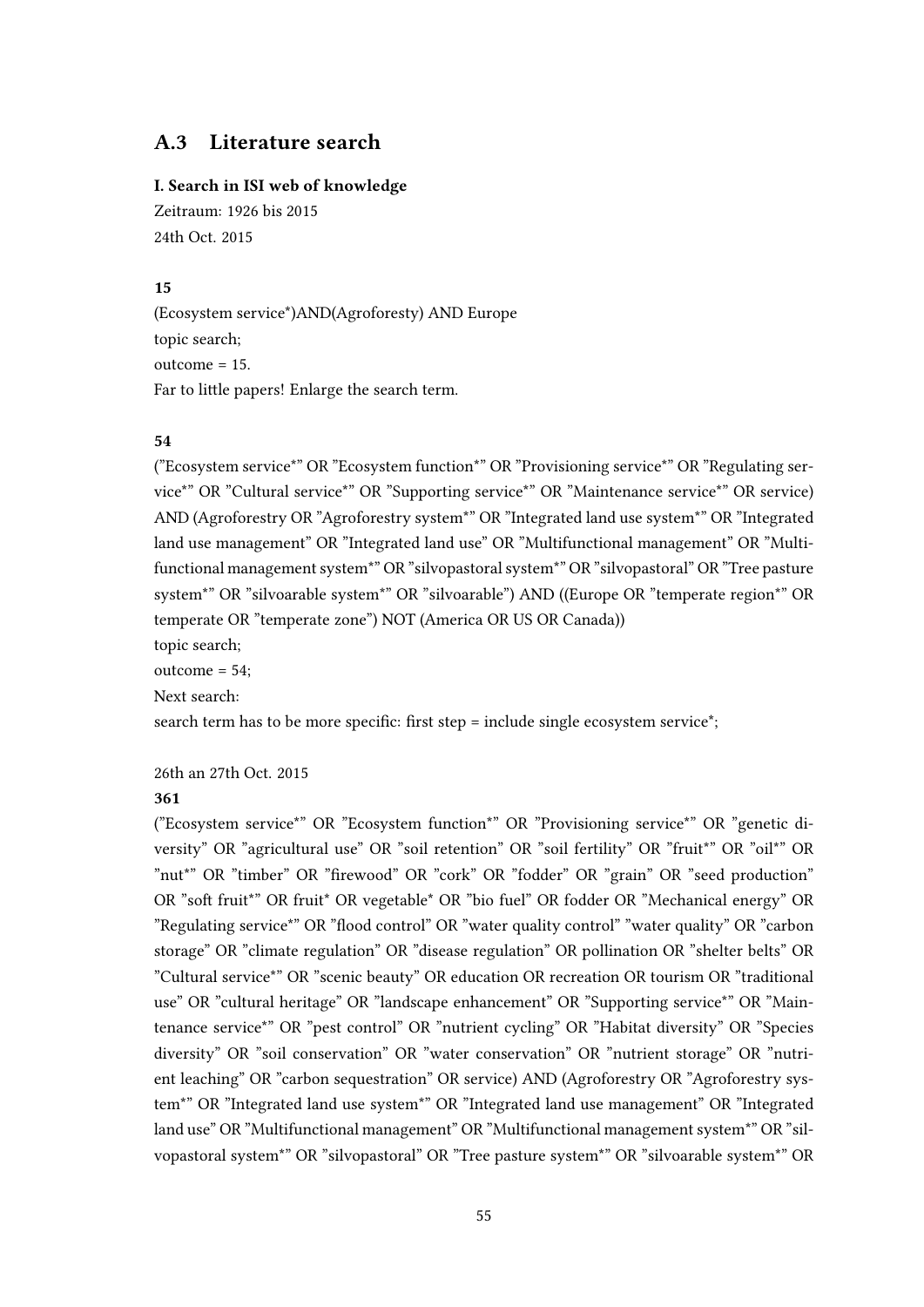"silvoarable") AND ((Europe OR "temperate region\*" OR temperate OR "temperate zone") NOT (America OR US OR Canada))

topic search;

outcome = 361;

Next search:

1. countries will be specified, 2. agroforestry systems and German expressions will be defined; Include: forage production, soil protection, environmental services ? Exclude: Australia, "New Zealand", "Cape Verde", Chile, China, Asia, Africa,

#### 972

("Ecosystem service\*" OR "Okosystemdienstleistung\*" "Ecosystem function\*" OR "Environmen- ¨ tal service\*" OR "Provisioning service\*" OR "genetic diversity" OR "agricultural use" OR "soil retention" OR "soil fertility" OR "fruit\*" OR "oil\*" OR "nut\*" OR "timber" OR "firewood" OR "cork" OR "fodder" OR "grain" OR "forage production" OR "forage" OR "seed production" OR "soft fruit\*" OR fruit\* OR vegetable\* OR "bio fuel" OR fodder OR "Mechanical energy" OR "Regulating service\*" OR "flood control" OR "water quality control" "water quality" OR "carbon storage" OR "climate regulation" OR "disease regulation" OR pollination OR "shelter belts" OR "Cultural service\*" OR "scenic beauty" OR education OR recreation OR tourism OR "traditional use" OR "cultural heritage" OR "landscape enhancement" OR "Supporting service\*" OR "Maintenance service\*" OR "pest control" OR "nutrient cycling" OR "Habitat diversity" OR "Species diversity" OR "soil conservation" OR "soil protection" OR "water conservation" OR "nutrient storage" OR "nutrient leaching" OR "carbon sequestration" OR service) AND (Agroforestry OR "Agroforestry system\*" OR "Integrated land use system\*" OR "Integrated land use management" OR "Integrated land use" OR "Multifunctional management" OR "Multifunctional management system\*" OR "silvopastoral system\*" OR "silvopastoral" OR "Tree pasture system\*" OR "silvoarable system\*" OR "silvoarable" OR "climate-smart agriculture" OR Windbreaks OR dehesa OR "alley cropping" OR "short rotation" OR "short rotation system" OR "Kurzumtriebsplantage\*" OR "short rotation poplar" OR "short rotation coppice" OR Streuobst OR Hauberg OR "Grazed forests" OR hedgerow\* OR "wood pasture" OR "buffer strip" OR piantata OR joualle OR Pomaradas OR "pré-vergers" OR "forest grazing system\*" ) AND ((Europe OR "temperate region\*" OR temperate OR "temperate zone") NOT (America OR US OR Canada OR Australia OR "New Zealand" OR "Cape Verde" OR Chile OR China OR Asia OR Africa))

topic search;

outcome = 972 ;

Next search:

refine by Countries/Territories + Languages  $-*i*$  only European countries Refined by: COUNTRIES/TERRITORIES:

( UK OR SPAIN OR AUSTRIA OR NORTH IRELAND OR GERMANY OR FRANCE OR HUNGARY OR ROMANIA OR ITALY OR CROATIA OR SWEDEN OR SCOTLAND OR NETHERLANDS OR NORWAY OR BULGARIA OR ENGLAND OR BELGIUM OR SLOVENIA OR PORTUGAL OR DENMARK OR SWITZERLAND OR WALES OR GREECE OR SLOVAKIA OR FINLAND OR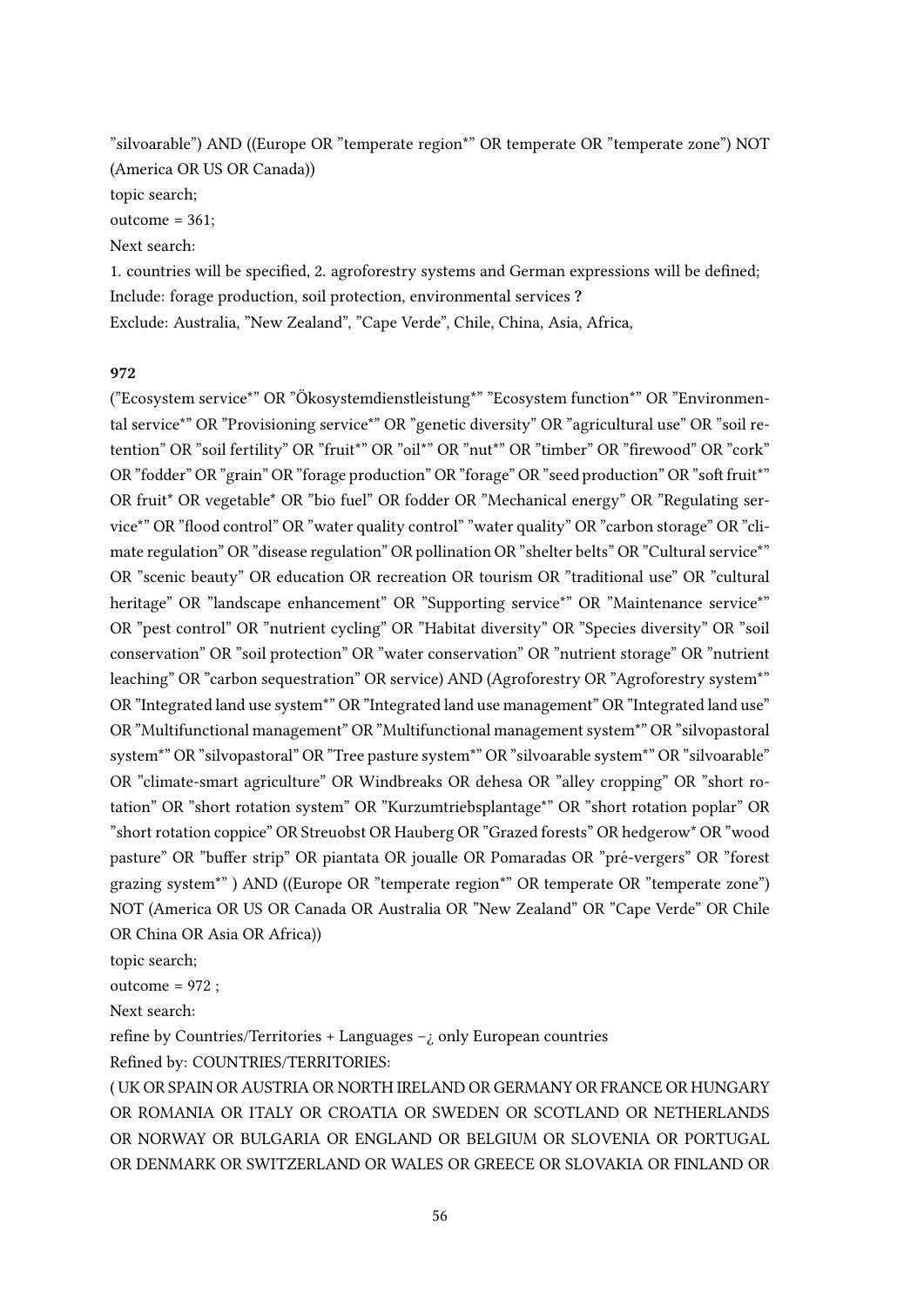LATVIA OR POLAND OR CZECH REPUBLIC OR LITHUANIA OR ESTONIA OR IRELAND OR WEST GERMANY OR UKRAINE ) PORTUGAL OR DENMARK OR SWITZERLAND OR WALES OR GREECE OR FINLAND OR POLAND OR IRELAND OR WEST GERMANY OR UKRAINE ) LANGUAGES: ENGLISH OR GERMAN Exclude: service

#### 690

("Ecosystem service\*" OR "Okosystemdienstleistung\*" "Ecosystem function\*" OR "Environmen- ¨ tal service\*" OR "Provisioning service\*" OR "genetic diversity" OR "agricultural use" OR "soil retention" OR "soil fertility" OR "fruit\*" OR "oil\*" OR "nut\*" OR "timber" OR "firewood" OR "cork" OR "fodder" OR "grain" OR "forage production" OR "forage" OR "seed production" OR "so fruit\*" OR fruit\* OR vegetable\* OR "bio fuel" OR fodder OR "Mechanical energy" OR "Regulating service\*" OR "flood control" OR "water quality control" "water quality" OR "carbon storage" OR "climate regulation" OR "disease regulation" OR pollination OR "shelter belts" OR "Cultural service\*" OR "scenic beauty" OR education OR recreation OR tourism OR "traditional use" OR "cultural heritage" OR "landscape enhancement" OR "Supporting service\*" OR "Maintenance service\*" OR "pest control" OR "nutrient cycling" OR "Habitat diversity" OR "Species diversity" OR "soil conservation" OR "soil protection" OR "water conservation" OR "nutrient storage" OR "nutrient leaching" OR "carbon sequestration") AND (Agroforestry OR "Agroforestry system\*" OR "Integrated land use system\*" OR "Integrated land use management" OR "Integrated land use" OR "Multifunctional management" OR "Multifunctional management system\*" OR "silvopastoral system\*" OR "silvopastoral" OR "Tree pasture system\*" OR "silvoarable system\*" OR "silvoarable" OR "climate-smart agriculture" OR Windbreaks OR dehesa OR "alley cropping" OR "short rotation" OR "short rotation system" OR "Kurzumtriebsplantage\*" OR "short rotation poplar" OR "short rotation coppice" OR Streuobst OR Hauberg OR "Grazed forests" OR hedgerow\* OR "wood pasture" OR "buffer strip" OR piantata OR joualle OR Pomaradas OR "pré-vergers" OR "forest grazing system\*" ) AND ((Europe OR "temperate region\*" OR temperate OR "temperate zone") NOT (America OR US OR Canada OR Australia OR "New Zealand" OR "Cape Verde" OR Chile OR China OR Asia OR Africa))

topic search;

outcome = 689

Exclude = NOT (America OR US OR Canada OR Australia OR "New Zealand" OR "Cape Verde" OR Chile OR China OR Asia OR Africa)) + temperate zone and temperate region

- I am worried that ISI does not cite papers that mention the countries above = because they are just site remarks and do not depict the study area!

Next search:

refine by Countries/Territories + Languages  $-$ ; only European countries

- Refined by:

1. COUNTRIES/TERRITORIES:

(UK OR SPAIN OR AUSTRIA OR NORTH IRELAND OR GERMANY OR FRANCE OR HUNGARY OR ROMANIA OR ITALY OR CROATIA OR SWEDEN OR SCOTLAND OR NETHERLANDS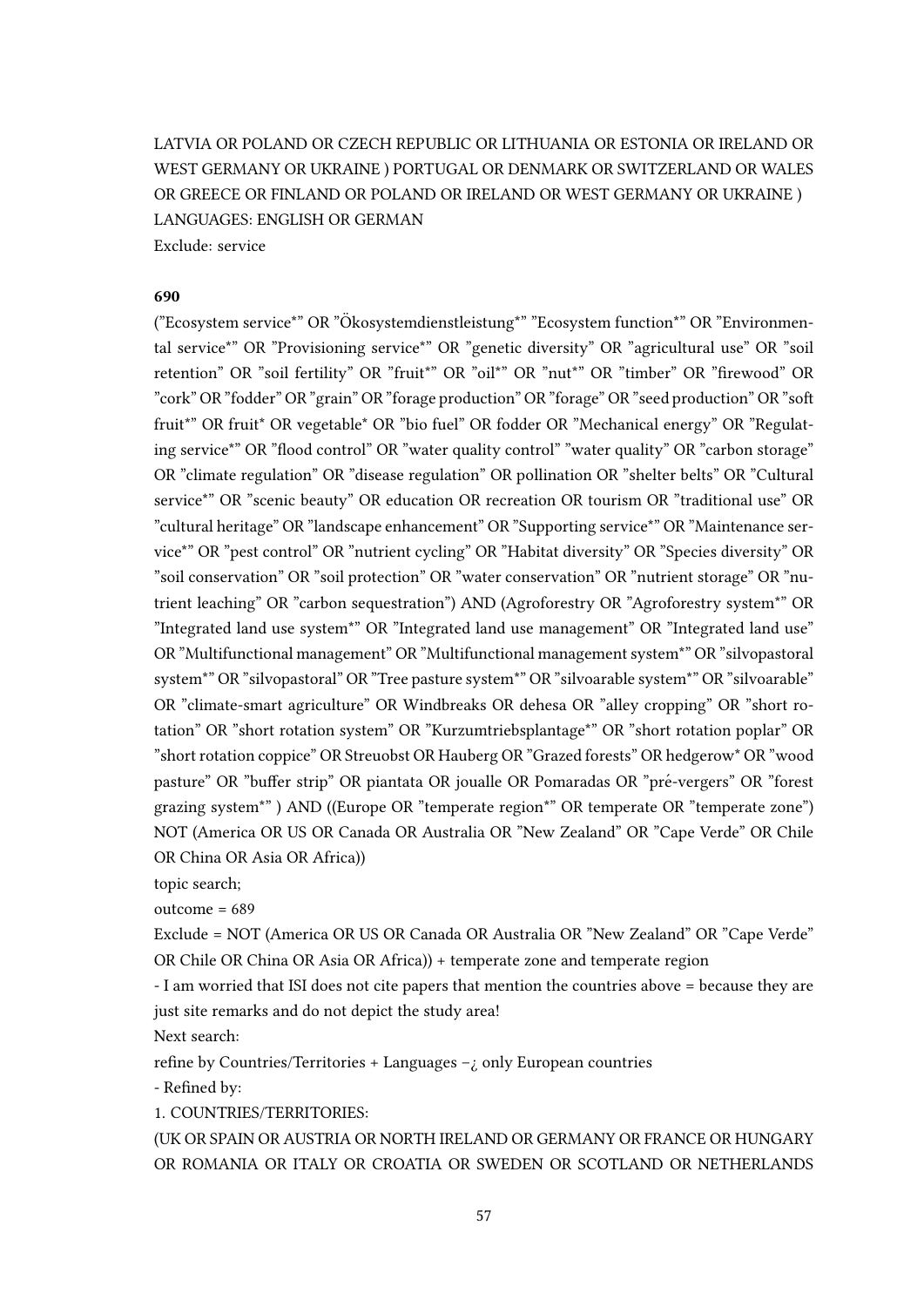OR NORWAY OR BULGARIA OR ENGLAND OR BELGIUM OR SLOVENIA OR PORTUGAL OR DENMARK OR SWITZERLAND OR WALES OR GREECE OR SLOVAKIA OR FINLAND OR LATVIA OR POLAND OR CZECH REPUBLIC OR LITHUANIA OR ESTONIA OR IRELAND OR WEST GERMANY OR UKRAINE ) PORTUGAL OR DENMARK OR SWITZERLAND OR WALES OR GREECE OR FINLAND OR POLAND OR IRELAND OR WEST GERMANY OR UKRAINE ) 2. LANGUAGES: ENGLISH OR GERMAN

#### 30th Oct. 2015

#### 718

("Ecosystem service\*" OR "Okosystemdienstleistung\*" OR "Ecosystem function\*" OR "Environ- ¨ mental service\*" OR "Provisioning service\*" OR "genetic diversity" OR "agricultural use" OR "soil retention" OR "soil fertility" OR "fruit\*" OR "oil\*" OR "nut\*" OR "timber" OR "firewood" OR "cork" OR "fodder" OR "grain" OR "forage production" OR "forage" OR "seed production" OR "so fruit\*" OR fruit\* OR vegetable\* OR "bio fuel" OR fodder OR "Mechanical energy" OR "Regulating service\*" OR "flood control" OR "water quality control" "water quality" OR "carbon storage" OR "climate regulation" OR "disease regulation" OR pollination OR "shelter belt\*" OR "Cultural service\*" OR "scenic beauty" OR education OR recreation OR tourism OR "traditional use" OR "cultural heritage" OR "landscape enhancement" OR "Supporting service\*" OR "Maintenance service\*" OR "pest control" OR "nutrient cycling" OR "Habitat diversity" OR "Species diversity" OR "soil conservation" OR "soil protection" OR "water conservation" OR "nutrient storage" OR "nutrient leaching" OR "carbon sequestration") AND (Agroforestry OR "Agroforestry system\*" OR "Integrated land use system\*" OR "Integrated land use management" OR "Integrated land use" OR "Multifunctional management" OR "Multifunctional management system\*" OR "silvopastoral system\*" OR "silvopastoral" OR "Tree pasture system\*" OR "silvoarable system\*" OR "silvoarable" OR "climate-smart agriculture" OR Windbreak\* OR dehesa OR "alley cropping" OR "short rotation" OR "short rotation system" OR "Kurzumtriebsplantage\*" OR "short rotation poplar" OR "short rotation coppice" OR Streuobst OR Hauberg OR "Grazed forest\*" OR hedgerow\* OR "wood pasture" OR "buffer strip" OR piantata OR joualle OR Pomaradas OR "pré-vergers" OR "forest grazing system\*" ) AND (Europe OR temperate)

topic search;

outcome = 718

#### 8th of January 2016

Search in google: ecosystem services of agroforestry systems in Europe Complementing "agroforestry" search term above.

Adding/Inserting names of agroforestry systems, from Fagerholm 2016, that haven't been used in the final literature search run on the 30th of October (see above).

#### 1090

("Ecosystem service\*" OR "Okosystemdienstleistung\*" OR "Ecosystem function\*" OR "Environ- ¨ mental service\*" OR "Provisioning service\*" OR "genetic diversity" OR "agricultural use" OR "soil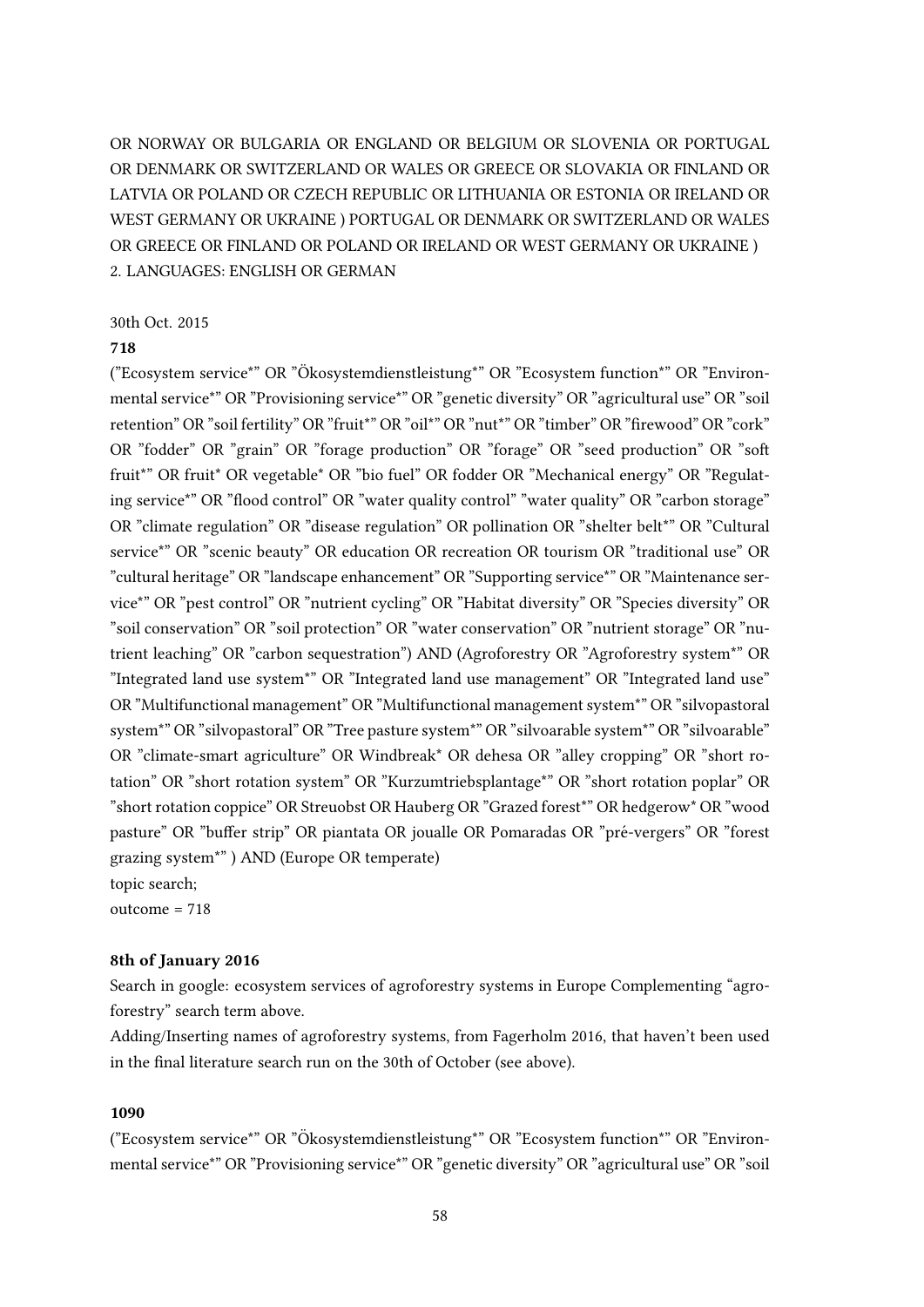retention" OR "soil fertility" OR "fruit\*" OR "oil\*" OR "nut\*" OR "timber" OR "firewood" OR "cork" OR "fodder" OR "grain" OR "forage production" OR "forage" OR "seed production" OR "so fruit\*" OR fruit\* OR vegetable\* OR "bio fuel" OR fodder OR "Mechanical energy" OR "Regulating service\*" OR "flood control" OR "water quality control" "water quality" OR "carbon storage" OR "climate regulation" OR "disease regulation" OR pollination OR "shelter belt\*" OR "Cultural service\*" OR "scenic beauty" OR education OR recreation OR tourism OR "traditional use" OR "cultural heritage" OR "landscape enhancement" OR "Supporting service\*" OR "Maintenance service\*" OR "pest control" OR "nutrient cycling" OR "Habitat diversity" OR "Species diversity" OR "soil conservation" OR "soil protection" OR "water conservation" OR "nutrient storage" OR "nutrient leaching" OR "carbon sequestration") AND (Agroforestry OR "Agroforestry system\*" OR "Integrated land use system\*" OR "Integrated land use management" OR "Integrated land use" OR "Multifunctional management" OR "Multifunctional management system\*" OR "silvopastoral system\*" OR "silvopastoral" OR "Tree pasture system\*" OR "silvoarable system\*" OR "silvoarable" OR "climate-smart agriculture" OR Windbreak\* OR dehesa OR "alley cropping" OR "short rotation" OR "short rotation system" OR "Kurzumtriebsplantage\*" OR "short rotation poplar" OR "short rotation coppice" OR Streuobst OR Hauberg OR "Grazed forest\*" OR hedgerow\* OR "wood pasture" OR "buffer strip" OR piantata OR joualle OR Pomaradas OR "pré-vergers" OR "forest grazing system\*" OR agrosilvopastoral OR "farm woodland\*" OR "forest farming\*" OR "isolated trees" OR "scattered tree\*" OR "tree outside forest\*" OR "farm tree\*" OR woodlot\* OR "timber tree system" OR "olive tree\*" OR "orchard intercropping" OR parkland\* OR "fodder tree\*" OR pannage ) AND (Europe OR temperate) topic search;

# - Refined by:

### 1. COUNTRIES/TERRITORIES:

(UK OR SPAIN OR AUSTRIA OR NORTH IRELAND OR GERMANY OR FRANCE OR HUNGARY OR ROMANIA OR ITALY OR CROATIA OR SWEDEN OR SCOTLAND OR NETHERLANDS OR NORWAY OR BULGARIA OR ENGLAND OR BELGIUM OR SLOVENIA OR PORTUGAL OR DENMARK OR SWITZERLAND OR WALES OR GREECE OR SLOVAKIA OR FINLAND OR LATVIA OR POLAND OR CZECH REPUBLIC OR LITHUANIA OR ESTONIA OR IRELAND OR WEST GERMANY OR UKRAINE ) PORTUGAL OR DENMARK OR SWITZERLAND OR WALES OR GREECE OR FINLAND OR POLAND OR IRELAND OR WEST GERMANY OR UKRAINE ) 2. LANGUAGES: ENGLISH OR GERMAN

3. Include agroforestry terms from [Fagerholm et al.](#page-53-0) [\[2016\]](#page-53-0): on the 8th\_ of January agrosilvopastoral OR "farm woodland\*" OR "forest farming\*" OR "isolated trees" OR "scattered tree\*" OR "tree outside forest\*" OR "farm tree\*" OR woodlot\* OR "timber tree system" OR "olive tree\*" OR "orchard intercropping" OR parkland\* OR "fodder tree\*" OR pannage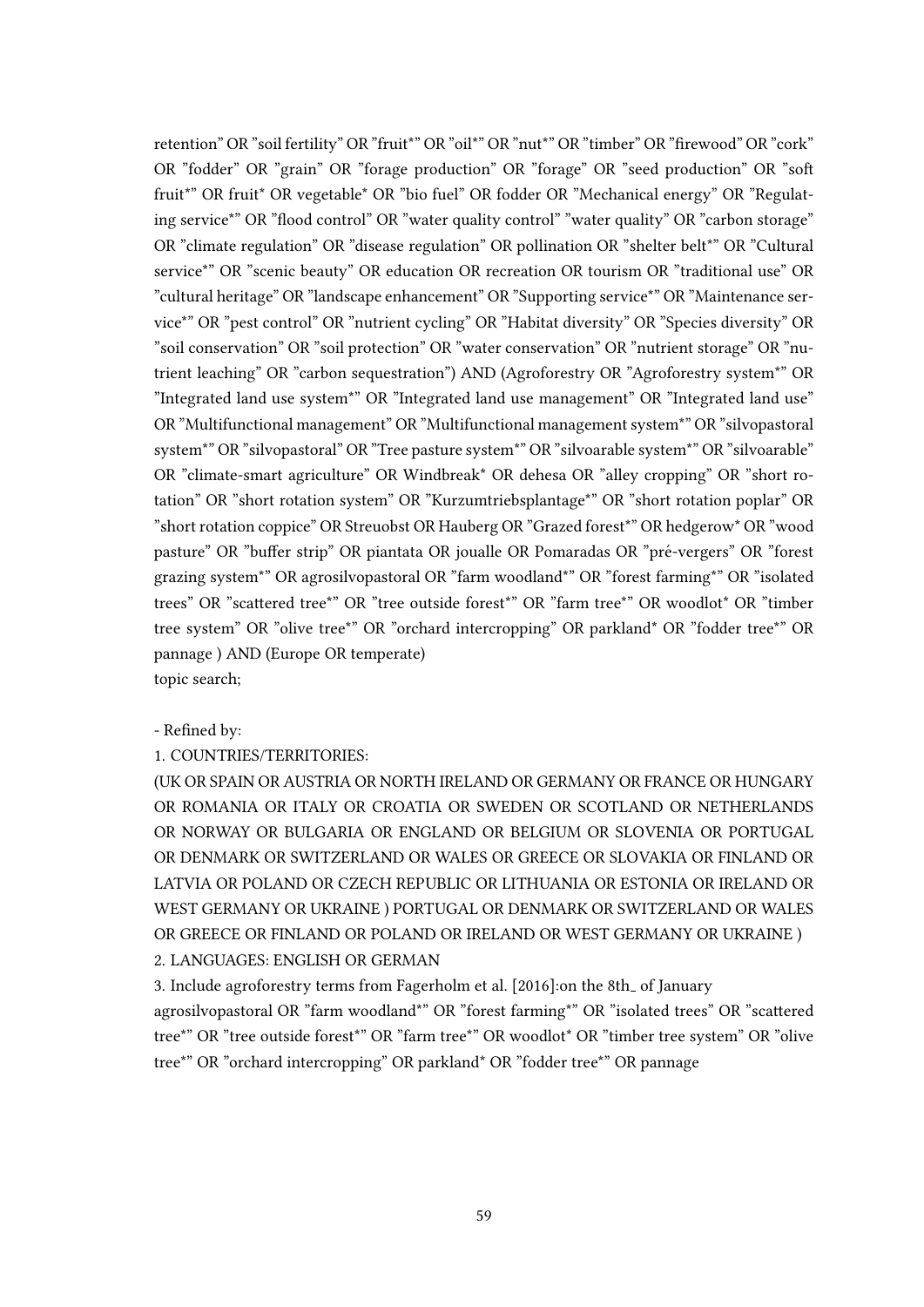# A.4 Grey literature search

Time span: 28th October until third of November 2015 Search engine: Google

## 1. (Ecosystem service\*)AND(Agroforestry) AND Europe

Outcome:

First page:

1.1 THE CONTRIBUTION OF AGROFORESTRY SYSTEMS TO …

- web page of pdf document:

http://journals.bg.agh.edu.pl/GORNICTWO/2011-03/GG\_2011\_3\_04.pdf

In PDF document: in paragraph Outline reference to citation 3 in Appendix

Citation  $3 =$  Quinkenstein et al. [\[2009\]](#page-55-9)

To find this document in google you have to insert:

Assessment of ecosystem services provided by agroforestry systems in Europe. World Agroforestry Centre (Hrsg.): Book of Abstracts, 2nd World Congress of Agroforestry, Agroforestry The Future

World Congress of Agroforestry Nairobi ¯

- Paper: [Bernard Nsiah](#page-52-4) [\[2010\]](#page-52-4)

Third page:

1.2 Agroforestry - Forestryencyclopedia - Sites - Google

- web page of document:

https://sites.google.com/site/forestryencyclopedia/Home/Agroforestry

- Paper: There is no paper in pdf format available, only web page!

### 2. Ecosystem service\*AND Agroforestry AND Europe

Outcome: Listed according enumeration/appearance in google: General: 2.1. Books first page 2.1.1 Agroforestry in Europe - Current Status and — Antonio Agroforestry in Europe Current Status and Future Prospects Editors: Rigueiro-Rodríguez, Antonio, McAdam, Jim, Mosquera-Losada, María Rosa (Eds.)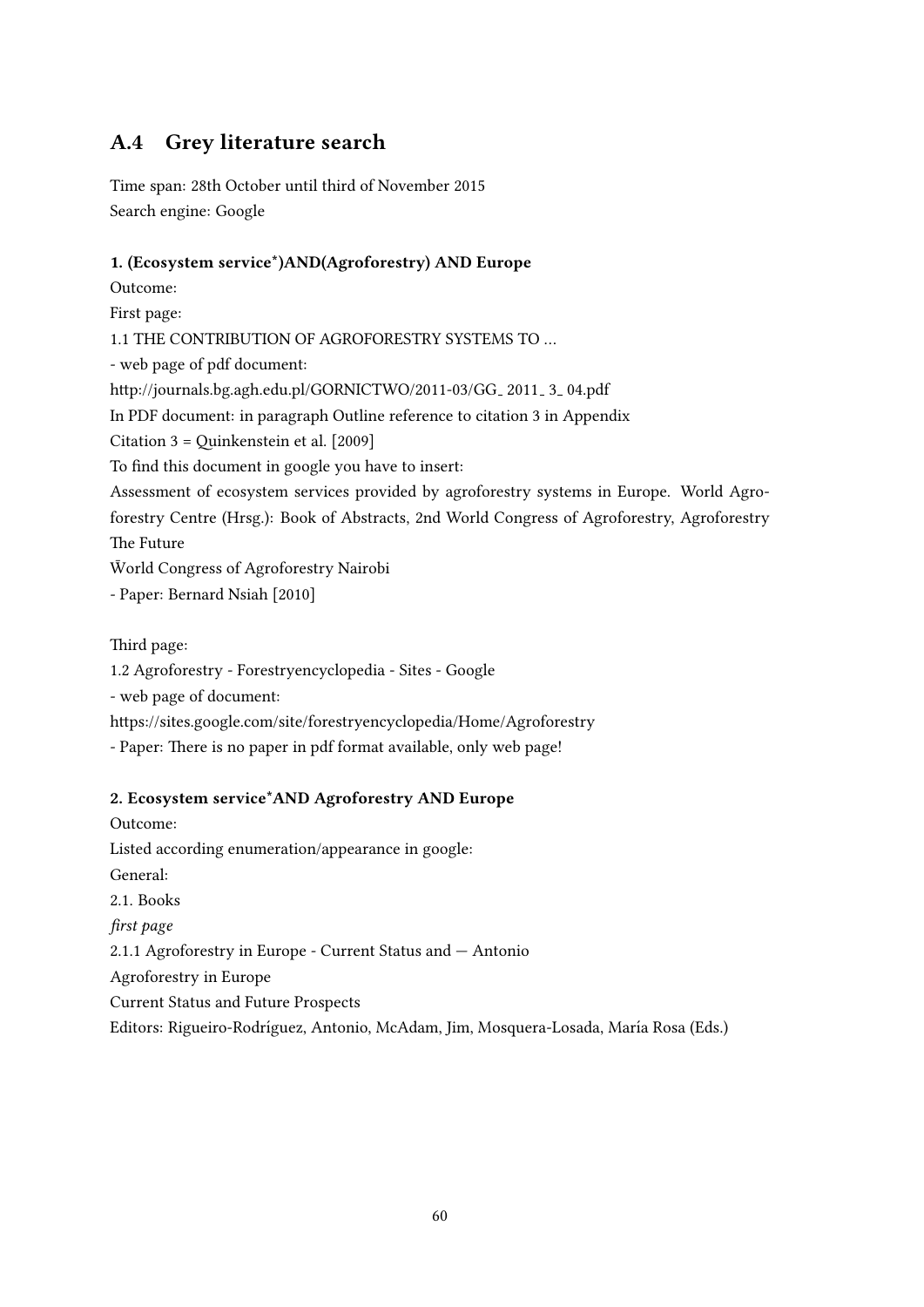5th page

2.1.2 Ecosystem Services from Agriculture and Agroforestry - CIRAD - Ecosystem Services from Agriculture and Agroforestry Measurement and Payment Bruno Rapidel, Fabrice DeClerck, Jean-François Le Coq and John Beer Earthscan 2011

3.

("Ecosystem service\*" OR "Ecosystem function\*" OR "Provisioning service\*" OR "Regulating service\*" OR "Cultural service\*" OR "Supporting service\*" OR "Maintenance service\*" OR service) AND (Agroforestry OR "Agroforestry system\*" OR "Integrated land use system\*" OR "Integrated land use management" OR "Integrated land use" OR "Multifunctional management" OR "Multifunctional management system\*" OR "silvopastoral system\*" OR "silvopastoral" OR "Tree pasture system\*" OR "silvoarable system\*" OR "silvoarable") AND ((Europe OR "temperate region\*" OR temperate OR "temperate zone") NOT (America OR US OR Canada))

Outcome:

Listed according enumeration/appearance in google:

First page:

3.1 Agroforestry - The Future of Global Land Use

Book:

Agroforestry - The Future of Global Land Use

P.K. Ramachandran Nair,Dennis Garrity

Content: Definition of different ecosystem services in agroforestry systems, but in a global context not only temperate regions!

3.2 Forestry NRCS - Natural Resources Conservation Service

web page:

hp://www.nrcs.usda.gov/wps/portal/nrcs/main/national/landuse/forestry/

Content:

Explanatory papers about different agroforestry systems, like windbreak, silvopastoral systems, alley cropping etc.!

Second page:

3.3 Service functions of agroforestry systems

Content is only given on a web page. Its about ecosystem services in agroforestry systems.

web page of document:

http://www.fao.org/docrep/article/wfc/xii/ms20-e.htm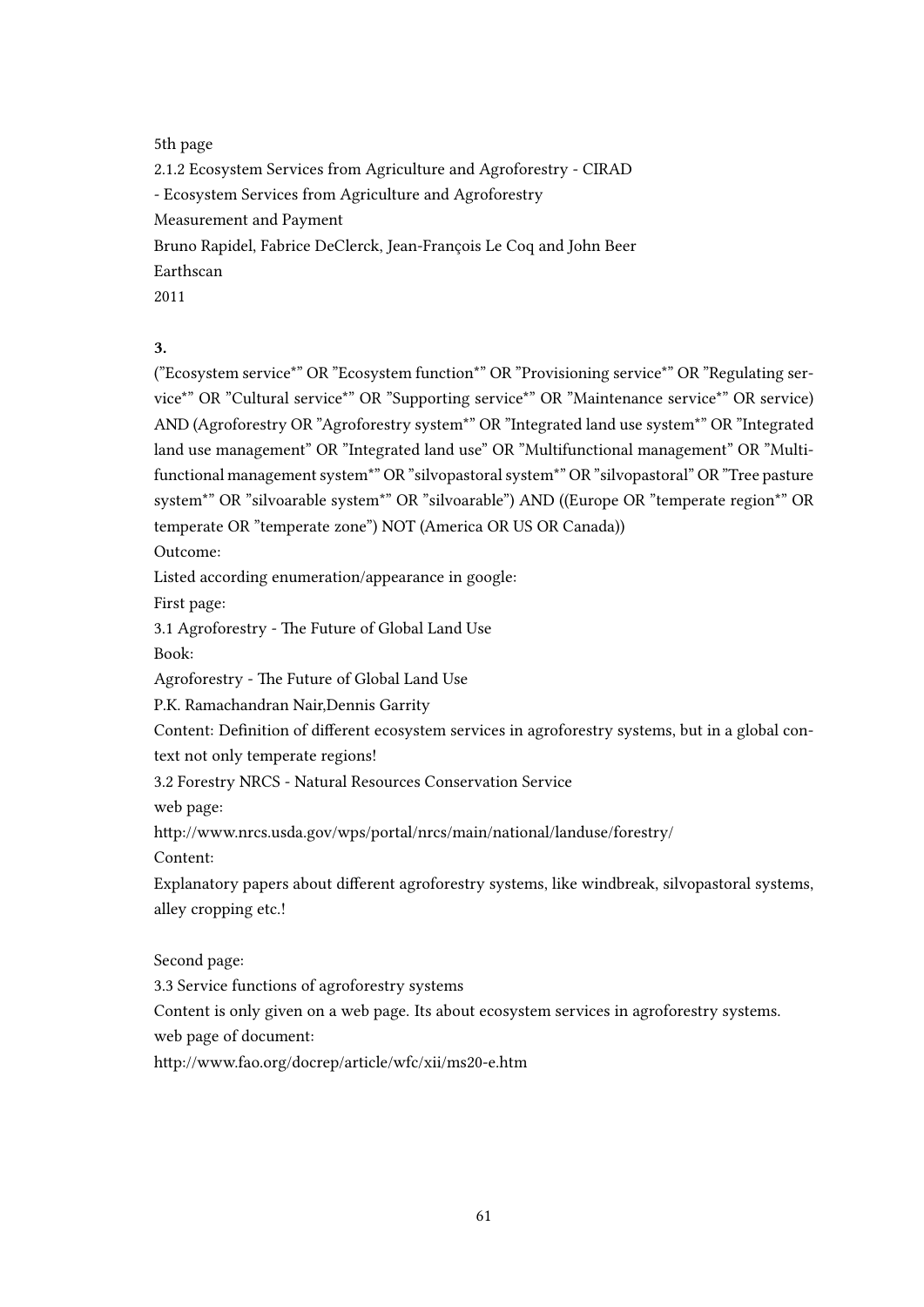## 4. Agroforestry Environment:

First page: Reconciling Production with Protection of the Environment paper[:Smith](#page-56-5) [\[2010\]](#page-56-5)

## 5. Search in German:

 $\mbox{Ökosystemdienstleistung*UND Agroforstwirtschaft UND Europa}$ Outcome: Listed according enumeration/appearance in google: First page: Agroforstwirtschaft in der europäischen Forschung ... - FNR paper: [Zehlius-Eckert](#page-57-2) [\[2010\]](#page-57-2) Content: Enumeration of ecosystem services of agroforestry systems in Europe + negative impacts of agroforestry systems on ecosystem services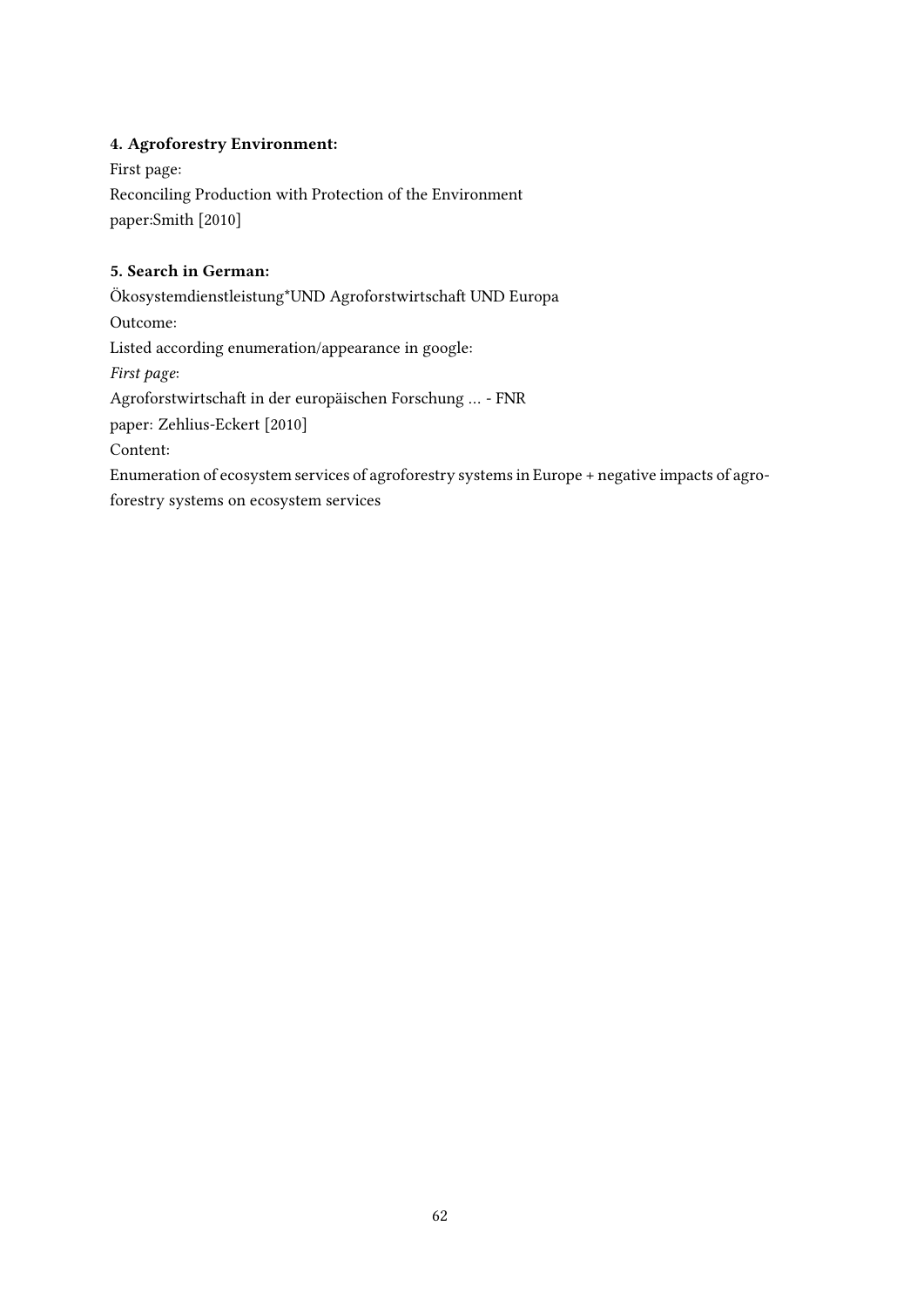# Appendix B

# Results supplement

B.1 Criterion not met in the quality appraisal framework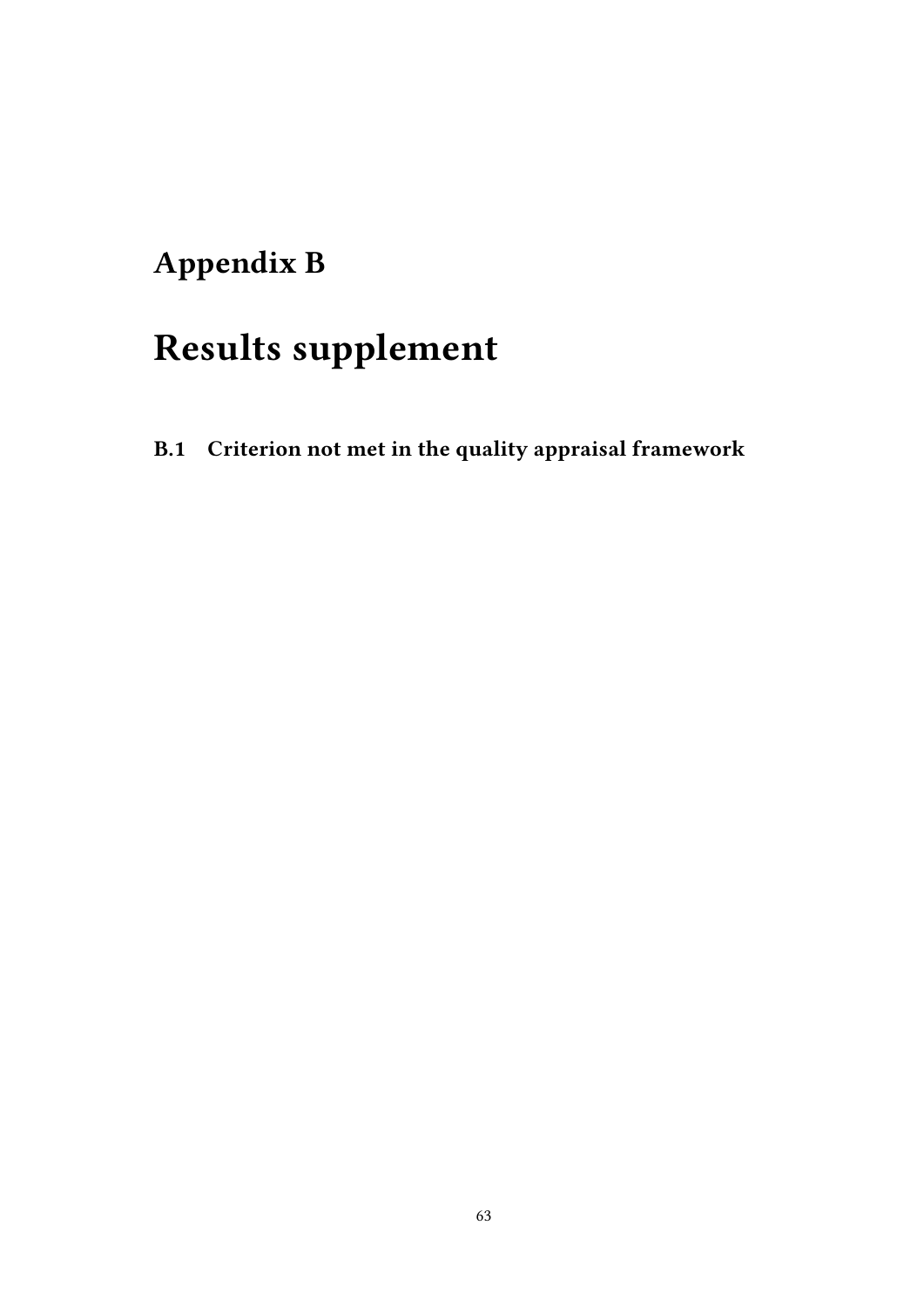| 105                                                                                        | 69                                                                                                                                             | 57                                                                                                                                       | 110                                     | 42                                                                                                                   | 96                                                                                            | $\overline{0}$                                              | Quali<br>16                                                  | Id_nr                 |
|--------------------------------------------------------------------------------------------|------------------------------------------------------------------------------------------------------------------------------------------------|------------------------------------------------------------------------------------------------------------------------------------------|-----------------------------------------|----------------------------------------------------------------------------------------------------------------------|-----------------------------------------------------------------------------------------------|-------------------------------------------------------------|--------------------------------------------------------------|-----------------------|
| δA                                                                                         | δA                                                                                                                                             | ΔA                                                                                                                                       | <b>AN</b>                               | Æ                                                                                                                    | δA                                                                                            | ΔA                                                          | ≲                                                            | AGF                   |
| PS<br>RS                                                                                   | RS                                                                                                                                             | Sd                                                                                                                                       | PS                                      | PS                                                                                                                   | $_{\rm RS}$                                                                                   | SJ                                                          | S <sub>z</sub>                                               | ES                    |
|                                                                                            |                                                                                                                                                |                                                                                                                                          | 0.5                                     | 0.5                                                                                                                  | 0.5                                                                                           | 0.5                                                         |                                                              |                       |
| 87                                                                                         | 25                                                                                                                                             | 25                                                                                                                                       | 27                                      | $\infty$                                                                                                             | 27                                                                                            | 32                                                          | 82                                                           | DowngradScores<br>xem |
| $\overline{6}$                                                                             | $\overline{8}$                                                                                                                                 | $\overline{8}$                                                                                                                           | 25                                      | 23                                                                                                                   | 20                                                                                            | 25                                                          | 97                                                           | achieved              |
| 6 of 16; random./prob samp.,<br>attrition bias, data collection,<br>all analysis<br>method | samp., uncertainty, attrition<br>$\circ$<br>methods, choice<br>bias, description<br>method<br>of 16;<br>random./prob<br>statistic<br>statistic | samp., uncertainty, attrition<br>9 <sup>o</sup><br>methods, choice<br>bias, description<br>16;<br>random./prob<br>statistic<br>statistic | bias<br>2 of 16; uncertainty, attrition | description statistic meth-<br>ods, focused question<br>uncertainty, attrition bias,<br>5 of 16; random./prob samp., | description statistic methods<br>4 of 16; random./prob samp.,<br>uncertainty, attrition bias, | sponses given<br>4 of 16; all analysis questions            | original data evaluation, re-<br>4 of 16;random./prob samp., | General criteria      |
| tion bias<br>1 of 5; Case-control, alloca-                                                 | tion bias<br>1 of 5; Case-control, alloca-                                                                                                     | tion bias<br>1 of 5; Case-control, alloca-                                                                                               | 0; Case-control                         | cation bias, replicates treat-<br>ment<br>$\mathbf{z}$<br>of 5; Case-control, allo-                                  | tion bias<br>1 of 5; Case-con<br>trol, alloca-                                                | tion bias<br>1 of 5; Case-control, alloca-                  | Review, 5 of 8                                               | Design aspects        |
| poral change quantity's mea-<br>1 of 2; Quantification, tem-<br>sured                      | snred<br>poral change quantity's mea-<br>1 of 2; Quantification, tem-                                                                          | sured<br>poral change quantity's mea-<br>1 of 2; Quantification, tem-                                                                    | 0; Quantification                       | agement<br>0; Quantification and man-                                                                                | poral change<br>1 of 2; Quantification, tem-                                                  | come measure<br>fects on ES<br>1 of 5; Management, side ef- | and short term effects, out-<br>of 5; Management, long       | Focus aspects         |